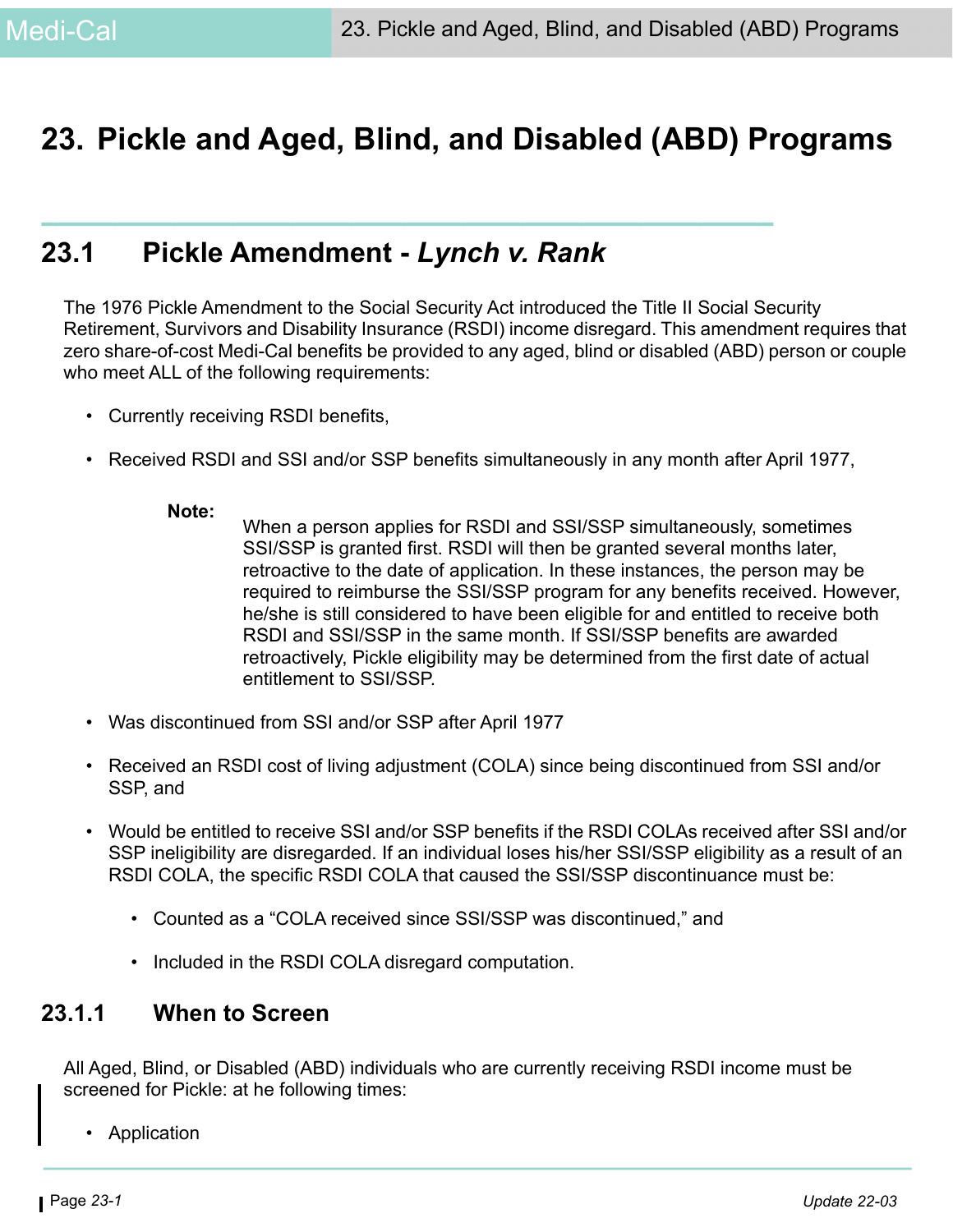- **Redetermination**
- Change-in-Circumstance Renewal (This includes the start of Medicare eligibility and when a change is reported)
- When an individual is recently discontinued from Supplemental Security Income (SSI) / State Supplementary Payment (SSP) and/or an individual recently received Title II income for the first time
- When an individual who was previously on Pickle is recently determined to have a share of cost (SOC)
- In the month after a Social Security Title II COLA
- Discontinued SSI/ SSP beneficiaries who require a redetermination under Craigv.Bonta.
- Following a break-in-aid
- Inter-County Transfer (ICT)
- Whenever a client requests a Pickle determination.
	- Individuals in Long Term Care (LTC) should not be screened for Pickle unless they leave LTC.

**Note:**

Individuals who refuse to complete the Pickle review may remain eligible for Non-MAGI MC. However, they must be offered Pickle again annually, unless they specifically request no further contact.

### **23.1.2 Pickle Forms**

The client must complete the following forms:

- MC Application or Renewal form (when applicable)
- MC 13 Statement of Citizenship, Alienage and Immigration Status (when applicable)
- DHCS 7044- Statement of Living Arrangements, In-Kind Support and Maintenance, (ISM).
- MC 210B Supplement to Statement of Facts (PICKLE Eligibility Determination)

Form (MC 219) - The "Important Information for Persons Requesting Medi-Cal" must be provided; however, the client is not required to sign and return the form. It must be documented in **Case Comments** that the MC 219 was provided and the date given.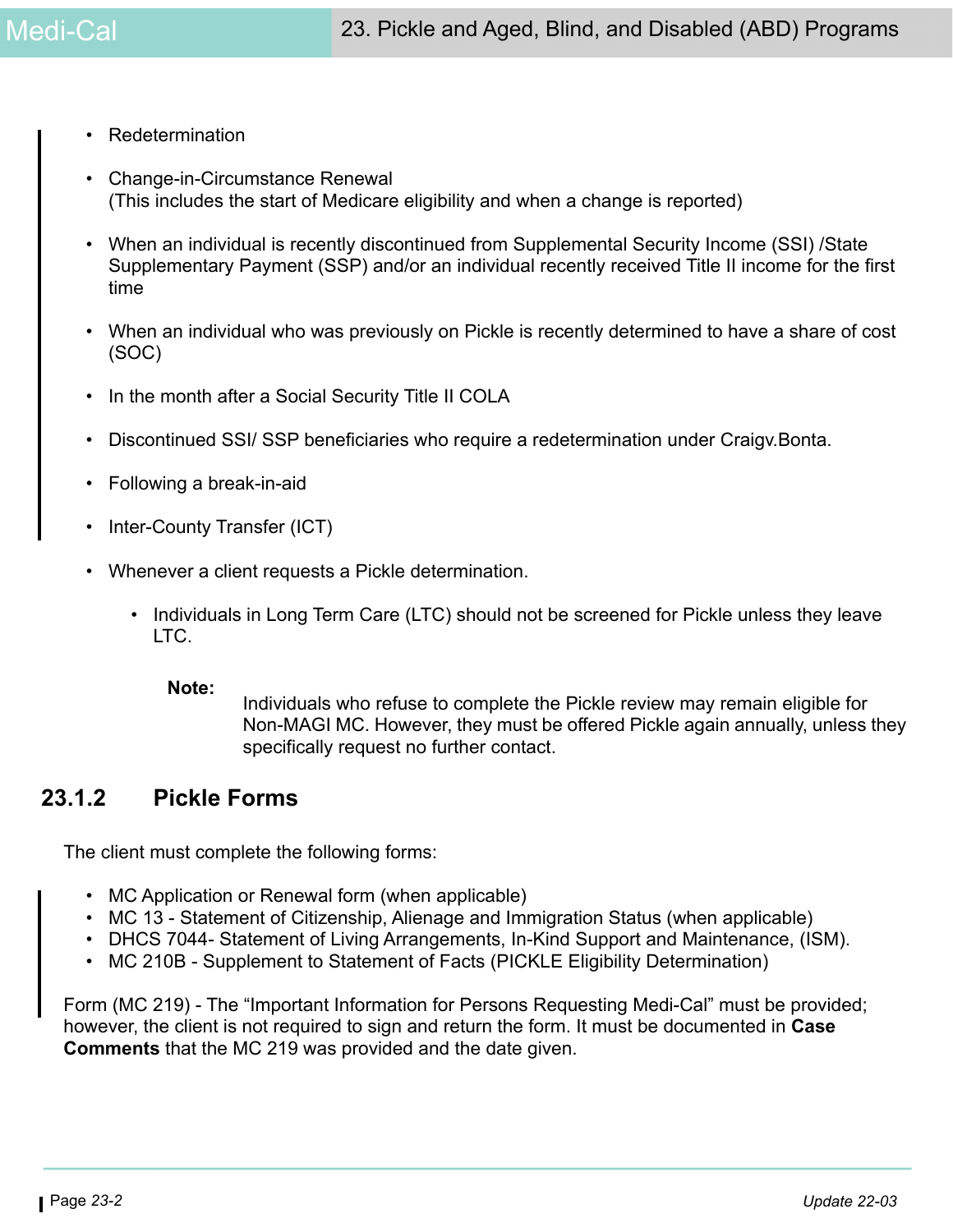

#### **Note:**

When determining Pickle eligibility for individuals who are potentially eligible for the IHSS Personal Care Services Program (PCSP), either the IHSS form "Application for Social Services" (SOC 295) or MC application may be used. The MC 210 or the SOC 310 may be used as the Pickle Statement of Facts form, both at initial application and RD

### <span id="page-2-0"></span>**23.1.3 Verification of SSI/SSP Termination Date**

The date that the client last received and was eligible for SSI and/or SSP must be verified using any of the following:

- The date listed on the monthly Exception Eligibles Report/503 Leads Report
- The "SSI-LAST-RECEIVED" date from the MEDS [INQE] screen or IEVS
- The client's SSI/SSP discontinuance notice from the Social Security Administration
- Any other verification that establishes the date of SSI discontinuance and that the client was covered by the "Craig v Bontá" court order.

An individual may have received an SSI/SSP approval and/or discontinuance NOA, but was never actually eligible to receive the SSI/SSP cash grant and he/she may have been required to repay SSA for the cash received.

**Note:** 

If both spouses are potentially eligible, their individual SSI/SSP discontinuance dates must be verified. Their discontinuance dates may be different.

When the SSI/SSP discontinuance date cannot be verified by any of the methods listed above, use the "Referral To/From Social Security" (SCD 169) to request the SSI/SSP discontinuance date from SSA. Do NOT use the State-issued Lynch v Rank letter (Notice Type 52) to verify the date of SSI/SSP discontinuance.

It may be necessary to check further if it appears the applicant may have never actually been eligible to receive SSI/SSP; e.g., an overpayment is currently being recouped from RSDI income. Send an SCD 169 requesting specific information in these instances, as the client is not potentially Pickle eligible unless eligible for SSI/SSP and RSDI at the same time.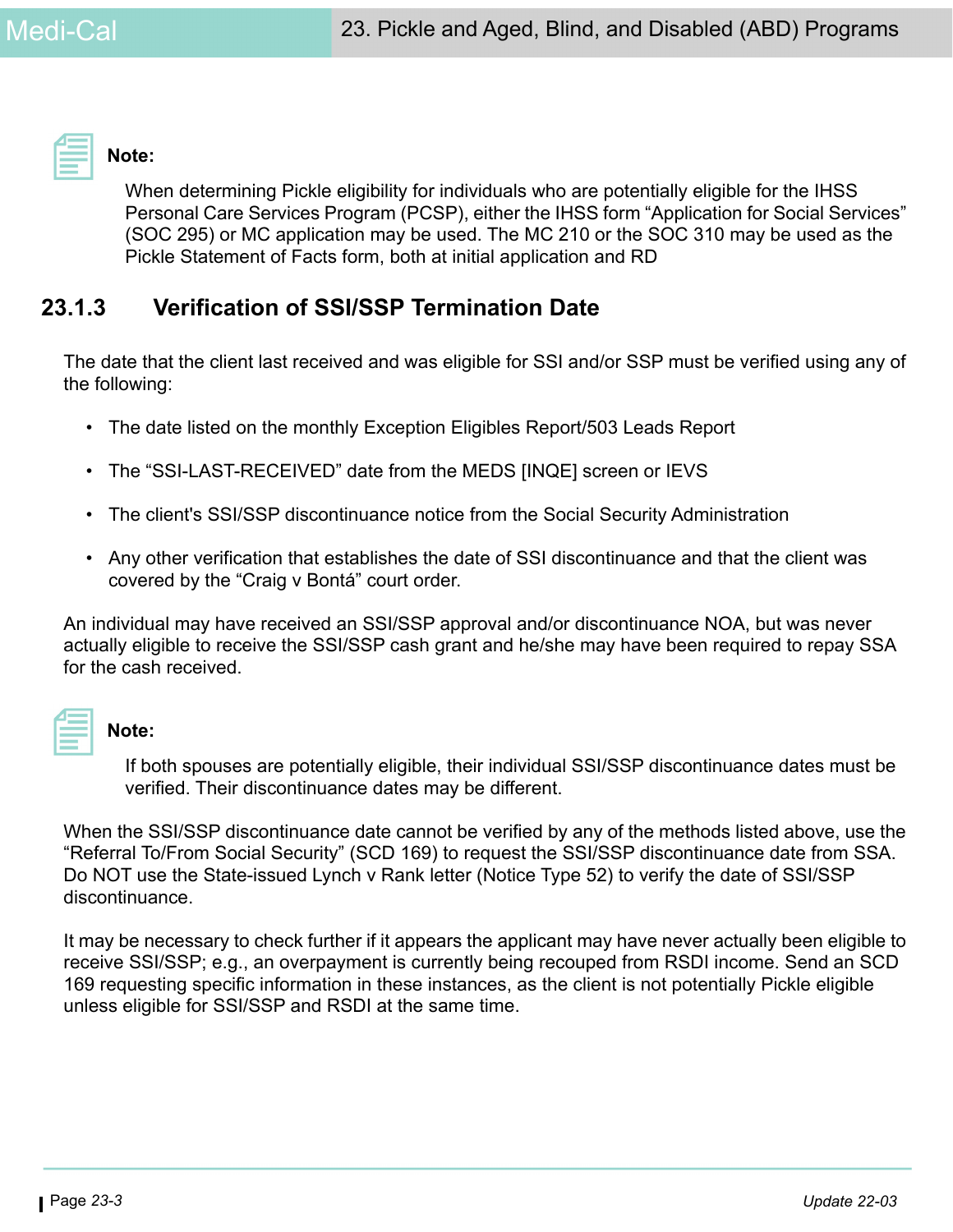

### **Exception:**

When a person applies for RSDI and SSI/SSP at the same time, sometimes SSI/SSP is granted first. RSDI will then be granted several months later, retroactive to the date of application. In these instances, the person may be required to reimburse the SSI/SSP program for any benefits received. However, he/she is still considered to have been eligible for and entitled to receive both RSDI and SSI/SSP in the same month.

## **23.2 Pickle Definitions**

### **23.2.1 Actual Value (AV)**

<span id="page-3-0"></span>For determining In-Kind Support and Maintenance (ISM), the current market value (CMV) is divided by the number of people receiving support and maintenance minus any payment made out of an applicant's/client's own funds. If the applicant/client makes no payment, the AV and CMV may be the same amount.

### **23.2.2 Couple**

When determining Pickle eligibility, the following are defined as a couple:

- Pickle eligible applicant/client living with an ineligible spouse.
- Pickle eligible applicant/client living with an eligible spouse.
- Ineligible parents of a Pickle eligible child.
- Any two persons who are representing ("holding out") themselves to the community as a couple.

### **23.2.3 Current Market Value (CMV) or Current Market Rental Value (CMRV)**

The amount for which an item would sell or rent on the open market. The CMV may be based on factors such as the assessed or appraised value. The CMRV may be affected by the size and location and the amount of rent paid by other tenants.

To determine the CMRV for ISM purposes, contact the owner of the property. Accept this statement as to the fair market value of the property. If the owner of the property either refuses to place a value or has no knowledge of its value contact a knowledgeable source. For this purpose, examples of knowledgeable sources are rental management agencies, real estate firms, trailer park proprietors, housing authorities, or individuals that rent facilities similar to the shelter occupied by the applicant/client.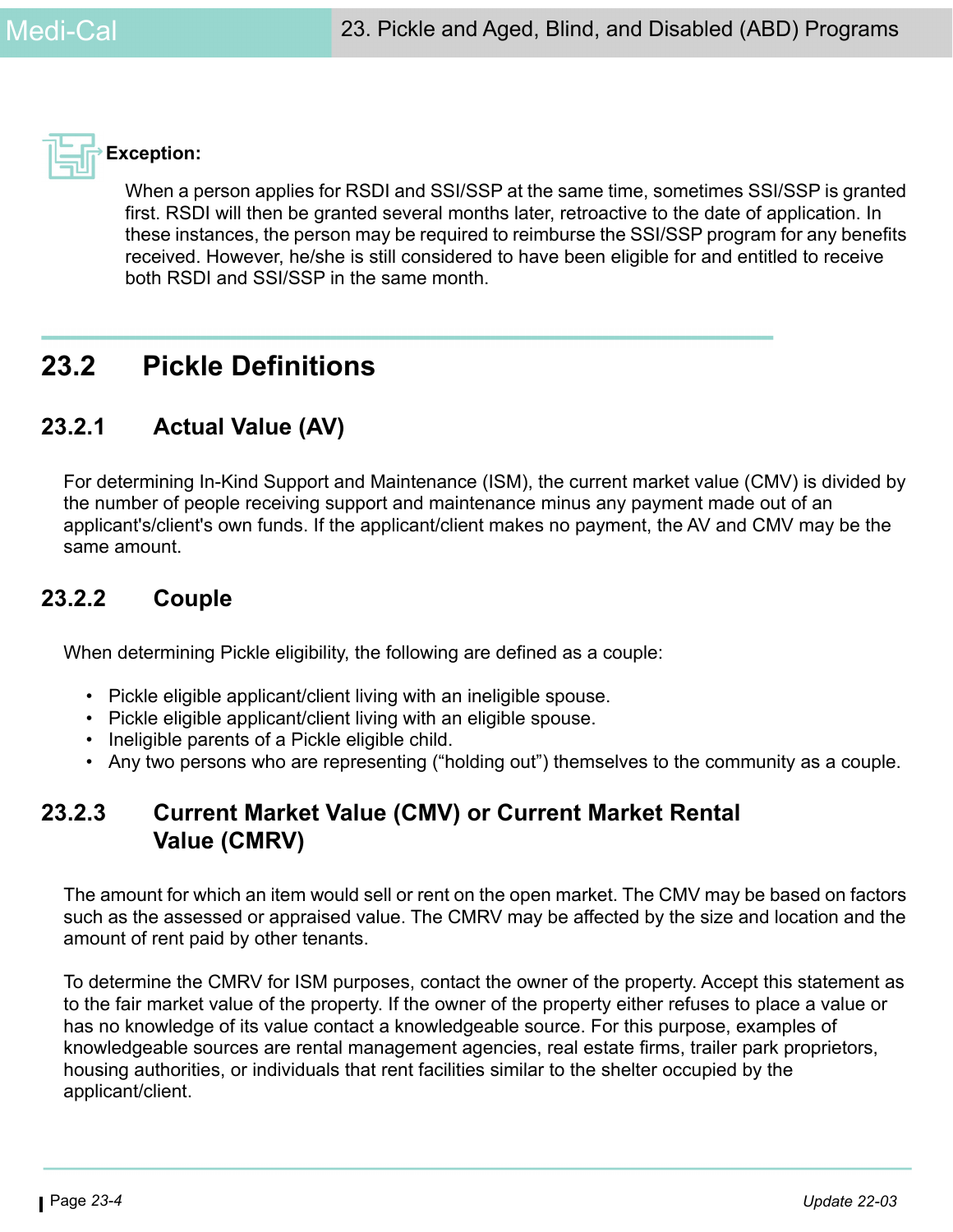### <span id="page-4-1"></span>**23.2.4 Dependent Relative**

For purposes of determining the principal residence exclusion, the following are considered as dependent relatives: son, daughter, grandson, granddaughter, stepson, stepdaughter, mother, father, in-laws, stepmother, stepfather, half sister, half brother, niece, nephew, grandparents, aunt, uncle, sister, brother, stepbrother, stepsister.

Verify the basis for the dependency (e.g., medical or financial), that the dependent continues to reside in the home and the relationship between the applicant/client by personal contact. Document findings on the CalWIN **Search Case Comments** window.

### **23.2.5 Discounted Amount**

The current market value (CMV) of a negotiable contract, note, mortgage, etc.

### **23.2.6 Equity Value (EV)**

The assessed actual value (AV) or current market value (CMV) of an item less any legal encumbrances on the item.

### **23.2.7 Excludable Equity Value**

Equity value in a resource which may be excluded from resource limits.

### <span id="page-4-0"></span>**23.2.8 Home**

Any shelter in which the applicant/client (or spouse with whom the applicant/client lives) has an ownership interest, and which is used by the applicant/client (and spouse, if any), as his principal place of residence. [\[Refer to "Principal Place of Residence," page 23-8\]](#page-7-0).] The home may be either real or personal property, fixed or mobile, and located on land or water. The home includes all the land that pertains to it and the buildings located on such land. Home property may be separately or jointly owned or ownership may be in the form of a life estate.

### <span id="page-4-2"></span>**23.2.9 Household Expenses**

The only household expenses to be considered when determining ISM amounts are: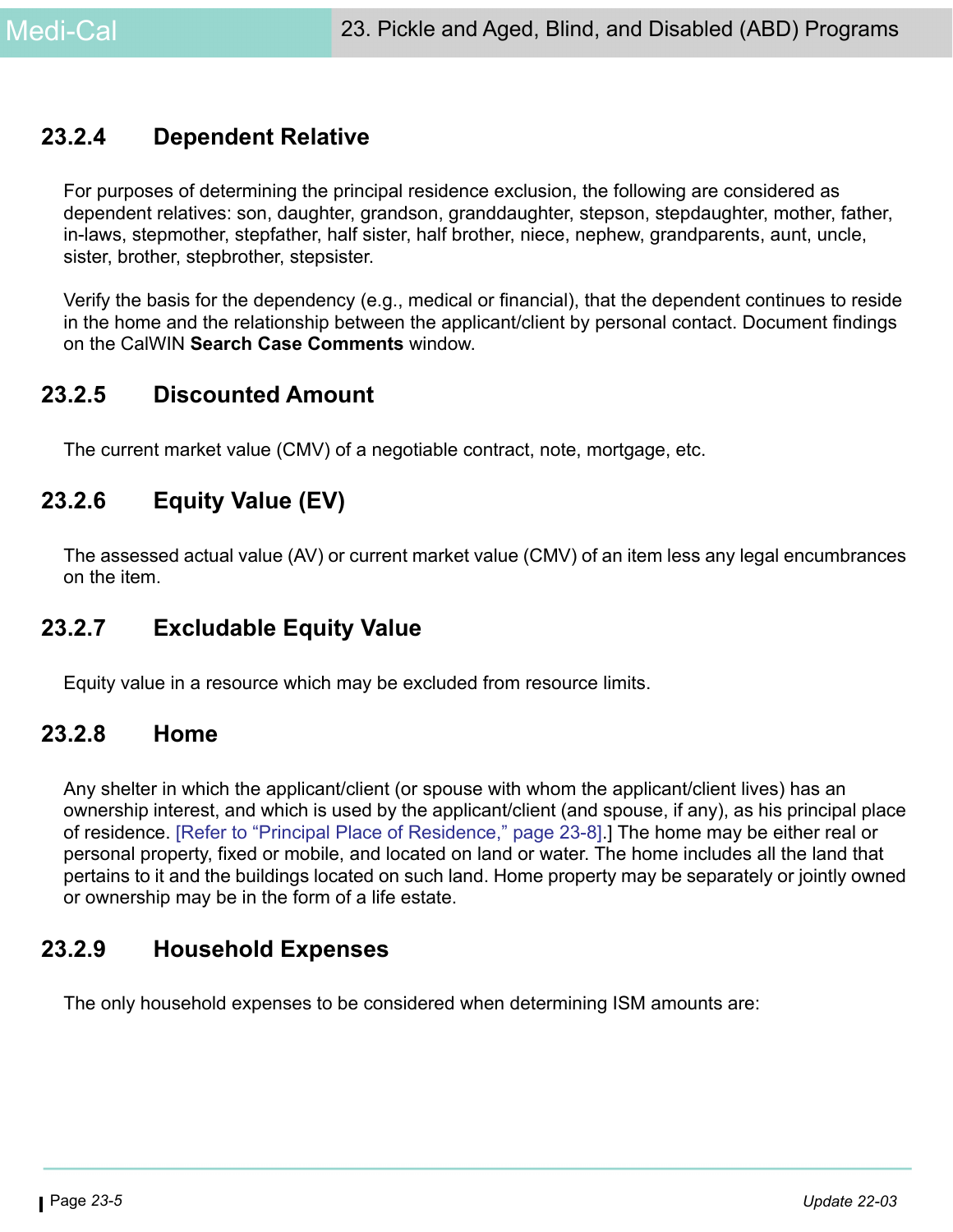1. Food

#### **Note:**

Documentary evidence is never required for the food expense. Accept the applicant/client's statement as documentation. Do not consider the value of food stamps as a household expense.

2. Mortgage (including property insurance required by the mortgage holder) or rental payments.

#### **Note:**

Mortgage/Rental Payment - When there is no mortgage or rental payment, (e.g., a member of the household other than the applicant/client owns the home and it is paid for) or there is no rental payment due to a rent subsidy provided by a government agency, the amount of ISM for this item is zero.

- 3. Real property taxes (less any tax rebate/credit).
- 4. Utilities including: gas, electricity, heating fuel, water, sewer, garbage.

### **23.2.10 Immediate Family**

An eligible applicant/client's minor or adult children, step-children, and adopted children; brothers, sisters, adoptive parents, and the spouses of these persons, but does not include members of an ineligible spouse's family. Dependency and living-in-the-same-household are not factors.

### **23.2.11 Independent Living Arrangement**

A living arrangement in which an individual:

- 1. Is living in his/her own household, or
- 2. Is living in the household of another but is not receiving both food and shelter from someone within the household.

### **23.2.12 Ineligible Spouse**

In the Pickle program, an "ineligible spouse" is one who does not meet the financial eligibility tests in the screening process and is, therefore, ineligible as a Pickle person.

### **23.2.13 In-Kind Support and Maintenance (ISM)**

ISM is unearned income in the form of free or partially free food or shelter. This includes ISM provided to agricultural or domestic employees.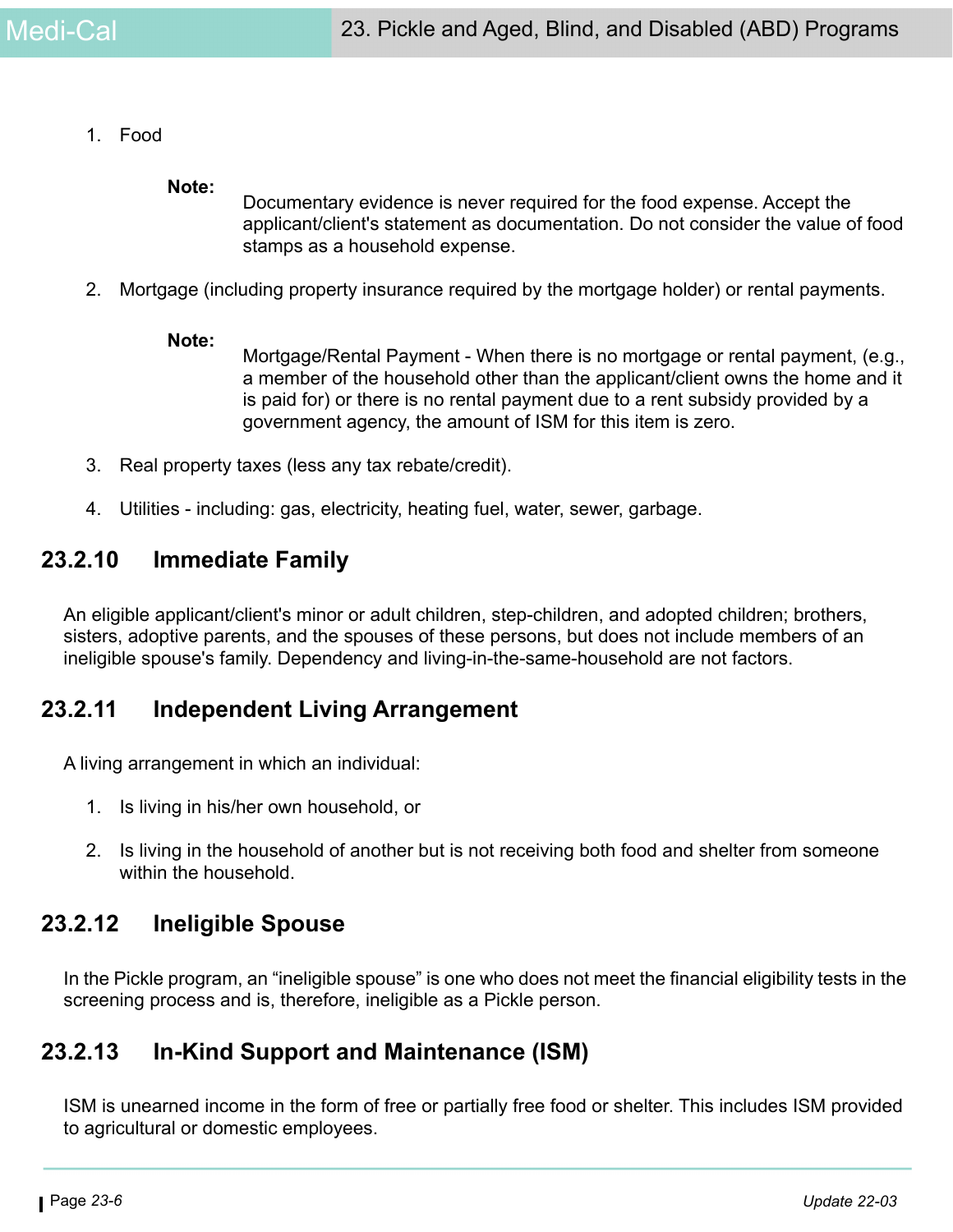### <span id="page-6-0"></span>**23.2.14 Institutionalization**

In determining whether a principal residence can be excluded during an extended absence the following steps must be taken to verify institutional status:

- 1. Accept the applicant/client's or dependent relative's statement regarding dependency unless there is reason to question.
- 2. A signed statement, from the applicant, the spouse, or the dependent relative indicating that the dependent relative or spouse resides in the home, must be obtained.

If the applicant/client intends to return to the home, a signed statement from the applicant/client must be obtained. The statement must identify:

- a. The reason for his/her absence from the home.
- b. If he/she intends to return.

This statement is accepted without challenge unless the statement is self-contradictory. If so, obtain clarification from secondary sources such as a physician, close relative or other knowledgeable person.

### **23.2.15 Items of Unusual Value**

Items which have a significant resale value over an extended period of time. May include, but not limited to china, silver, glassware, art works, Oriental and similarly valued carpets, antiques, heirlooms, musical instruments, hobby collections, furs. CMV of over \$500 establishes that the item is of unusual value. Equity value of these items is used in the resource determination.

### **23.2.16 Life Estate and Remainder Interest**

A life estate conveys upon an applicant/client or individuals for his/her lifetime (irrevocable) certain rights in property. It's duration is generally measured by the lifetime of the owner of the life estate (life estate holder). The life estate holder has the right of property and the right to sell his/her life estate interest. However, the written contract establishing the life estate may limit some of these rights. He/she does not have title to the property if he/she does not have the right to sell the property.

Where the owner conveys property to another person for life (life estate holder) and to a second person (the remainder man) upon the death of the life estate holder, both a life estate interest and a remainder interest have been created.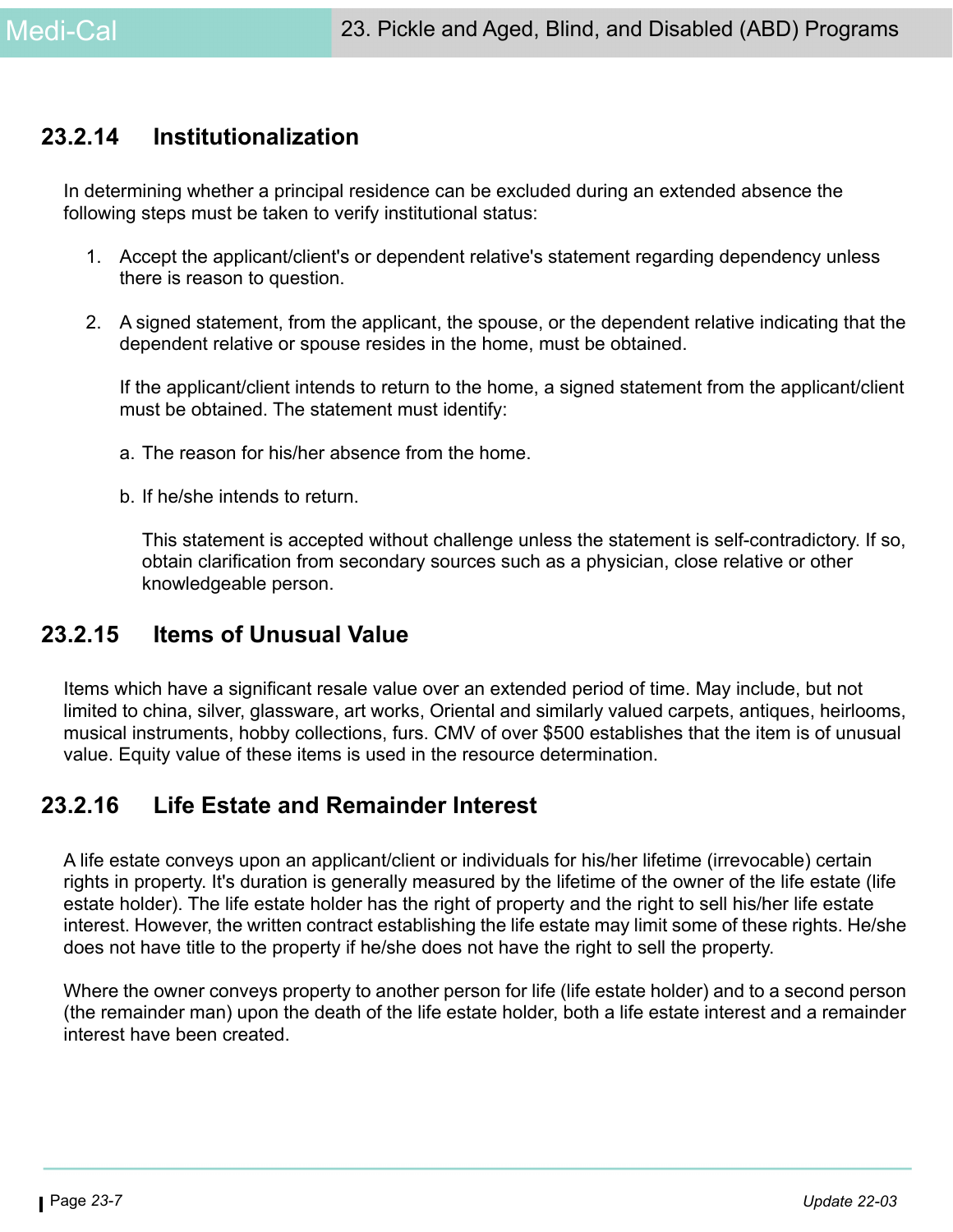### **23.2.17 Liquid Resources**

Resources which are in cash or payable in cash on demand. The most common types are savings accounts, checking accounts, stocks, bonds, and mutual funds, promissory notes and mortgages. Liquid resources, except cash, are valued according to their equity value.

### **23.2.18 Nonliquid Resources**

Anything not countable as a liquid resource including real and personal property. Nonliquid resources are evaluated according to their equity value.

### **23.2.19 Non-Medical Out of Home Care (NMOHC)**

A protective living arrangement outside of the recipient's home where he/she receives room and board, as well as personal non-medical care and supervision related to his/her individual needs.

### **23.2.20 Parent**

A natural parent, an adoptive parent, or the spouse of a natural or adoptive parent.

### **23.2.21 Presumed Maximum Value (PMV)**

An amount equivalent to one-third of the applicable Federal Benefit Rate (FBR) plus \$20 (any income exclusion). The PMV rules apply to in-kind support and maintenance (ISM) which is countable as unearned income. The PMV never applies to earned income. Use of the PMV in determining an applicant's/client's countable income is rebuttable by documenting that the actual value of the ISM RECEIVED IS LESS THAN THE PMV. The lesser of these two amounts is always used, but never an amount greater than the PMV, regardless of the number of sources of such income or the variety of living arrangements in any given month.

### <span id="page-7-0"></span>**23.2.22 Principal Place of Residence**

#### Also [\[Refer to "Home," page 23-5\]](#page-4-0) and ["Institutionalization," page 23-7.](#page-6-0)]

Where an applicant/client has established his/her domicile. That is, the dwelling the applicant/client considers to be his or her fixed, established, or principal home, and to which, whenever absent, he/she intends to return. However, if the applicant/client leaves such dwelling and enters long-term care and his/her spouse or dependent relative still resides there the applicant/client's intent to return is irrelevant in determining principal place of residence. [\[Refer to "Dependent Relative," page 23-5\]](#page-4-1).]

Consider the following when determining the Principal Place of Residence: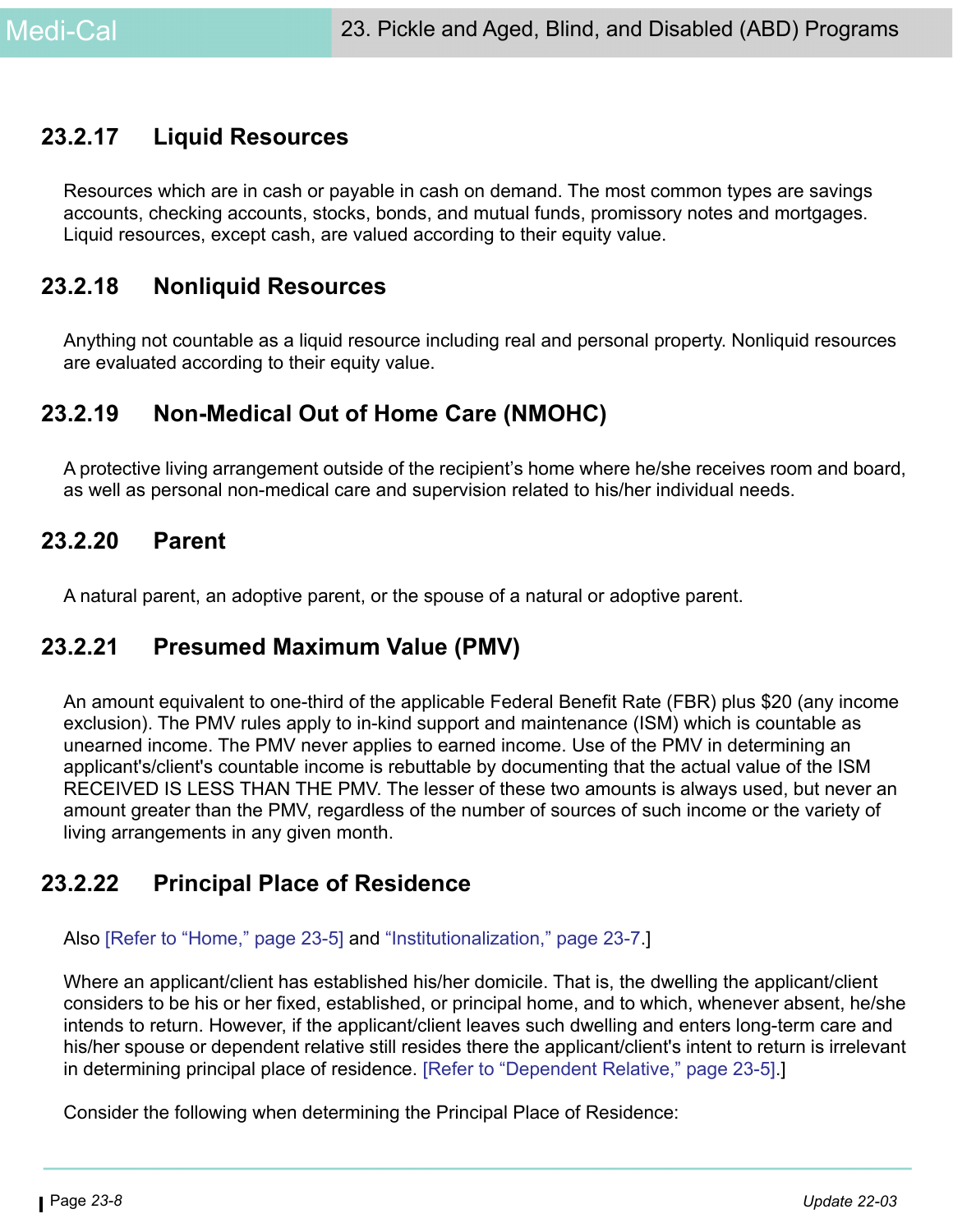- 1. A home owned by an applicant/client (or spouse living with him/her) is excluded if the home is the applicant/client's principal place of residence.
- 2. Only one home at a time may be excluded as the principal place of residence.
- 3. Absences from the home do not necessarily affect the determination of the principal place of residence. When the applicant/client is away from the home it continues to be his/her principal place of residence if:
	- a. The applicant/client intends to return to the home.
	- b. The applicant/client is in LTC and his/her spouse or dependent relative continues to reside in the home.

Effective the first day of the month following the month in which it is determined that the home is no longer the applicant/client's principal place of residence, the individuals equity in the home is a countable resource.

If there are multiple residences, verify the principal residence by voter registration, address for receipt of benefits or payments or mailing address for tax purposes.

When the applicant/client is living away from the home, intent to return must be confirmed unless absence is based on institutionalization and his/her spouse or dependent relative is living in the home. If no spouse or dependent relative resides in the home intent to return must be verified. [\[Refer to](#page-6-0)  ["Institutionalization," page 23-7\]](#page-6-0).]

Statements of intent to return or allegations of dependency are acceptable from authorized representatives in situations where the applicant/client is incapable of providing such information.

### **23.2.23 Property (Real or Personal), Essential to Self-Support**

Property used in a trade or business and nonbusiness property which produces income either in cash or in-kind. Property in current use, or that will again be used within one year of its most recent use, for income producing purposes. Business property includes the necessary capital and operating assets of a business, (e.g., real property, buildings, inventory, equipment, machinery, livestock and necessary motor vehicles used in the trade or business). Income from this property is counted as earned income.

Nonbusiness, income producing property means land or nonliquid property which provides rental or other income, but is not used as part of a trade or business. This includes small apartment houses or other structures producing rental income, land which produces rents or other land use fees, (e.g., notes or mortgages, royalties, mineral rights) and similar types of real and personal property. Income from this property is counted as unearned income.

Non-home property previously referred to as other real property that is used in a business or non-business self-support activity is excluded when the applicant's (or spouse's) equity does not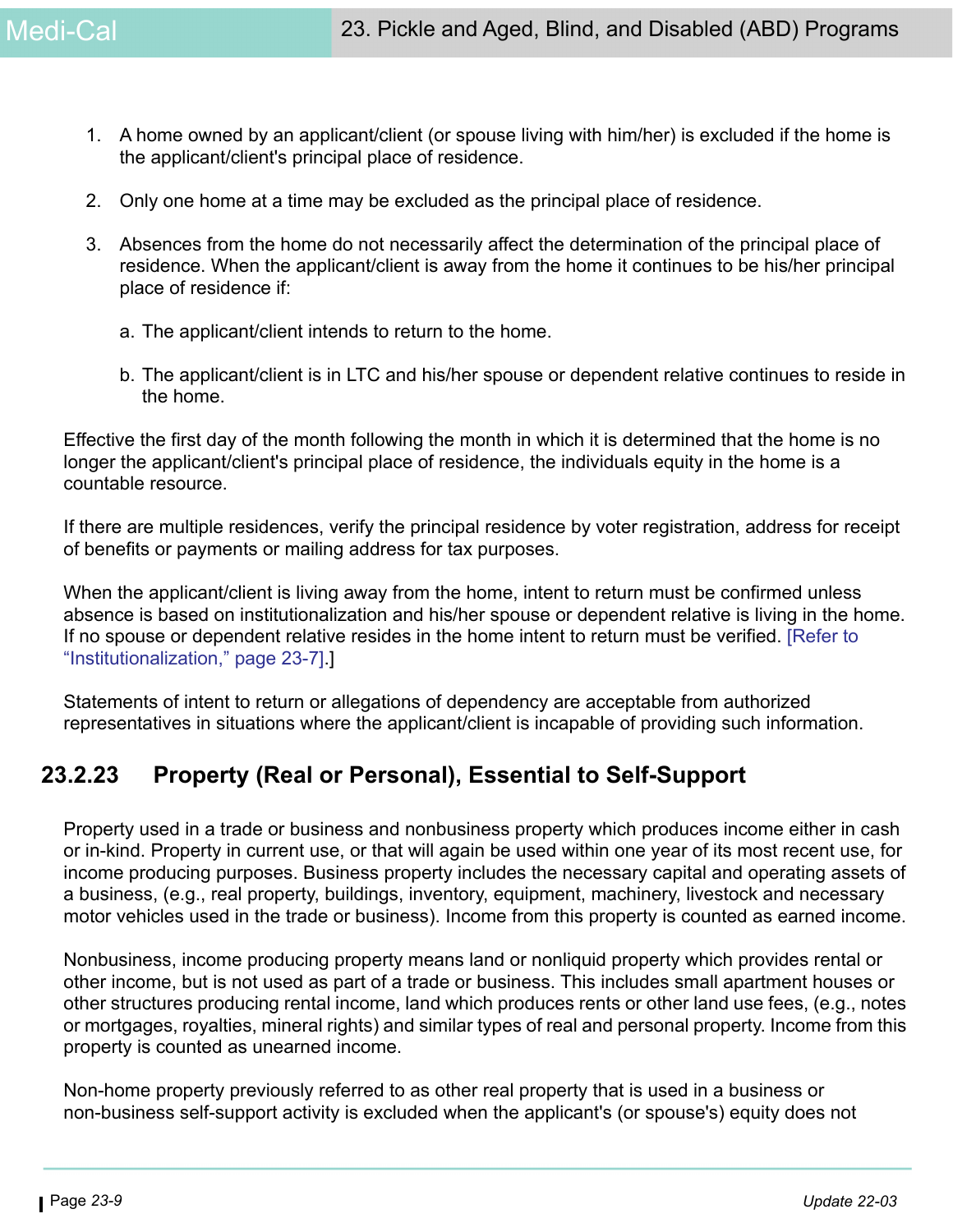exceed \$6000 and the activity produces a net annual return of at least six percent of the excludable equity value. Equity value for this purpose is the CMV minus any legal debts against the property.

A less than reasonable (six percent of the excludable equity value) net return is acceptable when all of the following conditions are met:

- 1. The property is used in a business or nonbusiness income-producing operation; and
- 2. Unexpected circumstances (e.g., a fire, street repair in front of business, etc.) cause a temporary reduction in the net rate of return; and
- 3. The annual net rate of return is reasonable in relation to the value of the property; and
- 4. The applicant expects the property to again produce a reasonable rate of return within 18 months of the end of the taxable year in which the unusual incident occurred. If at the end of the 18-month period the property is not producing a reasonable net return, the property becomes a countable resource.

### **23.2.24 Rebutting the PMV**

The opportunity for the applicant/client to prove that the ISM he/she receives has a lesser value than the PMV.

### **23.2.25 Recreational Vehicle (RV)**

Usually campers, motor-homes, trailers, boats, etc. This resource is treated as household goods and personal effects unless used as a principal residence or as the household's only mode of transportation. It may also be excluded if used for self-support.

### **23.2.26 Rent-Free Shelter**

Situations where no rent is being paid and there is no legal obligation for the applicant/client to pay. Rent-free shelter never exists when an applicant/client has ownership interest or has made an agreement to pay rent (rental liability). The maximum value of rent-free shelter is presumed to be one-third the applicable monthly FBR plus \$20 (any income exclusion). Where the presumed value is rebutted, the CMV is divided among the number of household residents.

### **23.2.27 Resources**

Those assets, including real and personal property that an applicant/client or couple owns. Resources include all liquid assets which are held singly, or jointly which can be accessed by the applicant (e.g., bank accounts, savings accounts, etc.) and all non-liquid assets which are real or personal property (e.g., automobile, land equipment, etc).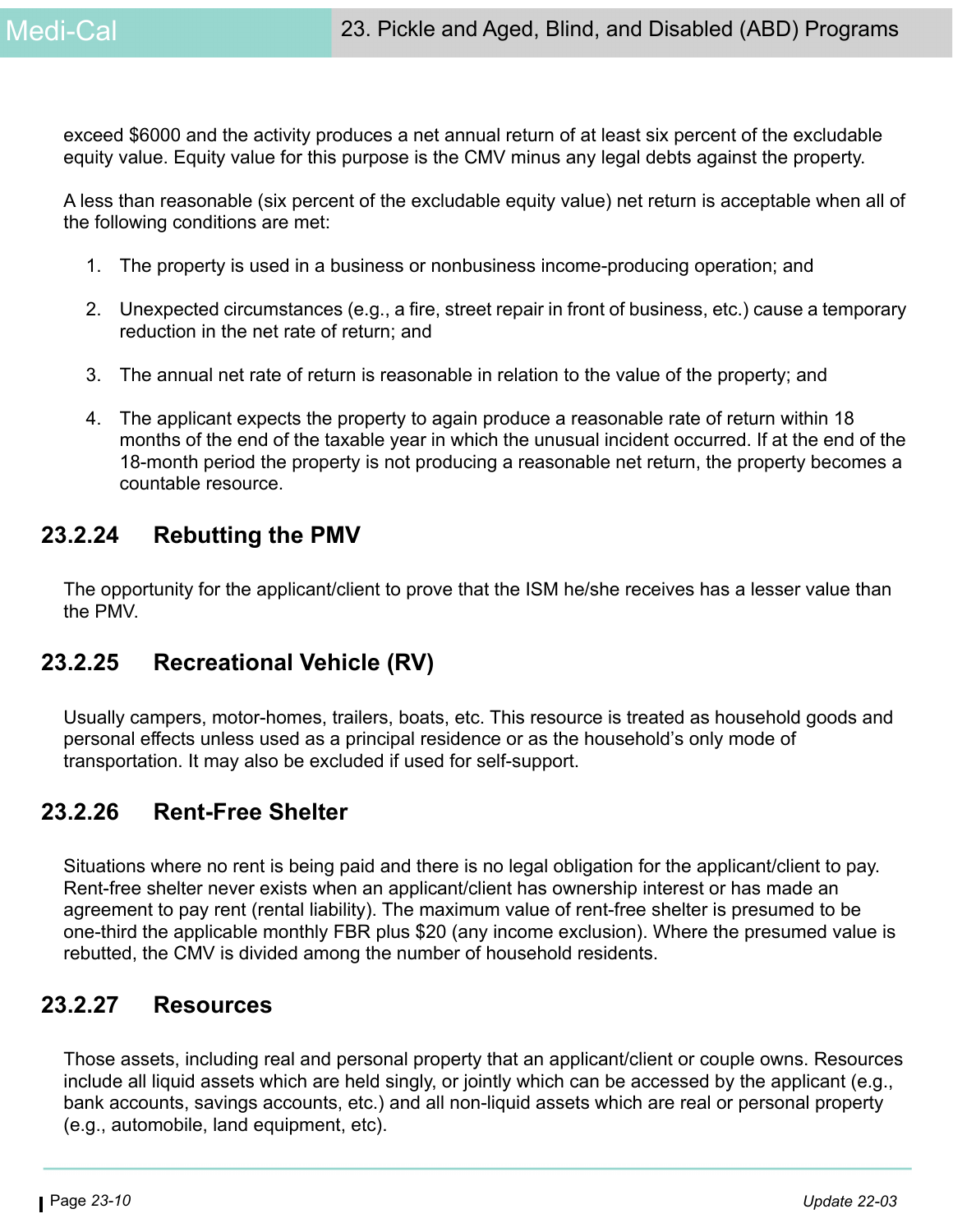An item becomes a resource if retained after the month of receipt. In order to be considered as a resource, property or an interest in real or personal property must have a cash value that is available to the applicant/client upon disposition. In general, an applicant/client with legal title to property has the right to control and dispose of it. If property cannot be disposed of, it is not a resource.

Since resource determinations for Pickle eligibles are made as of 12:01 a.m. on the first day of each calendar month, resource increases during a month do not affect eligibility for that month although they may cause ineligibility in the following month. Conversely, if a person is ineligible, due to excess resources, at 12:01 a.m. on the first day of the month that a person remains ineligible for the entire month.

## **23.2.28 Sharing**

When determining ISM, sharing exists when an applicant/client contributes within \$5.00 of his/her pro rata share or an eligible couple contributes within \$5.00 of household operating expenses of their combined pro rata shares. A finding of sharing means that no ISM is being received from anyone else in the household. A pro rata share is determined by dividing the average household expenses by the number of household members. [\[Refer to "Household Expenses," page 23-5\]](#page-4-2)

## **23.2.29 Successful Rebuttal**

Evidence obtained that supports a finding that the current market value (CMV) or the actual value (AV) of ISM is less than the PMV. If the PMV is successfully rebutted, the CMV or the AV, whichever is less, is the amount of ISM to be charged.

## **23.2.30 Value of the One-Third Reduction (VTR)**

A method of evaluating ISM. The value assigned, by law, for the ISM which an applicant/client receives while living in the household of another throughout the month. When VTR applies, no other ISM is chargeable. The VTR is equal to one-third the FBR (one-sixth the couple FBR for one member of an eligible couple). The VTR may not be rebutted.

## **23.3 Treatment of Income for Pickle**

SSI Methodology is used when determining Pickle eligibility.

- 1. Always use the individual's gross RSDI benefit amount when completing a Pickle budget.
- 2. There is no income deduction given for a health insurance premium.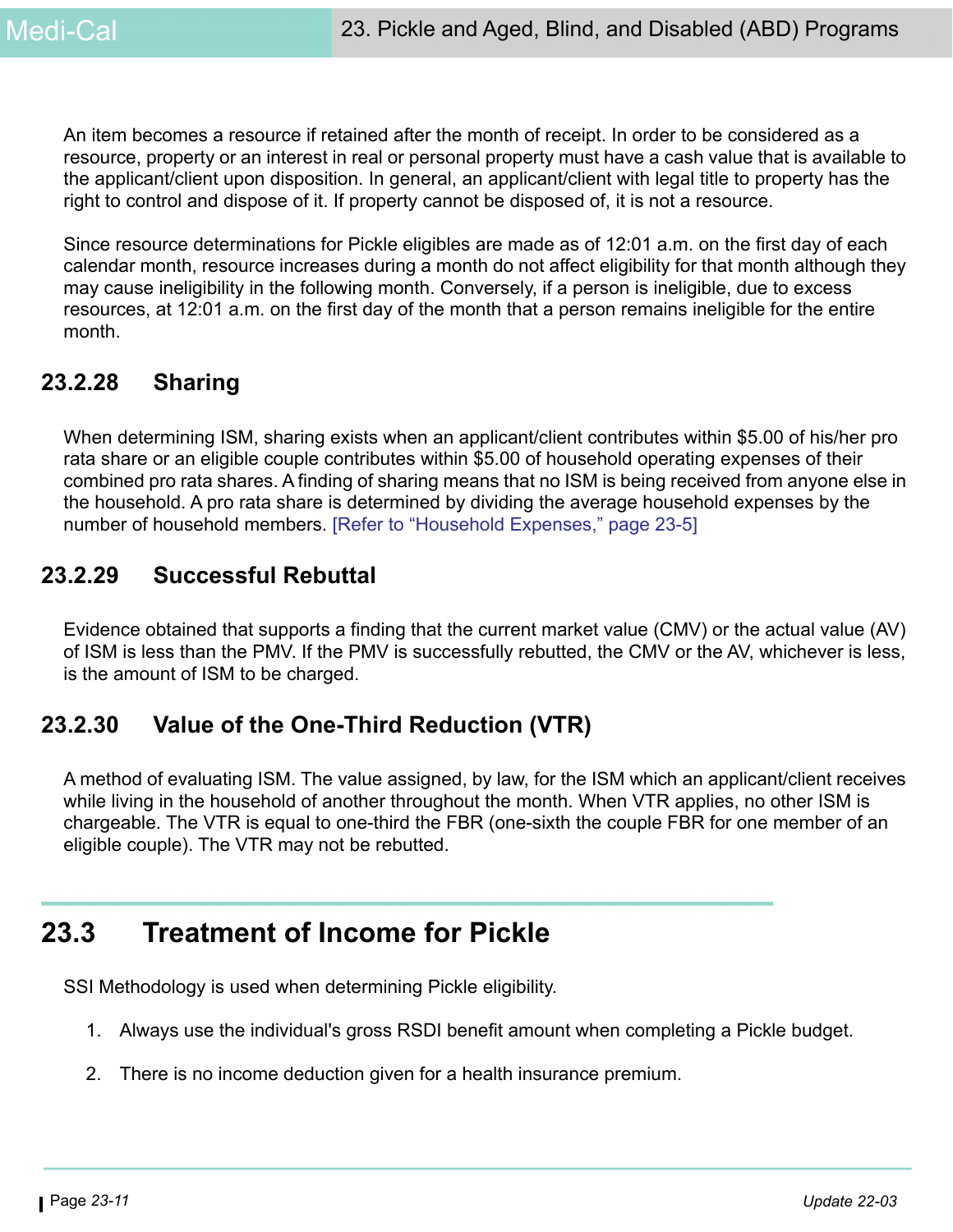3. The amount of income must not be averaged. Use the actual income received during the month in which the Pickle eligibility is being determined. **Example:** Mr. Jones is paid \$200 weekly on Fridays. In the month his Pickle eligibility was evaluated, there were five Fridays. Enter his income as \$1,000. Do not use the 4.33 multiplier.

# **Note:**

Income received quarterly, twice a year, or annually is to be counted in the month of receipt and not averaged on an annual basis, except for net earnings from self-employment.

### **Earned Income**

The treatment of income for Pickle is similar to the treatment of income for Non-MAGI MC.

| <b>Type of Income</b>                                                                                                                        | <b>Treatment</b>                                                                                               | <b>Required Verification</b>                                                                                         |
|----------------------------------------------------------------------------------------------------------------------------------------------|----------------------------------------------------------------------------------------------------------------|----------------------------------------------------------------------------------------------------------------------|
| Child support payment received directly<br>by or for the Pickle child.                                                                       | Counted, however, one-third of the<br>total is not counted.                                                    | Court records, canceled checks or D.A.<br>records.                                                                   |
| ISM provided to an individual or couple<br>(includes farm laborer and domestics*)<br>*Determine living arrangement prior to<br>counting ISM. | Unearned In-Kind Support and<br>Maintenance (ISM) values from<br>chart.                                        | Required only if in-kind value is<br>rebutted. Receipts for actual shelter<br>costs and statement/receipts for food. |
| Money received for providing foster<br>care to a "Pickle" ineligible child                                                                   | Counted if not a formal placement.<br>(See Excluded Income if formal<br>placement.)                            | Statement from placement agency or<br>Notice of Action indicating placement<br>and amount of payment.                |
| Foster care funds received for a<br>"Pickle" ineligible child.                                                                               | Excluded if formal placement. See<br>Unearned Income, if informal<br>placement.                                | Statement from placement agency or<br>Notice of Action indicating placement<br>and amount of payment.                |
| <b>IHSS Payments</b>                                                                                                                         | Excluded if paid to:<br>• A Pickle eligible individual, or<br>A Pickle ineligible spouse,<br>parent, or child. | Statement from agency providing<br>payments.                                                                         |

#### **Table 23-1: Treatment of Income**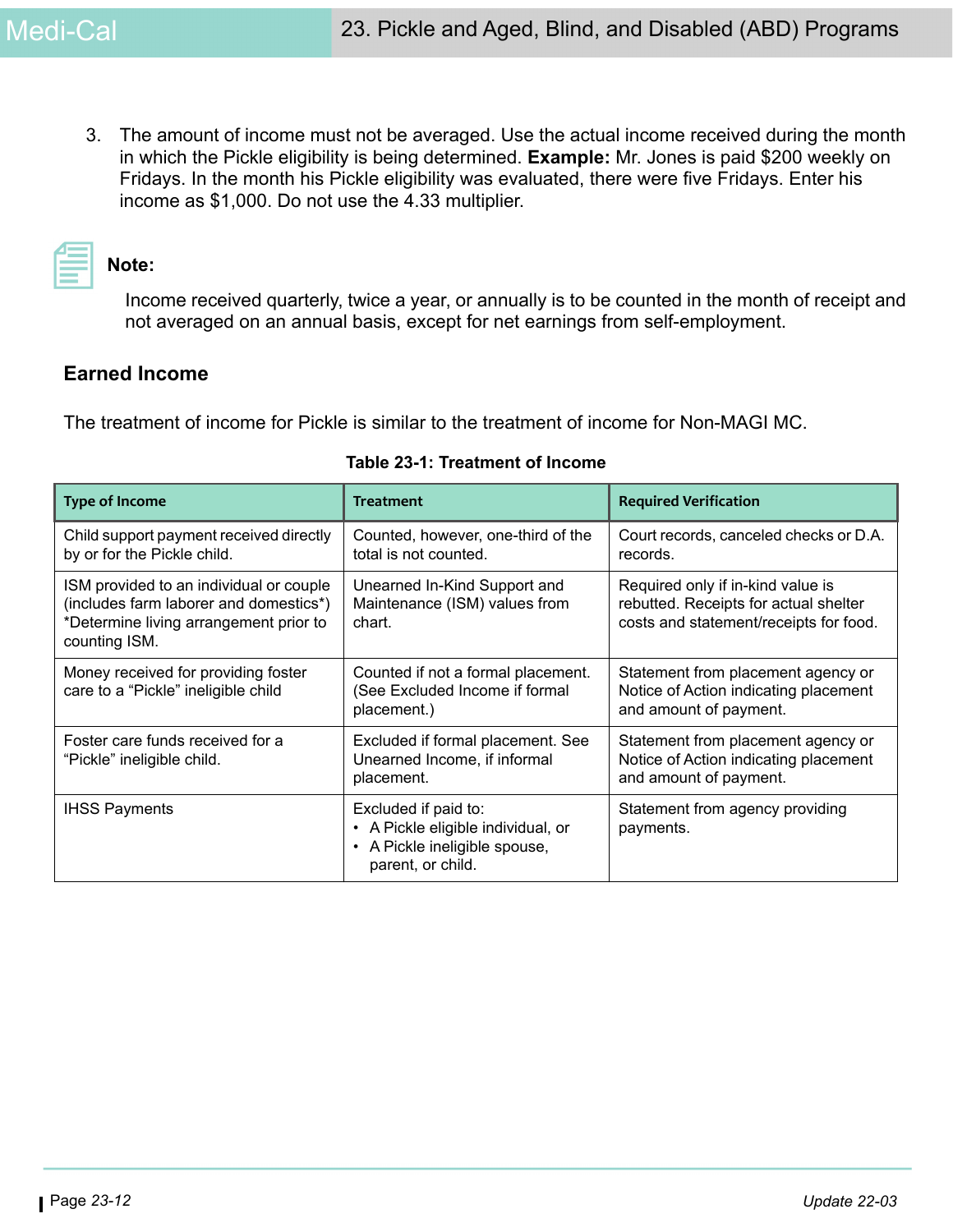## **23.4 Manual Pickle Eligibility Determination Process**

Pickle eligibility is determined in CalWIN, however, the Pickle eligibility determination can be done manually if needed following the process below:

| <b>Step</b>      | <b>Action</b>                     |                                                                                                                                                                                                 |                                                                                                                                                                                                                                                                                                                     |  |
|------------------|-----------------------------------|-------------------------------------------------------------------------------------------------------------------------------------------------------------------------------------------------|---------------------------------------------------------------------------------------------------------------------------------------------------------------------------------------------------------------------------------------------------------------------------------------------------------------------|--|
| 1.               | $\bullet$                         | Screen for potential Pickle eligibility using the "Pickle Screening and Title II Disregard Computation<br>Worksheet" (SCD 1363).<br>• Part I Screening Process<br>Part II Disregard Computation |                                                                                                                                                                                                                                                                                                                     |  |
| 2.               | SCD 1363 Part I Screening Process |                                                                                                                                                                                                 |                                                                                                                                                                                                                                                                                                                     |  |
|                  |                                   | If                                                                                                                                                                                              | Then                                                                                                                                                                                                                                                                                                                |  |
|                  |                                   | The answer to questions 1, 2, and/or 3 is<br>NO,                                                                                                                                                | The individual is not eligible for Pickle. The EW<br>must:<br>• Indicate the reason for ineligibility in Maintain<br><b>Case Comments.</b><br>Send a Pickle denial notice.<br>Evaluate for other Non-MAGI eligibility.                                                                                              |  |
|                  |                                   | The answer to 1, 2, and 3 are YES but 4 is<br>NO,                                                                                                                                               | There is potential Pickle eligibility after the next<br>RSDI COLA. The EW must deny Pickle, but<br>review for potential Pickle eligibility after each<br>annual RSDI COLA. [Refer to Chapter 23,<br>Section 23.9 "Pickle Tickler System," page-30]                                                                  |  |
|                  |                                   |                                                                                                                                                                                                 | <b>Exception:</b> If the answer to 3 is YES because<br>the SSI/SSP discontinued due to an RSDI<br>COLA increase, then the answer to question 4 is<br>YES and the individual may be considered<br>potentially PICKLE eligible.                                                                                       |  |
|                  |                                   | The answer to ALL questions 1 through 4 is<br>YES,                                                                                                                                              | The applicant is a potential Pickle person, and<br>the EW must:<br>• Verify and document the date the client was<br>last eligible for and received SSI/SSP. [Refer<br>to "Verification of SSI/SSP<br>Termination Date," page 23-3].<br>Complete the disregard computation and the<br>financial eligibility process. |  |
| (Chart page 1 of |                                   |                                                                                                                                                                                                 |                                                                                                                                                                                                                                                                                                                     |  |

**Table 23-2: Pickle Eligibility Determination Process**

 (Chart page 1 of 2)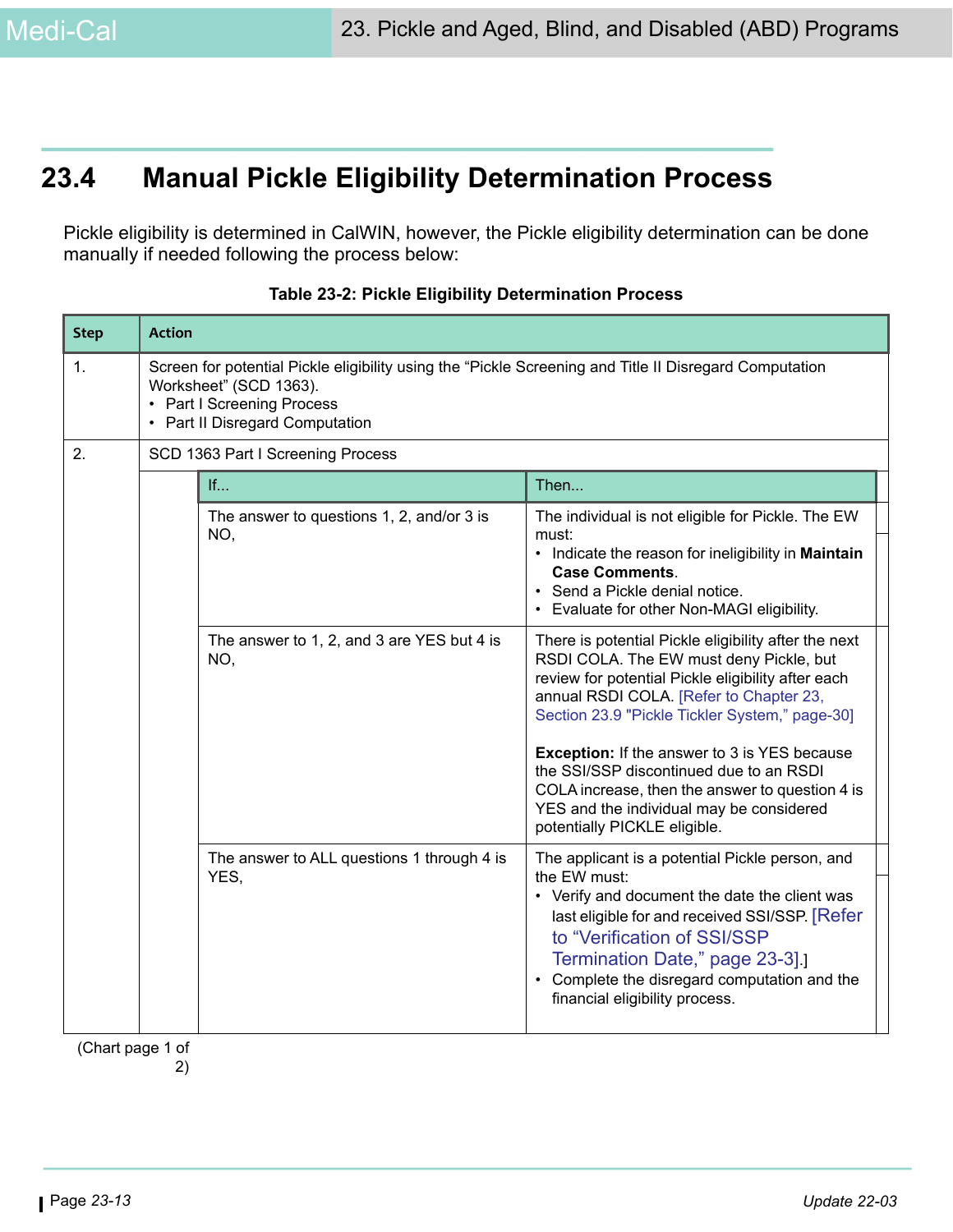| <b>Step</b> | <b>Action</b>                                                                                                                                                                                                                                                                                                                                                |  |  |
|-------------|--------------------------------------------------------------------------------------------------------------------------------------------------------------------------------------------------------------------------------------------------------------------------------------------------------------------------------------------------------------|--|--|
| 3.          | SCD 1363 Part II Disregard Computation                                                                                                                                                                                                                                                                                                                       |  |  |
|             | Multiply the RSDI Income by the pickle multiplier from the year the SSI/SSP was discontinued and round<br>down to the lowest full dollar. [Refer to Chart Book, "Pickle Disregard Computation Chart," section 5.22].<br>Note: For a couple, each spouse may have a different Pickle multiplier if their date of discontinuance from<br>SSI/SSP is different. |  |  |
| 4.          | CalWIN determines the financial eligibility for Pickle, however, the following forms can also be used:                                                                                                                                                                                                                                                       |  |  |
|             | • "Pickle Needs Test" (DHCS 7075                                                                                                                                                                                                                                                                                                                             |  |  |
|             | • "Financial Eligibility Worksheet (DHCS 7021)                                                                                                                                                                                                                                                                                                               |  |  |
|             | • "Statement of Living Arrangements, In-Kind and Maintenance (DHCS 7044)                                                                                                                                                                                                                                                                                     |  |  |
|             | Note:                                                                                                                                                                                                                                                                                                                                                        |  |  |
|             | The Pickle financial eligibility test must be completed for Pickle eligibility at intake whenever there<br>is a change in the Pickle individual's income. When a change in income is the result of an RSDI<br>COLA, the Pickle budget must be updated at the time of the regularly scheduled redetermination.                                                |  |  |
| 5.          | CalWIN determines the resource eligibility for Pickle, however the following form can also be used:                                                                                                                                                                                                                                                          |  |  |
|             | • "Pickle Resource Worksheet" (DHCS 7037)                                                                                                                                                                                                                                                                                                                    |  |  |
|             | SSI/SSP resource limits are used, which may be different than the Medi-Cal resource limits. If the<br>individual or couple has excess resources:<br>Deny/discontinue Pickle eligibility and send a timely 10-day NOA.<br>$\bullet$<br>Determine (or continue) eligibility for Non-MAGI MC.                                                                   |  |  |
| 6.          | Record potential Pickle eligibility or ineligibility in the MEDS Pickle Tickler System. [Refer to Chapter 23,<br>Section 23.9 "Pickle Tickler System," page-30]                                                                                                                                                                                              |  |  |

#### **Table 23-2: Pickle Eligibility Determination Process**

 (Chart page 2 of 2)

### **Screening an ABD Couple**

When screening an ABD couple, each person must be screened separately. One or both individuals may qualify as potential Pickle eligibles separately or together.

| If                                                                                                                                           | Then                                                                                                                                                   |
|----------------------------------------------------------------------------------------------------------------------------------------------|--------------------------------------------------------------------------------------------------------------------------------------------------------|
| Both individuals pass the screening<br>process,                                                                                              | They are potentially eligible as a Pickle couple. Combine their income and<br>disregard amounts when computing the VTR - Value of One Third Reduction. |
| Both individuals pass the screening<br>process but are ineligible after<br>computing the VTR - Value of One<br>Third Reduction for a couple, | Complete the VTR - Value of One Third Reduction for each individual separately<br>using his/her own income and disregard amount.                       |

#### **Table 68: Screening an ABD Couple**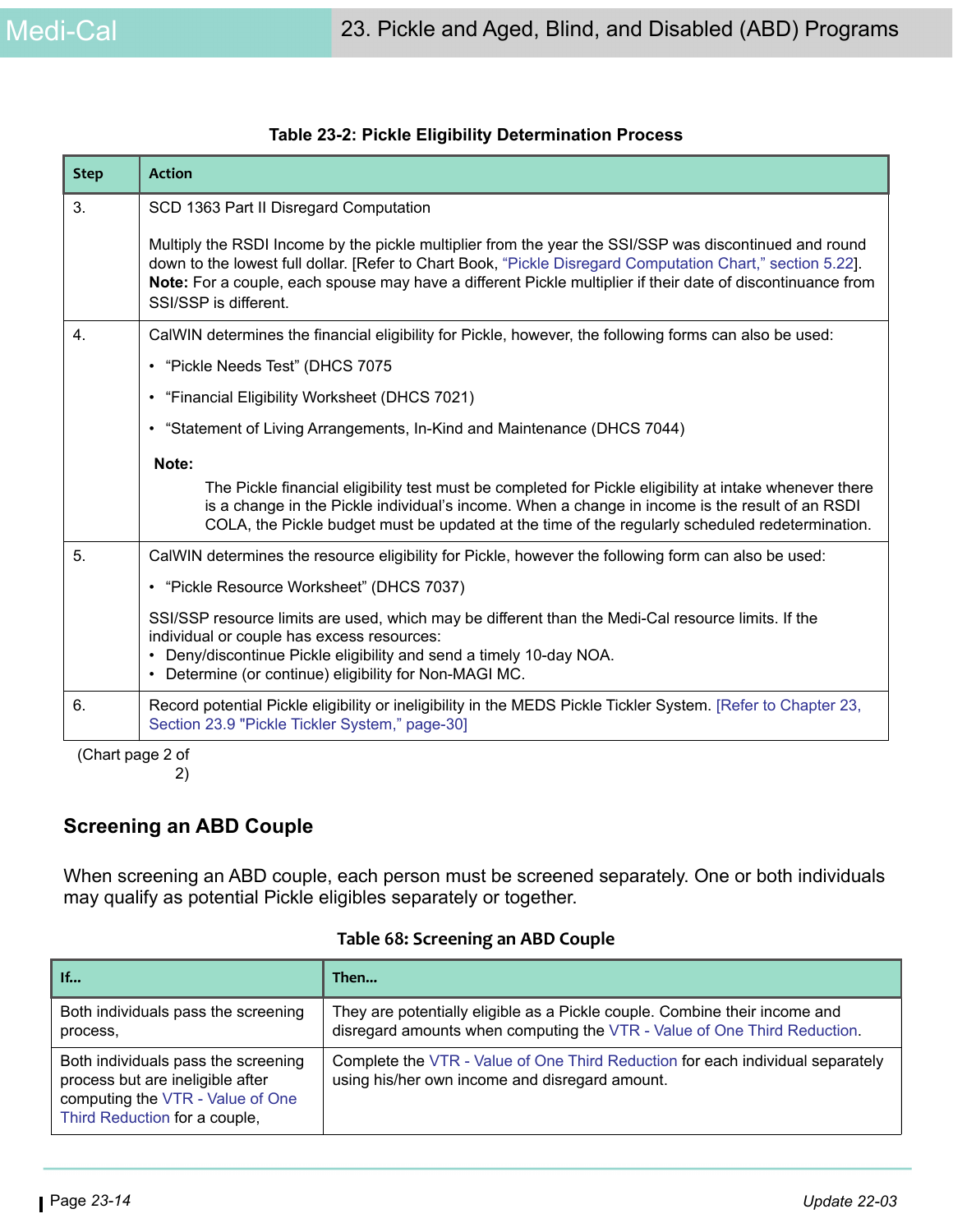#### **Table 68: Screening an ABD Couple**

| $\mathsf{H}$                                       | Then                                                           |
|----------------------------------------------------|----------------------------------------------------------------|
| If one spouse does not pass but the<br>other does, | The spouse that did not pass is termed an "ineligible spouse". |

### <span id="page-14-0"></span>**23.4.1 VTR - Value of One Third Reduction**

#### **Definition**

VTR, value of one third reduction, is computed by taking one-third reduction of the current Federal Benefit Rate (FBR). This calculation is reflected in the SSI/SSP payment level titled "Living in the Household of Another."

#### **When to Use VTR**

VTR applies when the Pickle client and/or spouse:

- Lives in another person's household for one full calendar month, and
- Receives food and shelter from the person in whose household he/she lives.
- Lives with a person other than a spouse, child, or an ineligible person whose income may be deemed to the individual.

| ________<br>and the state of the state of the state of the state of the state of the state of the state of the state of th |  |  |
|----------------------------------------------------------------------------------------------------------------------------|--|--|
|                                                                                                                            |  |  |

#### **Note:**

Living in another person's household means that the Pickle person does not own or rent the property in which he/she resides.

#### **Do NOT apply VTR if the Pickle client:**

- Lives alone, or
- Lives with a minor child or a responsible relative, or
- Is separately consuming or purchasing food.

#### **SSI/SSP Payment Levels**

If the VTR applies, do not calculate any other ISM. Instead, compute the Pickle budget using the SSI/SSP payment level for persons "Living in the Household of Another." [Refer to "Prior SSI/SSP Payment Standards," page 6-32]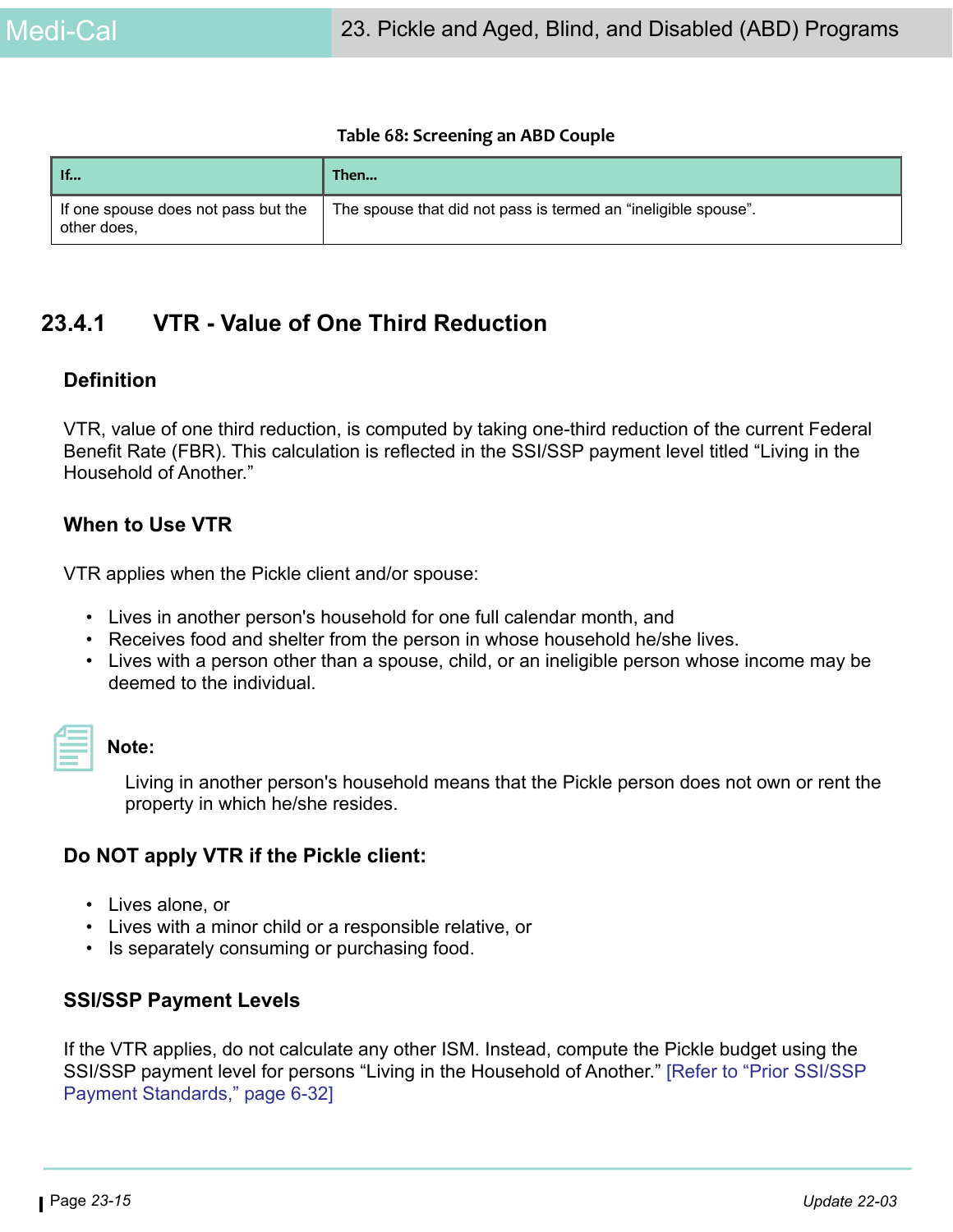### **23.4.2 PMV - Presumed Maximum Value**

#### **Definition**

Instead of determining the actual dollar amount of any food or shelter received by the Pickle applicant/client, it is presumed to be worth a maximum value. This maximum value is one-third reduction of the applicable FBR plus the \$20 any income deduction. This value is counted as unearned income to the recipient.

The PMV amounts to be counted as unearned income when the client receives ISM change when there is a COLA. The PMV never applies to earned income.

#### **When to Apply the PMV**

The PMV may apply when the applicant/client receives partial or total support from someone who is not a legally responsible relative, and the applicant/client:

- Has ownership interest in or rents his/her place of residence, or
- Is sharing food or shelter, or
- Does not receive both food and shelter from someone else, or
- Lives in a board and care facility, and someone else pays all or part of the monthly charges.

### **23.4.3 The DHCS 7044, Statement of Living Arrangement**

The DHCS 7044 must be completed by the Pickle applicant/client when any of the following situations are declared:

- 1. Free or partially free housing, utilities, or food received from someone who has no legal responsibility to provide these items.
- 2. The client lives in a dwelling owned by his/her parent, stepparent, or adult child.
- 3. The client shares housing with anyone other than a spouse, a minor child, or a responsible relative.

### **23.4.4 Rebutting the PMV**

The applicant/client has the right to prove that the actual value of the ISM received is less than the **PMV** 

- 1. The lesser of actual value or PMV must be counted as unearned income.
- 2. The applicant/client must be advised of his/her right to rebut the PMV.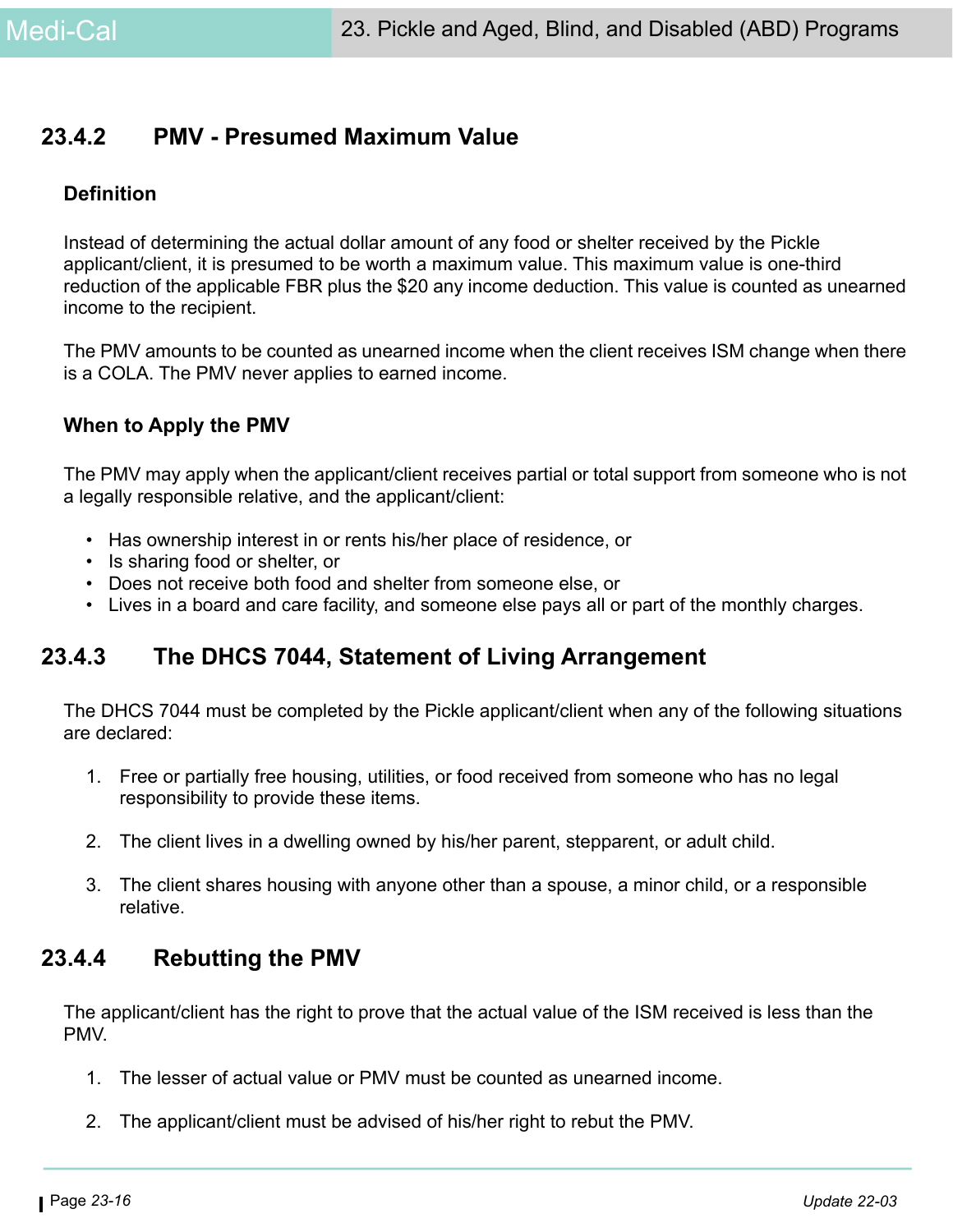3. When the applicant/client intends to rebut the PMV, the EW must allow him/her ten days to provide proof of the actual value of ISM.

### **23.4.5 Examples of VTR and PMV:**

- 1. Pickle applicant lives in a duplex, her parents own the duplex, they live elsewhere.
	- a. If the Pickle client does not pay or owe rent and her parents provide all food, then this is a VTR case.
	- b. If she has no rental liability and she buys her own food then this is a PMV case.
	- c. If she has a rental liability and buys her own food then neither VTR nor PMV apply.
- 2. Pickle client, age 25, lives in mother's home. Mother provides free food and shelter.
	- Use VTR rules.

### **23.4.6 Sharing**

When determining ISM, sharing exists when an applicant/client contributes within \$5.00 of his/her pro rata share of household operating expenses or an eligible couple contributes within \$5.00 of their combined pro rata shares.

- 1. A pro rata share is determined by dividing the average household expenses by the number of household members.
- 2. if "sharing" is established, no ISM is being received from anyone else in the household.

ISM may still apply when the individual is receiving support from someone outside of the household.

### **23.4.7 ISM Values**

**Note:** 

The VTR and PMV amounts are found in the Chart Book.

[Refer to "Presumed Maximum Value (PMV)," page 5-26]

[Refer to "Value of One-Third Reduction (VTR)," page 5-26]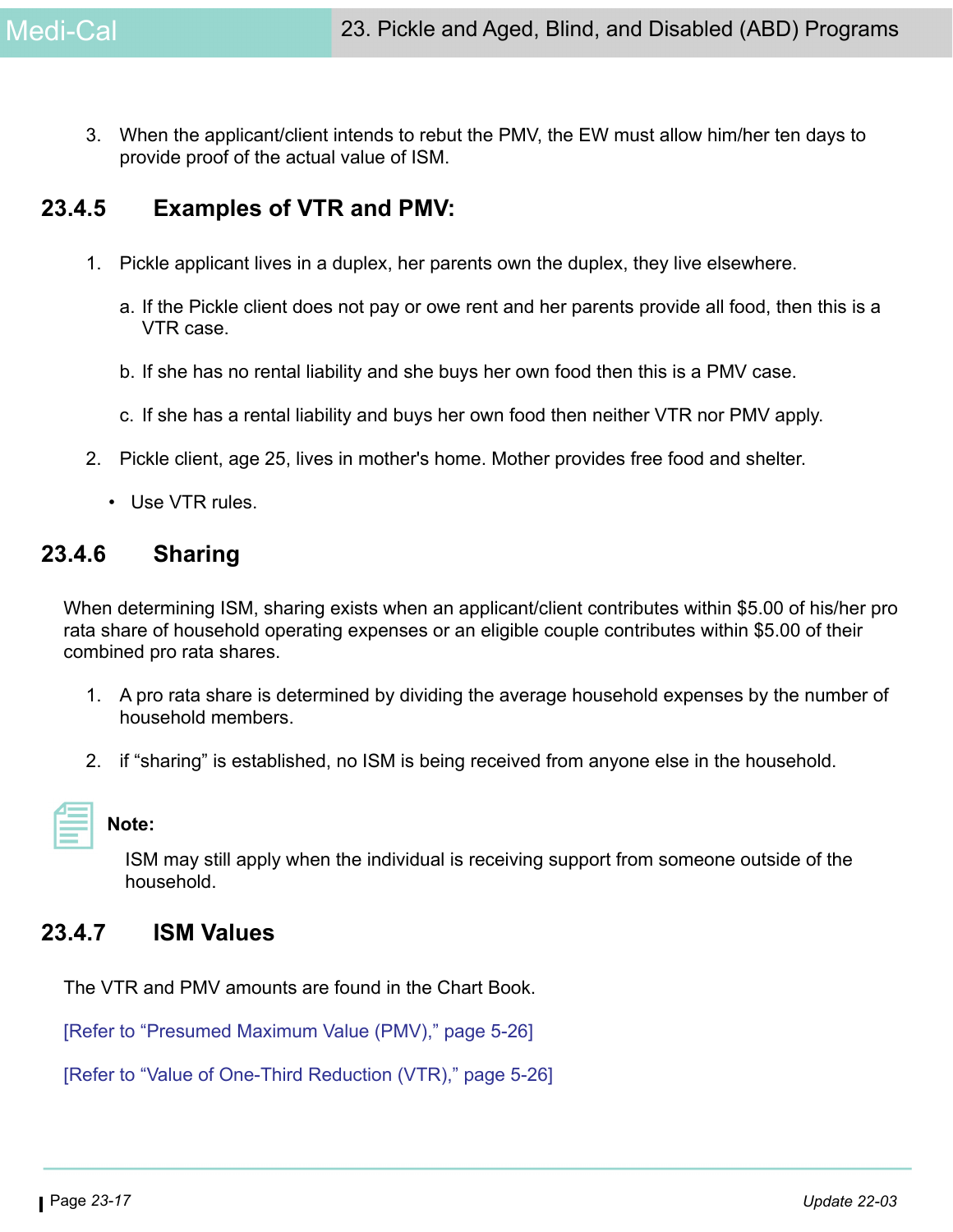The VTR is the payment level to be used in situations 1 and 2 below. The PMV is the unearned income amount to be added in other situations. The following chart provides the method that must be used for determining Pickle eligibility for individuals and couples in various living arrangements.

| <b>Household Situation</b><br>(Living Arrangement) |                                                                                                                                                                                                                    | <b>Policy</b>                                                                                                                                                                                                   |  |  |
|----------------------------------------------------|--------------------------------------------------------------------------------------------------------------------------------------------------------------------------------------------------------------------|-----------------------------------------------------------------------------------------------------------------------------------------------------------------------------------------------------------------|--|--|
|                                                    | 1. Living in household of another throughout a month and<br>receiving both food and shelter from someone in the<br>household.                                                                                      | VTR applies. Use the SSI/SSP payment level for a person<br>"Living in the Household of Another."                                                                                                                |  |  |
|                                                    | 2. Living in household of another who is providing both<br>food and shelter and also receiving ISM from a third<br>party.                                                                                          | VTR applies. Use the SSI/SSP payment level for a person<br>"Living in the Household of Another." Do not count any<br>additional ISM.                                                                            |  |  |
| 3.                                                 | Living with a responsible relative in the "Household of<br>Another" who is not a responsible relative but is<br>supplying both food AND shelter                                                                    | Add VTR to the deemed income from the responsible<br>relative and add to other unearned income.                                                                                                                 |  |  |
|                                                    | 4. Living with a responsible relative in the "Household of<br>Another" who is not a responsible relative but is<br>providing food OR shelter.                                                                      | Add PMV to the deemed income from the responsible<br>relative and add to other unearned income.                                                                                                                 |  |  |
|                                                    | 5. Living in own household or household of another<br>(ownership or rental liability) and receiving ISM from<br>someone outside the household.                                                                     | Add Presumed Maximum Value (PMV) to other unearned<br>income.                                                                                                                                                   |  |  |
| 6.                                                 | Living in noninstitutional care* situation or group home<br>and receiving ISM from someone outside the<br>household, e.g. board and care.                                                                          | Add Presumed Maximum Value (PMV) to other unearned<br>income.                                                                                                                                                   |  |  |
|                                                    | 7. Living in household of another and sharing partial or<br>total household expenses.                                                                                                                              | If pro rata share is contributed we use the SSI/SSP<br>payment level for a person in an "Independent Living<br>Arrangement. "If pro rata share is not contributed add PMV<br>to other unearned income.          |  |  |
|                                                    | 8. One member of an eligible couple lives in the<br>household of another and receives both food and<br>shelter from the householder while the second member<br>lives in his/her home or a non medical institution. | 1/6 of the FBR for a couple for the person living in his/her<br>own household. (VTR) not rebuttable.<br>1/6 of the FBR for a couple for the person living in the<br>household of another. (VTR) not rebuttable. |  |  |
| 9.                                                 | If the noninstitutionalized spouse lives in any other<br>situation.                                                                                                                                                | 1/6 of the FBR for a couple plus \$10.00.                                                                                                                                                                       |  |  |
|                                                    | 10. Paying less than Current Market Rental Value (CMRV)<br>for shelter.                                                                                                                                            | Add PMV to other unearned income unless criteria for<br>earned/unearned income is met.                                                                                                                          |  |  |
|                                                    | *All non medical institutions including those for education or vocational training.                                                                                                                                |                                                                                                                                                                                                                 |  |  |

#### **Table 23-3: VTR for Various Living Arrangements**

## **23.4.8 Excluded Types of ISM**

The following ISM is not counted for the Pickle person.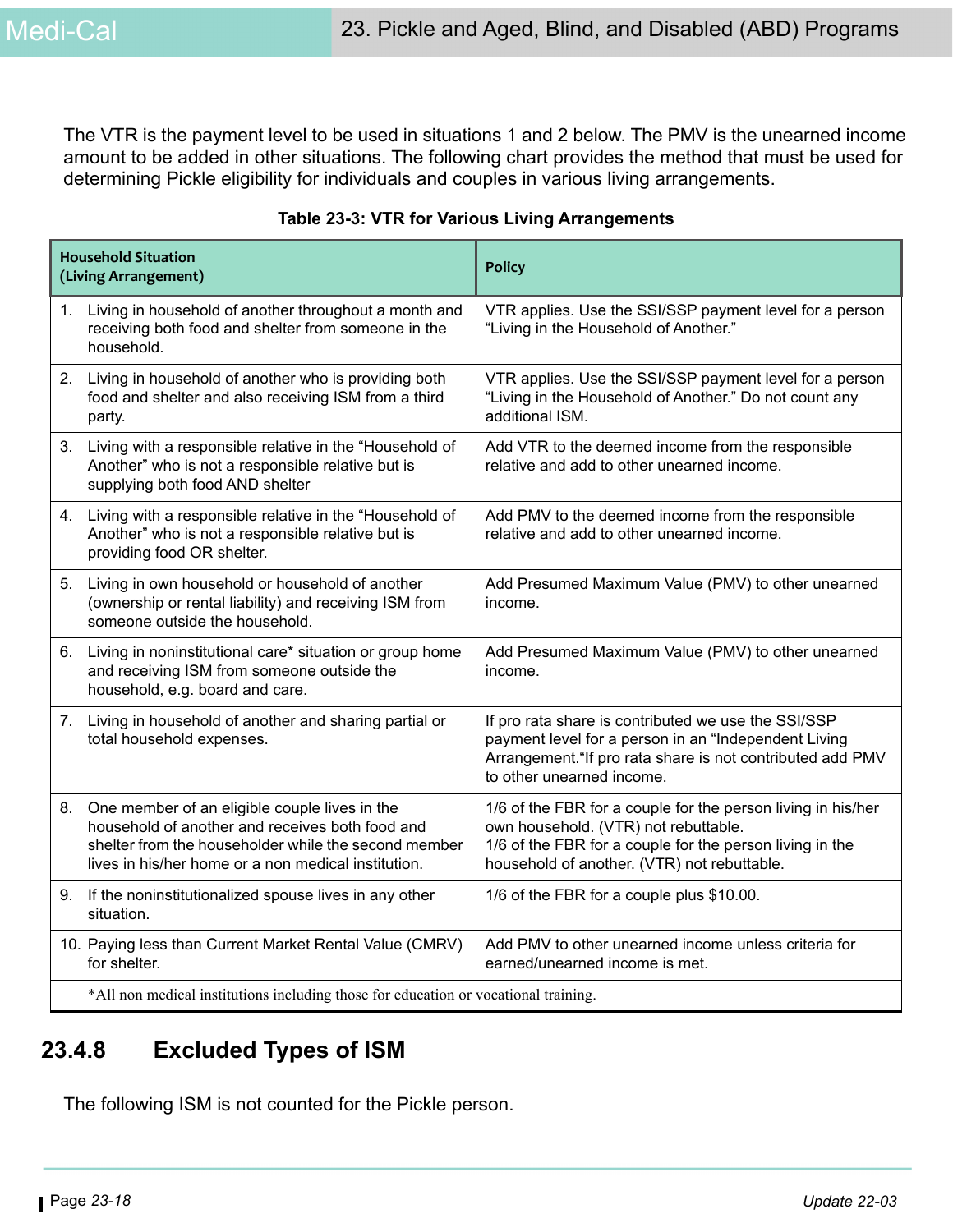- 1. ISM specifically excluded by federal law, e.g., HUD
- 2. ISM which meets the criteria for infrequent or irregular unearned income
- 3. ISM which has no current market value
- 4. ISM received under a governmental medical or social service program
- 5. ISM which is assistance based on need from a state or political subdivision
- 6. ISM provided by other members of a public assistance household, i.e., CalWORKs household
- 7. ISM from a responsible relative (e.g., spouse, parent)
- 8. Temporary shelter provided while waiting for completion of repairs or for replacement of an exempt principal residence
- 9. ISM which is excluded under an SSA approved plan for self support
- 10. ISM resulting from payments made under the terms of a credit life insurance or credit disability insurance policy
- 11. The receipt of the use of land without a dwelling does not constitute ISM. Similarly, third party payments of property tax, rent or mortgage on land alone are not counted as ISM
- 12. One-third of the amount of child support received as ISM is excluded from income. The remaining two-thirds is subject to the PMV
- 13. Exclude ISM food and/or shelter provided homeless individuals by non-profit community organizations supported by any state or local assistance agency (i.e. subsidized meal program, CalFresh). ISM of "no value" is excluded. "Food of no value" includes discarded or surplus food. "Shelter of no value" means the individual is sleeping in an abandoned building or in an automobile.



#### **Reminder:**

Food/Shelter not otherwise excluded even if provided to homeless persons is PMV (i.e. food provided free for a week from a relative is PMV).

## **23.5 Resource Limits**

A Pickle individual or couple must be within the MC resource limit on the first of the month; if a person is not eligible on the first, he/she is not eligible for the entire month. [Refer to Chart Book, [Refer to "Property Limits," page 5-5].]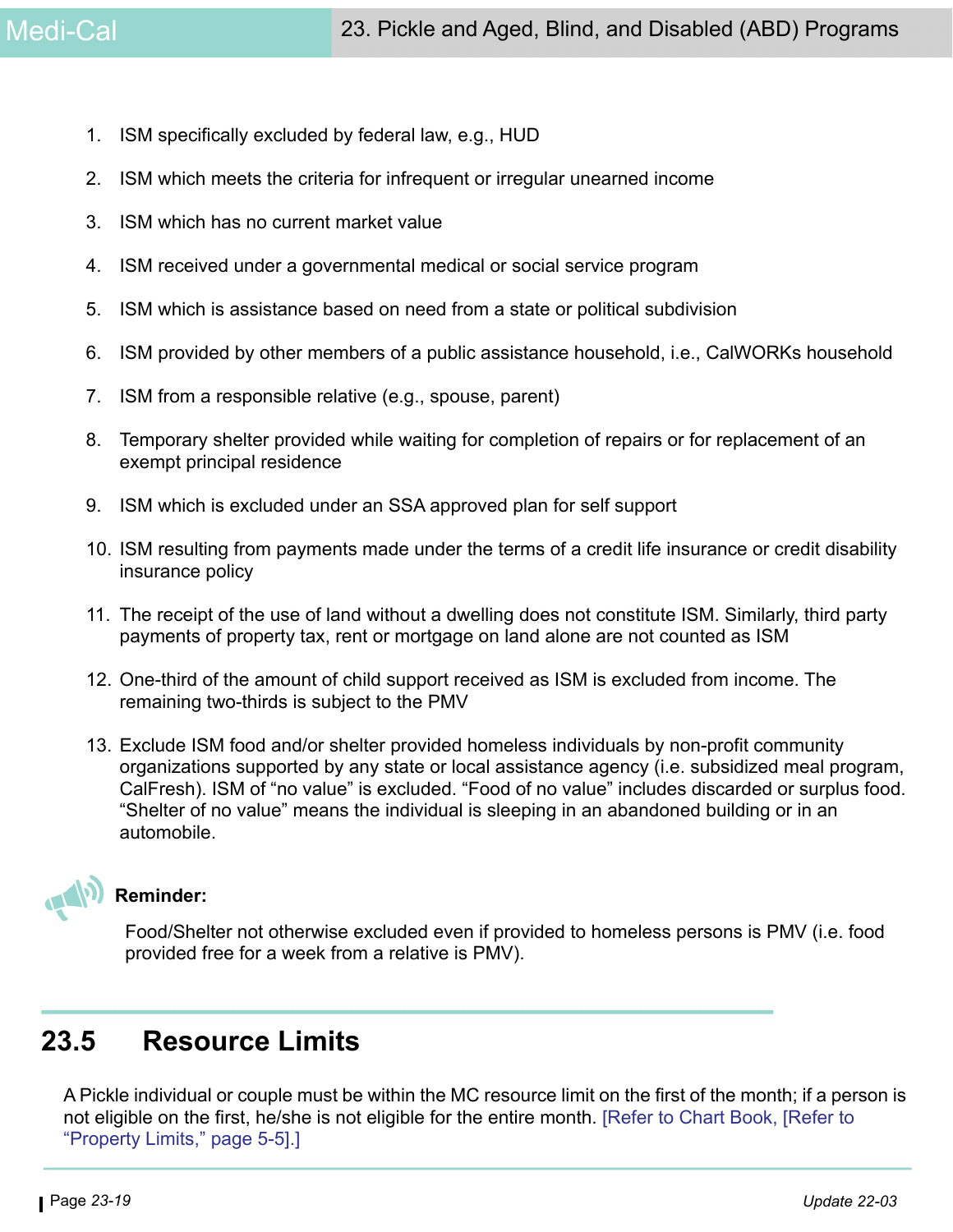## **23.5.1 Determining Value of a Resource**

Equity value, the current market value less encumbrances, must be used when determining the value of a resource.

## **23.5.2 Resource Limits for Couples**

### **Both spouses potentially Pickle eligible:**

- 1. Use the resource limit for two individuals, and
- 2. Count the community and separate resources of both individuals.

### **Ineligible spouse, income deemed:**

- 1. Use the resource limit for two individuals, and
- 2. Count the community and separate resources of both individuals.

### **Ineligible spouse, income not deemed:**

- 1. Count the separate property of the potentially Pickle eligible spouse, and
- 2. Count all of the couple's community property, and
- 3. Use the resource limit for one person.
- 4. Do not count the separate property of the ineligible spouse. It is the applicant's responsibility to prove separate property.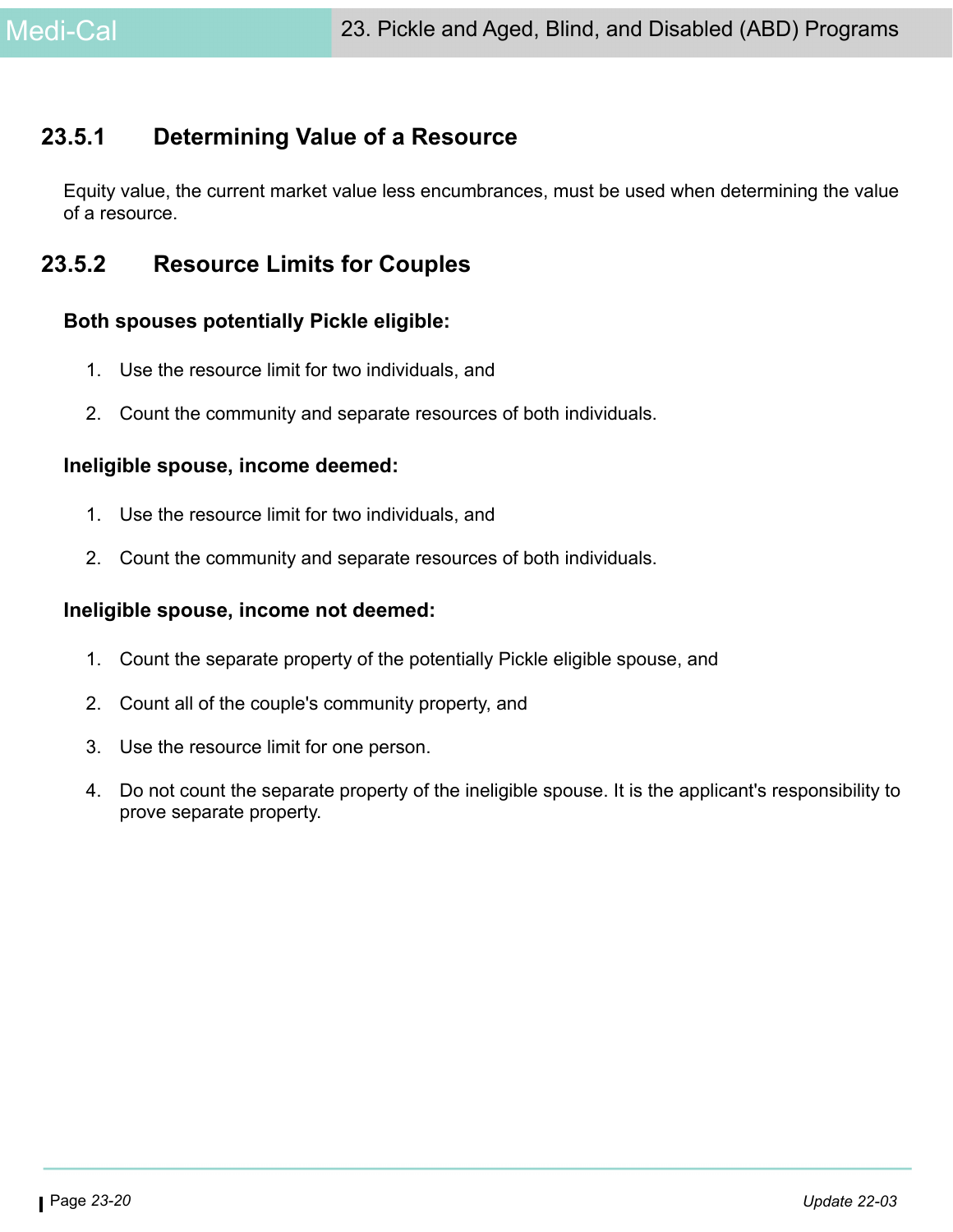### **23.5.3 SSI Treatment of Resources**

SSI resource rules and regulations are used when establishing Pickle eligibility.

| <b>Resource</b>                                                                                                                                                                                                                                                                                                                                                                               | <b>Treatment</b>                                                                                                                                                                                                                                                                                                                                                                                                   | <b>Required Verification</b>                                 |
|-----------------------------------------------------------------------------------------------------------------------------------------------------------------------------------------------------------------------------------------------------------------------------------------------------------------------------------------------------------------------------------------------|--------------------------------------------------------------------------------------------------------------------------------------------------------------------------------------------------------------------------------------------------------------------------------------------------------------------------------------------------------------------------------------------------------------------|--------------------------------------------------------------|
| Automobile<br>NOTE: Does not include RVs.                                                                                                                                                                                                                                                                                                                                                     | Treat vehicles as follows:<br>One vehicle must be excluded regardless<br>1.<br>of its use or value.<br>2. A second vehicle must be excluded if<br>CMV is \$4,500 or less. Any amount in<br>excess of \$4,500 must be included as a<br>resource.<br>3. A third or other vehicle must be included<br>as a resource using equity value.<br>Note:<br>A vehicle may be exempt if<br>determined to be Property Essential | Determine value using low or<br>wholesale Blue Book amounts. |
| Burial Contracts, if issued by a<br>funeral director/mortuary.                                                                                                                                                                                                                                                                                                                                | to Self-Support.<br>Exclude up to \$1,800 if irrevocable                                                                                                                                                                                                                                                                                                                                                           | Verify same as Medi-Cal. View copy<br>of contract.           |
| <b>Burial Trusts [Refer to "For</b><br>determining In-Kind Support<br>and Maintenance (ISM), the<br>current market value (CMV)<br>is divided by the number of<br>people receiving support and<br>maintenance minus any<br>payment made out of an<br>applicant's/client's own<br>funds. If the applicant/client<br>makes no payment, the AV<br>and CMV may be the same<br>amount.," page 23-4] | Exclude up to \$1,800 if irrevocable.<br>NOTE: A burial trust does not include a<br>contract with a funeral director or mortuary.                                                                                                                                                                                                                                                                                  | Verify same as Medi-Cal. View copy<br>of trust agreement.    |

#### **Table 23-4: SSI Treatment of Resources**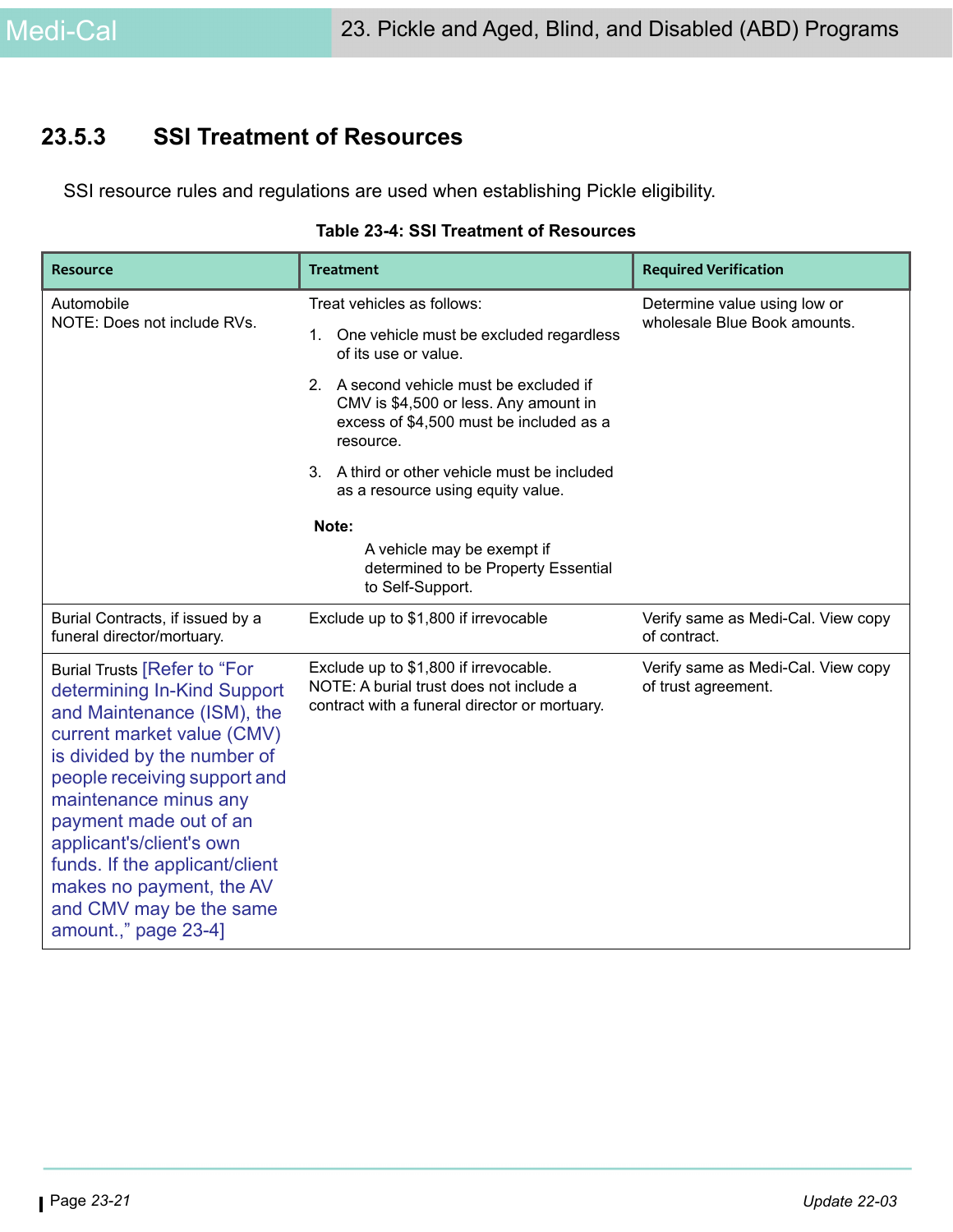| <b>Resource</b>                                                  | <b>Treatment</b>                                                                                                                                                                                                                                                                                                                                                                                                   | <b>Required Verification</b>                                                                                                                                                                                                                                                                                                                                                                                                          |
|------------------------------------------------------------------|--------------------------------------------------------------------------------------------------------------------------------------------------------------------------------------------------------------------------------------------------------------------------------------------------------------------------------------------------------------------------------------------------------------------|---------------------------------------------------------------------------------------------------------------------------------------------------------------------------------------------------------------------------------------------------------------------------------------------------------------------------------------------------------------------------------------------------------------------------------------|
| Separately Identifiable Funds for<br><b>Burial</b>               | If not specified as irrevocable, exclude up to<br>\$1,500. If funds are commingled with other<br>resources the burial fund exclusion does not<br>apply.<br>If funds are used for another purpose, the<br>amount used must be counted as liquid<br>resource in the month following the month in<br>which the funds were expended.<br>Note:<br>\$1,500 limit is reduced by the<br>amount(s) applicant/client has in: | <b>Existing or Newly Acquired Accounts:</b><br>The funds must be clearly designated<br>as set aside for burial. If not<br>designated on account, but are<br>separately identifiable and client<br>states funds are intended for burial,<br>obtain signed statement. Funds may<br>be excluded the first day of the month<br>in which statement is signed if<br>designation on account is completed<br>within 30 days of the statement. |
|                                                                  | • Face value of life insurance if CSV is<br>excluded, and/or                                                                                                                                                                                                                                                                                                                                                       |                                                                                                                                                                                                                                                                                                                                                                                                                                       |
|                                                                  | • Amount of any irrevocable burial<br>trust/contract that would cause the total<br>burial funds to exceed \$1,800.                                                                                                                                                                                                                                                                                                 |                                                                                                                                                                                                                                                                                                                                                                                                                                       |
| <b>Burial Insurance</b>                                          | Exclude if can be used exclusively to pay<br>burial expenses. If policy has no CSV, count<br>the same as life insurance.                                                                                                                                                                                                                                                                                           | Verify same as Medi-Cal View Policy.                                                                                                                                                                                                                                                                                                                                                                                                  |
| Burial Plots, Vaults, Crypts                                     | Excluded if for immediate family member.                                                                                                                                                                                                                                                                                                                                                                           | Applicant/client statement.                                                                                                                                                                                                                                                                                                                                                                                                           |
| Cash, Checking, Savings, Credit<br><b>Union Accounts</b>         | Counted. (SSA & SSI Lump Sums not<br>counted for six months.)<br>If applicant or responsible relative has<br>unrestricted access to the funds in a joint<br>checking account, all of the funds in the<br>account are presumed to be the resources of<br>the applicant. This presumption may be<br>rebutted.                                                                                                        | Applicant's/client's statement if total<br>countable resources are \$1,000 or<br>less and not more than \$500 of that<br>amount is liquid resource. Otherwise,<br>verify same as Medi-Cal.                                                                                                                                                                                                                                            |
| Contract of Sale, Notes,<br>Mortgages, Trust Deeds, and<br>Loans | Counted, if negotiable. Use amount of<br>outstanding principal balance or the<br>discounted amount.                                                                                                                                                                                                                                                                                                                | View document(s). Negotiability and<br>value must be verified by a bank, real<br>estate broker, or other financial<br>institution.                                                                                                                                                                                                                                                                                                    |
| Home (Principal Residence)                                       | The dwelling plus any appertaining buildings<br>and land used as a home by the<br>applicant/client and his/her spouse or the<br>parents with whom an eligible child is living<br>does not count as a resource.<br>• PR remains exempt so long as the<br>applicant/client intends to return home.<br>• Only one PR may be exempt at any time.                                                                       | None if applicant/client resides in PR.<br>If questionable that land appertains to<br>PR, verify with tax statement,<br>assessor's office, deed, title, etc.                                                                                                                                                                                                                                                                          |

| <b>Table 23-4: SSI Treatment of Resources</b> |  |  |
|-----------------------------------------------|--|--|
|-----------------------------------------------|--|--|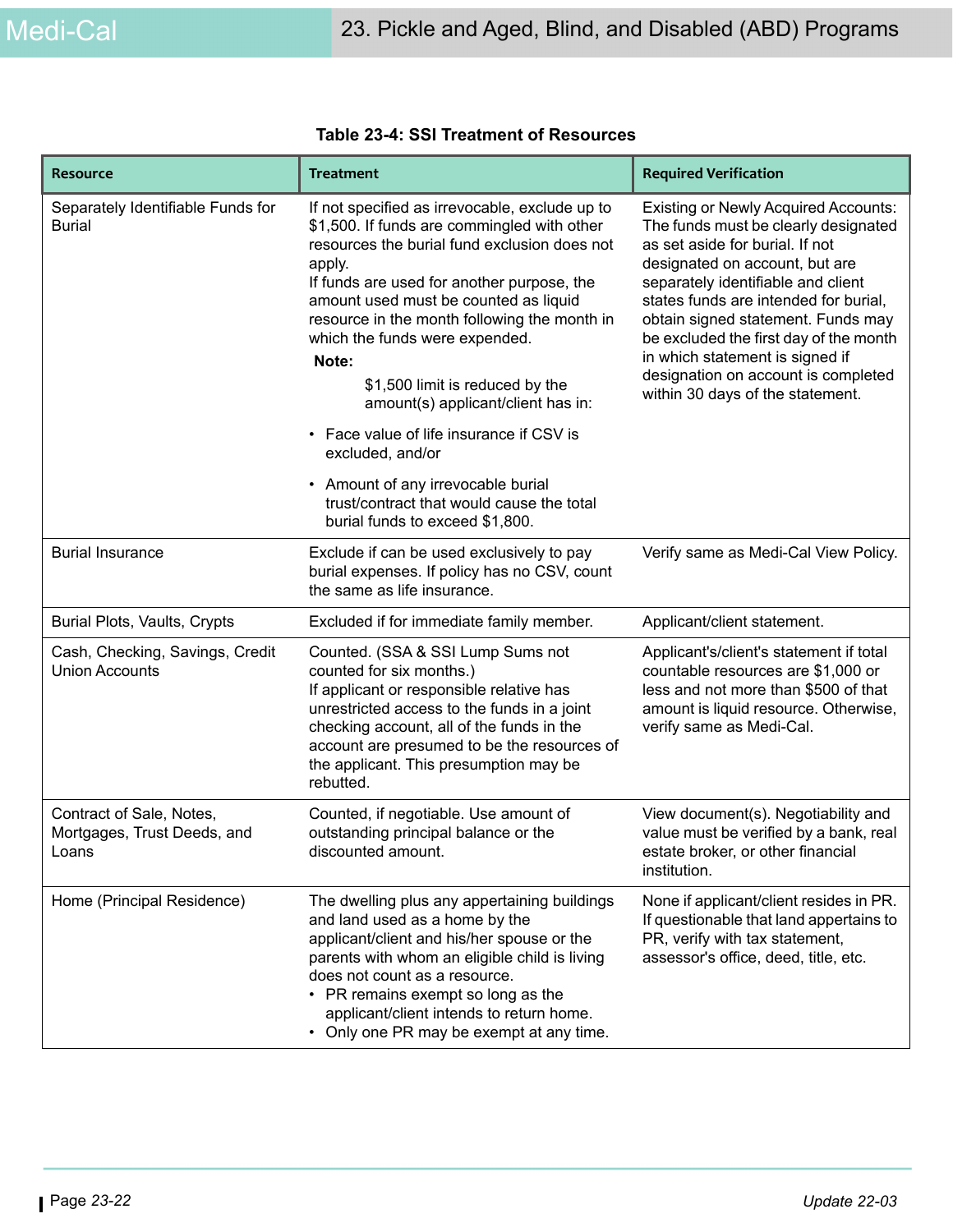| <b>Resource</b>                                                                                                             | <b>Treatment</b>                                                                                                                                                                                                                                                                                                                                                                                                              | <b>Required Verification</b>                                                                                                               |
|-----------------------------------------------------------------------------------------------------------------------------|-------------------------------------------------------------------------------------------------------------------------------------------------------------------------------------------------------------------------------------------------------------------------------------------------------------------------------------------------------------------------------------------------------------------------------|--------------------------------------------------------------------------------------------------------------------------------------------|
| (Proceeds from the sale of an<br>excluded principal residence.)                                                             | Excluded if used or obligated to be used to<br>purchase another excluded home within the<br>last day of the third full month following the<br>month of receipt. If the home is not replaced<br>within this time period the proceeds are<br>counted as a resource beginning the month<br>following the month of receipt. This exclusion<br>does not apply to interest earned on the<br>proceeds of the sale.                   | Applicant's/client's statement and<br>copy of contract of sale. Statement<br>from real estate broker or officer in<br>lending institution. |
| <b>Household Goods and Personal</b><br>Effects (i.e., furniture, applicances,<br>electronic equipment, clothing,<br>jewelry | Excluded regardless of value.<br>Note:<br>Items acquired or held due to their<br>value or as an investment are not<br>considered household goods or<br>personal effects for purposes of this<br>exclusion.                                                                                                                                                                                                                    | N/A                                                                                                                                        |
| Income Tax Refund                                                                                                           | Counted as a resource the first day of the<br>month following the month of receipt.<br>Note:<br>Excluded as income in the month of<br>receipt.                                                                                                                                                                                                                                                                                | Copy of tax return.                                                                                                                        |
| Items of unusual value: e.g., china,<br>silver, antiques, heirlooms, etc.                                                   | Excluded                                                                                                                                                                                                                                                                                                                                                                                                                      | N/A                                                                                                                                        |
| Keough, IRA, Pension Accounts,<br><b>Time Deposits</b>                                                                      | Counted. Deduct penalty for early withdrawal.<br>If verified that funds cannot under any<br>circumstances be withdrawn, the funds are<br>excluded until maturity.                                                                                                                                                                                                                                                             | Examine time deposit certificate or<br>statement from financial institution.                                                               |
| Keough, IRA, Pension Accounts of<br>a Pickle Ineligible Parent                                                              | Exclude from potentially eligible Pickle child.                                                                                                                                                                                                                                                                                                                                                                               | None.                                                                                                                                      |
| Life Insurance                                                                                                              | Exclude if total face value (FV) of all<br>insurance policies on any person do not<br>exceed \$1,500 (do not count term insurance).<br>If total FV is over \$1,500, count all cash<br>surrender value(CSV) of all policies.                                                                                                                                                                                                   | Verify same as Medi-Cal.                                                                                                                   |
| (Proceeds of a Life Insurance<br>Policy and Other Death Benefits.)                                                          | Exclude if applicant/client is both the client<br>and the owner of the policy and the policy has<br>previously been excluded as a resource.<br>Counted if applicant/client is both the client<br>and the owner of the policy and the CSV of<br>the policy has not previously been excluded<br>as resource.<br>Note:<br>If applicant/client is not the owner of<br>the policy, the proceeds are treated<br>as unearned income. | Verify same as Medi-Cal.                                                                                                                   |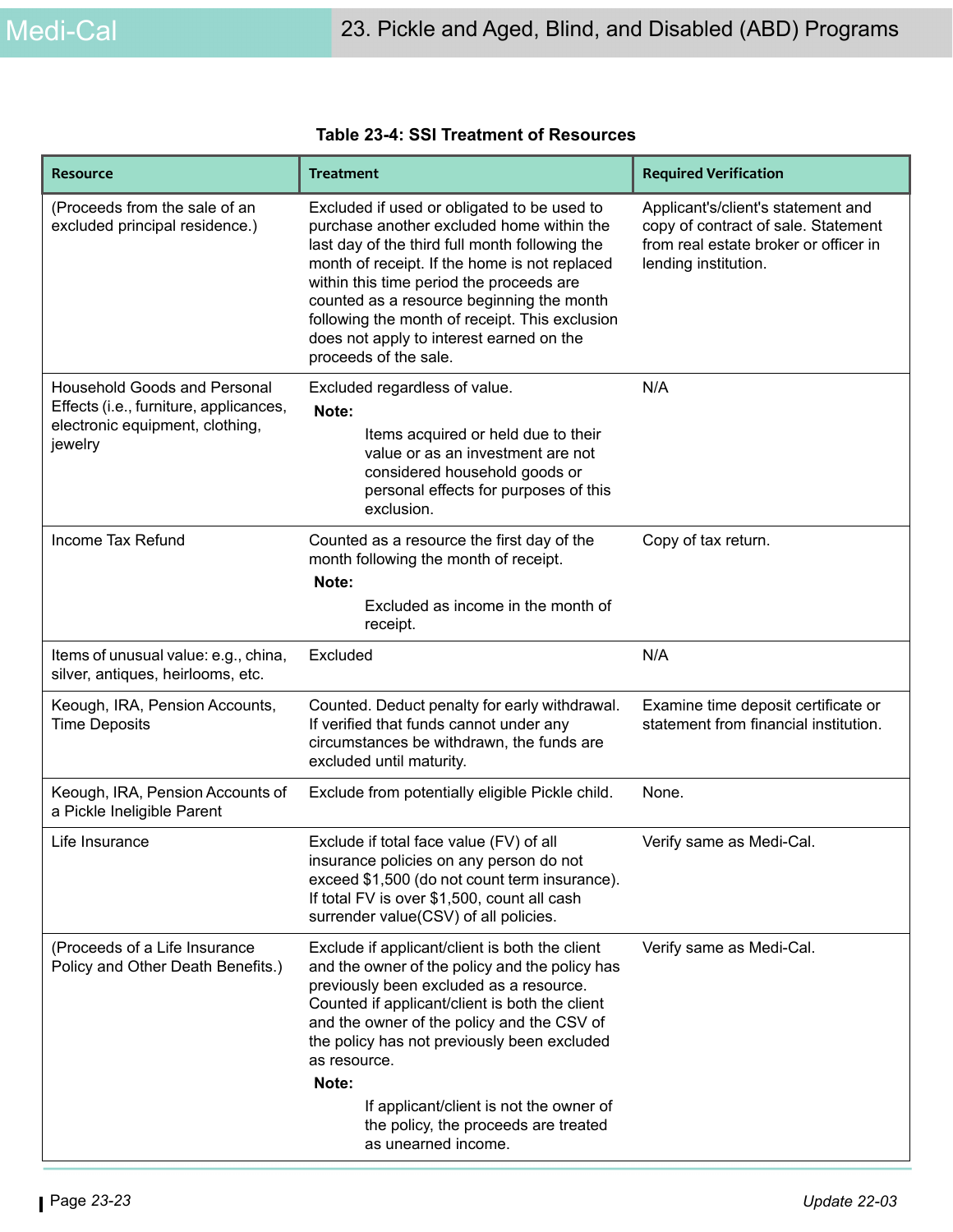| <b>Resource</b>                                                                     | <b>Treatment</b>                                                                                                                                                                                                                                                                                                                                                                                                                                                                                                  | <b>Required Verification</b>                                                                                                                                                                                                                                   |
|-------------------------------------------------------------------------------------|-------------------------------------------------------------------------------------------------------------------------------------------------------------------------------------------------------------------------------------------------------------------------------------------------------------------------------------------------------------------------------------------------------------------------------------------------------------------------------------------------------------------|----------------------------------------------------------------------------------------------------------------------------------------------------------------------------------------------------------------------------------------------------------------|
| <b>Life Estate</b>                                                                  | Counted unless PR. Value determined by Life<br>Estate and Remainder Interest Tables. If<br>power to dispose of property is retained or life<br>estate is revocable use CMV.                                                                                                                                                                                                                                                                                                                                       | View life estate document. If joint<br>ownership, divide CMV by number of<br>owners.                                                                                                                                                                           |
| Livestock and Poultry                                                               | Exempt if for personal use.                                                                                                                                                                                                                                                                                                                                                                                                                                                                                       | Applicant/client statement.                                                                                                                                                                                                                                    |
| Loans which Require Repayment                                                       | Counted, if retained more than 30 days from<br>date of receipt. Exempt the first 30 days.                                                                                                                                                                                                                                                                                                                                                                                                                         | Verify same as Medi-Cal.                                                                                                                                                                                                                                       |
| Major Disaster Assistance                                                           | If excluded from income, also exclude nine<br>months from date of receipt as a resource.<br>Possible nine month extension.                                                                                                                                                                                                                                                                                                                                                                                        | Must not be commingled with other<br>resources. If person is applicant,<br>allow 30 days to establish separately<br>identifiable account for these funds.<br>Accept applicant's/ client's statement<br>re: source of funds.                                    |
| Nonrecurring Lump Sum                                                               | Counted. SSI/SSP and RSDI retro active<br>payments are excluded for six months<br>following the month of receipt.                                                                                                                                                                                                                                                                                                                                                                                                 | Applicant's/client' statement.                                                                                                                                                                                                                                 |
| Property (Real or Personal<br><b>Essential to Self-Support)</b>                     | Excluded if all of the following criteria are met:<br>Used in a trade or business or is<br>$1_{\cdot}$<br>otherwise producing income: and<br>2. Equity value does not exceed \$6,000;<br>and<br>The activity is producing a net annual<br>3.<br>return of 6% of the excludable equity<br>value.<br>Exception: \$6,000/six percent limits do not<br>apply to property that represents<br>governmental authority to engage in an<br>income producing activity (i.e., commercial<br>fishing permit, liquor license). | CMV must be verified by:<br>Most recent tax assessment.<br>1.<br>Signed, dated estimate from a<br>2.<br>knowledgeable source. Legal<br>description or address of property<br>must be included.<br>Income tax return; Schedule C, E, F,<br>or SE, or Form 1065. |
| Recreational Items and Vehicles<br>(boats, campers, motor homes,<br>trailers, etc). | Count as household goods and personal<br>effects, unless used as principal residence or<br>as the only mode of transportation.                                                                                                                                                                                                                                                                                                                                                                                    | Applicants/client's statement and<br>records.                                                                                                                                                                                                                  |
| <b>Retirement Funds</b>                                                             | Counted, if available for lump sum withdrawal<br>(i.e., not as monthly payment).                                                                                                                                                                                                                                                                                                                                                                                                                                  | Statement from retirement fund or<br>financial institution.                                                                                                                                                                                                    |
| Royalties and Mineral Rights.                                                       | Excluded if equity value is \$6,000 or less and<br>is producing a net annual return of six percent<br>of excludable equity value or if they cannot be<br>sold.                                                                                                                                                                                                                                                                                                                                                    | Tax assessed value from brokerage<br>firm, holding company, etc.                                                                                                                                                                                               |
| Stocks, Bonds, Mutual Funds                                                         | Counted. Use the closing price on the date<br>eligibility determination is being completed.                                                                                                                                                                                                                                                                                                                                                                                                                       | Verify same as Medi-Cal.                                                                                                                                                                                                                                       |

#### **Table 23-4: SSI Treatment of Resources**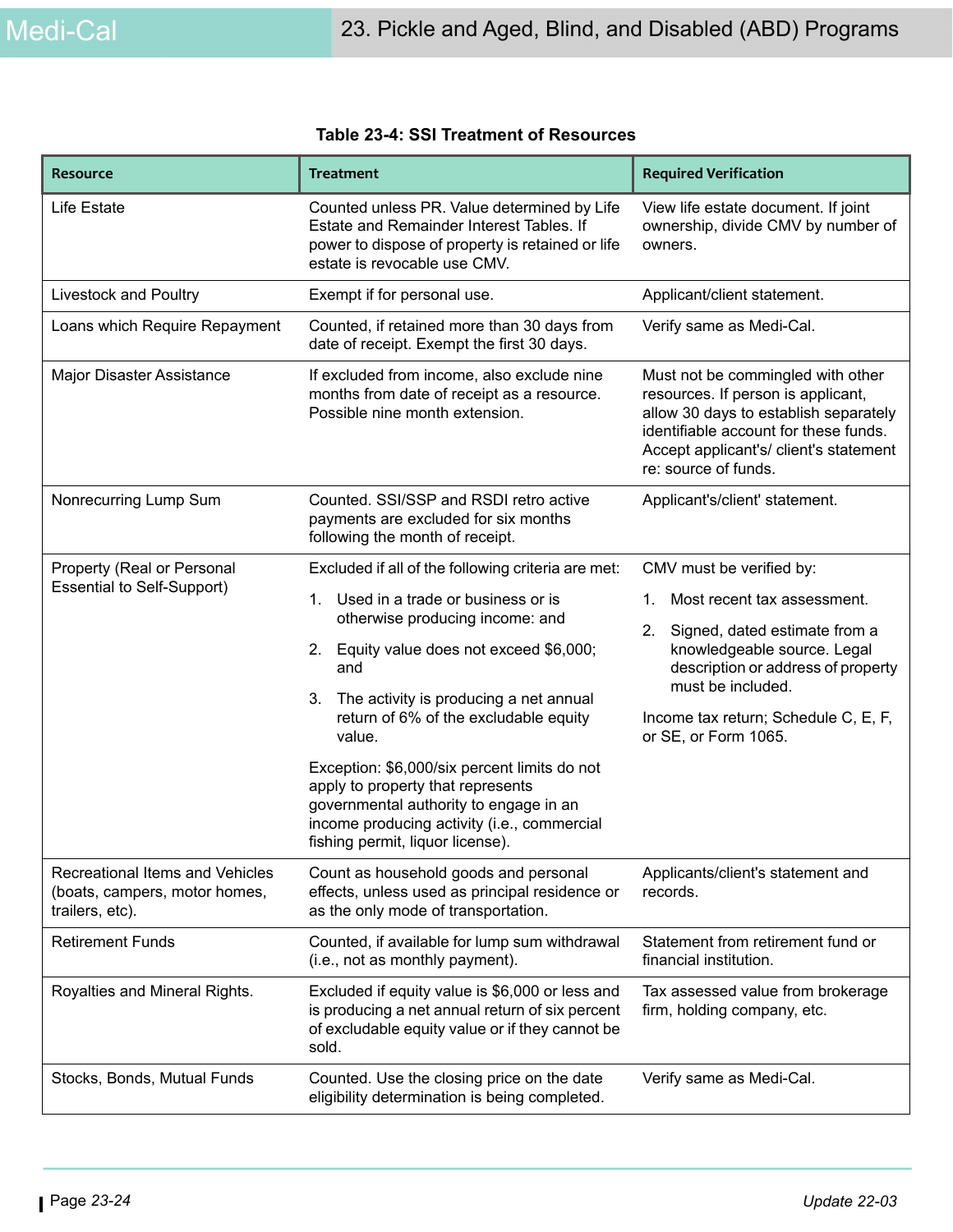| <b>Resource</b>                                | <b>Treatment</b>                                                                                                                                                                                                    | <b>Required Verification</b>                                                           |
|------------------------------------------------|---------------------------------------------------------------------------------------------------------------------------------------------------------------------------------------------------------------------|----------------------------------------------------------------------------------------|
| Trust Funds (Includes Court<br>Ordered Trusts) | Excluded if access to principal is restricted<br>(e.g., only the trustee or court, etc. has<br>access) even if providing income. Interest is<br>counted as unearned income unless it is<br>reinvested in the trust. | Review trust document. Petitioning<br>the court to break the trust is not<br>required. |
| U.S. Savings Bonds                             | Counted on the earliest date that it can be<br>cashed.                                                                                                                                                              | Verify same as Medi-Cal.                                                               |

#### **Table 23-4: SSI Treatment of Resources**

## **23.6 Pickle Eligible Child**

iA Needs Test is not required for the potentially Pickle eligible child. When determining Pickle eligibility for a child compute the RSDI disregard computation for the child's RSDI COLA only; there is no disregard allowed for the parent's RSDI COLA. CalWIN will determine Pickle eligibility for a child, however, the "Pickle Eligibles Financial Eligibility Worksheet-Eligible Child with Ineligible Parent(s)" (DHCS 7019) can be used to manually verify Pickle eligibility for children.



#### **Important**:

Do not use the DHCS 7021 or DHCS 7075.

#### **Table 23-5: Form DHCS 7019**

| <b>Step</b> | <b>Action</b>                                                                                                                                                                                                                                                                                                                                                                                                                                                                                                                                                                                                                                                                                                                                                                                                                                                                                                               |
|-------------|-----------------------------------------------------------------------------------------------------------------------------------------------------------------------------------------------------------------------------------------------------------------------------------------------------------------------------------------------------------------------------------------------------------------------------------------------------------------------------------------------------------------------------------------------------------------------------------------------------------------------------------------------------------------------------------------------------------------------------------------------------------------------------------------------------------------------------------------------------------------------------------------------------------------------------|
| 1           | Complete Part I. Ineligible Parents Unearned Income<br>Line 1. Enter the ineligible parent's unearned income.<br>Line 2. (If no ineligible siblings, enter zero in I-2c.)<br>Enter the first name of any ineligible child(ren) in the box provided.<br>On line 2a, enter the allocations for any ineligible child(ren) not on public assistance.<br>On line 2b, enter any income for each of the children, excluding \$1,620 per year of student income.<br>• Subtract line 2b from 2a.<br>• Enter the remainder for each child, and total the allocations for all siblings on line 2c.<br>Line 3. Subtract line I-2c from I-1 (unearned income) and enter the difference. This is the remaining unearned<br>income amount unless the allocation amount (line I-2c) exceeds line I-1 (unearned income). In the latter case, the<br>negative figure on line I-3 is carried over to line II-2 (unused portion of allocation). |
| 2           | Complete Part II. Ineligible Parent's Earned Income<br>• Enter the parent's earned income.<br>• Enter the amount of any allocation for ineligible children that is not offset by unearned income (line I-3 minus line<br>I-1). If line I-1 is greater than line I-3, enter zero in line II-2.<br>• Subtract the allocation amount on line II-2 from line II-1 (gross earned income) and enter the difference.<br>• Add lines I-3 and II-3.<br>NOTE: If, at this point (after the allocation for ineligible children), there is no income remaining either earned or<br>unearned, there is no income available for deeming to the eligible child(ren). In this case, proceed to Part IV. If there<br>is earned and/or unearned income remaining, complete both Parts III and IV.                                                                                                                                             |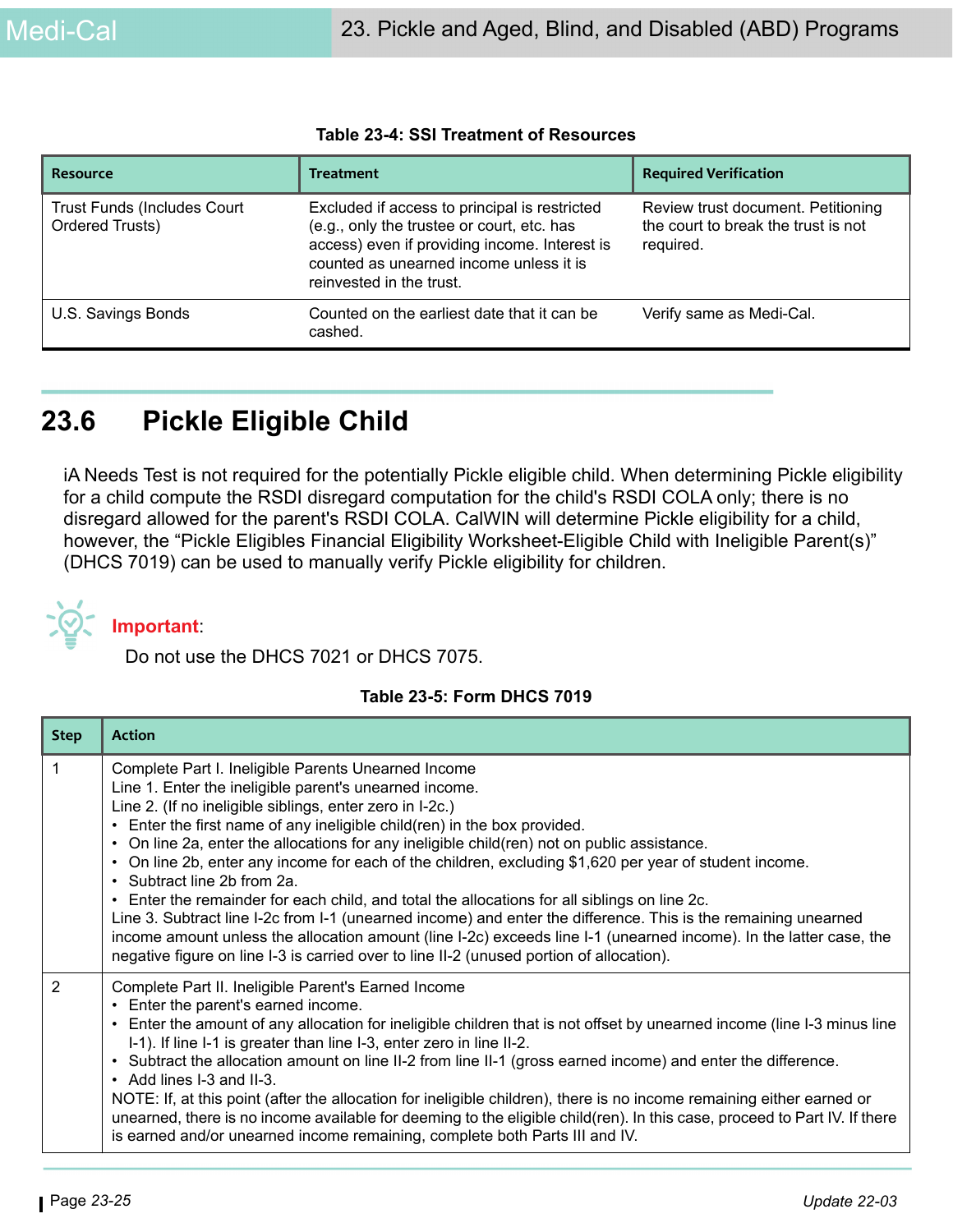#### **Table 23-5: Form DHCS 7019**

| <b>Step</b> | <b>Action</b>                                                                                                                                                                                                                                                                                                                                                                                                                                                                                                                                                                                                                                                                                                                                                                                                                                                                                                                                                                                                                                                                                                                                                                                                                                          |
|-------------|--------------------------------------------------------------------------------------------------------------------------------------------------------------------------------------------------------------------------------------------------------------------------------------------------------------------------------------------------------------------------------------------------------------------------------------------------------------------------------------------------------------------------------------------------------------------------------------------------------------------------------------------------------------------------------------------------------------------------------------------------------------------------------------------------------------------------------------------------------------------------------------------------------------------------------------------------------------------------------------------------------------------------------------------------------------------------------------------------------------------------------------------------------------------------------------------------------------------------------------------------------|
| 3           | Complete Part III. Combined Incomes - Parent's Allocation<br>• Enter the remaining unearned income from Part I, line 3 to Part III, line 1.<br>Enter the remaining earned income from Part II, line 3 to Part III, line 4.<br>• Follow the instructions on each line.<br>The entry from Part III, line 15, is carried over to Part IV, line 1.                                                                                                                                                                                                                                                                                                                                                                                                                                                                                                                                                                                                                                                                                                                                                                                                                                                                                                         |
| 4           | Complete Part IV. Pickle Eligibility Calculation<br>. Enter the deemed income from the last line in Part III. The deemed income is treated as unearned income.<br>• Enter the applicant's OASDI income.<br>Enter any Title II cost-of-living increases that the applicant has received since being discontinued from SSI/SSP.<br>$\bullet$<br>(Use disregard Computation Worksheet.)<br>Subtract line III-3 from III-2 and enter difference.<br>$\bullet$<br>Enter any other unearned income of applicant.<br>$\bullet$<br>• Enter the \$20 any income exclusion.<br>Add together the amounts in lines IV-1, IV-4, and IV-5; and then subtract the \$20 any income exclusion (line IV-6)<br>$\bullet$<br>to obtain the total countable unearned income amount.<br>Enter the applicant's countable earned income (i.e., earned income after exclusions including the \$65 work<br>$\bullet$<br>expense exclusion and 1/2 the remainder).<br>• Add the amounts in lines IV-7 and IV-8 to obtain the total countable income.<br>• Enter the current SSI/SSP payment level.<br>NOTE: If parent(s) have Title II income, their cost-of-living increases are not subtracted. Also, there is no allocation<br>to a parent who is receiving public assistance. |

### **23.6.1 Resource Eligibility**

The amount of resources deemed to a Pickle eligible child is determined by CalWIN based on resources entered by the EW. CalWIN will allow all applicable resource exclusions for the parents and apply the remaining countable resources to the potentially eligible child.

**Note:** 

There is no increase in the resource limit for Pickle ineligible children.

## **23.7 COBRA - Widow Pickle**

Certain disabled widow(er)s were discontinued from SSI/SSP because of a change in computation factors that occurred in 1983, which resulted in an increase in their RSDI, widow(er)s Social Security benefits. In some cases, the increase in their RSDI benefits was enough to raise their incomes above the SSI payment level, thus their SSI check and Medi-Cal were discontinued. There are very few persons eligible for Widow Pickle benefits. Eligible persons are in Aid Code 36.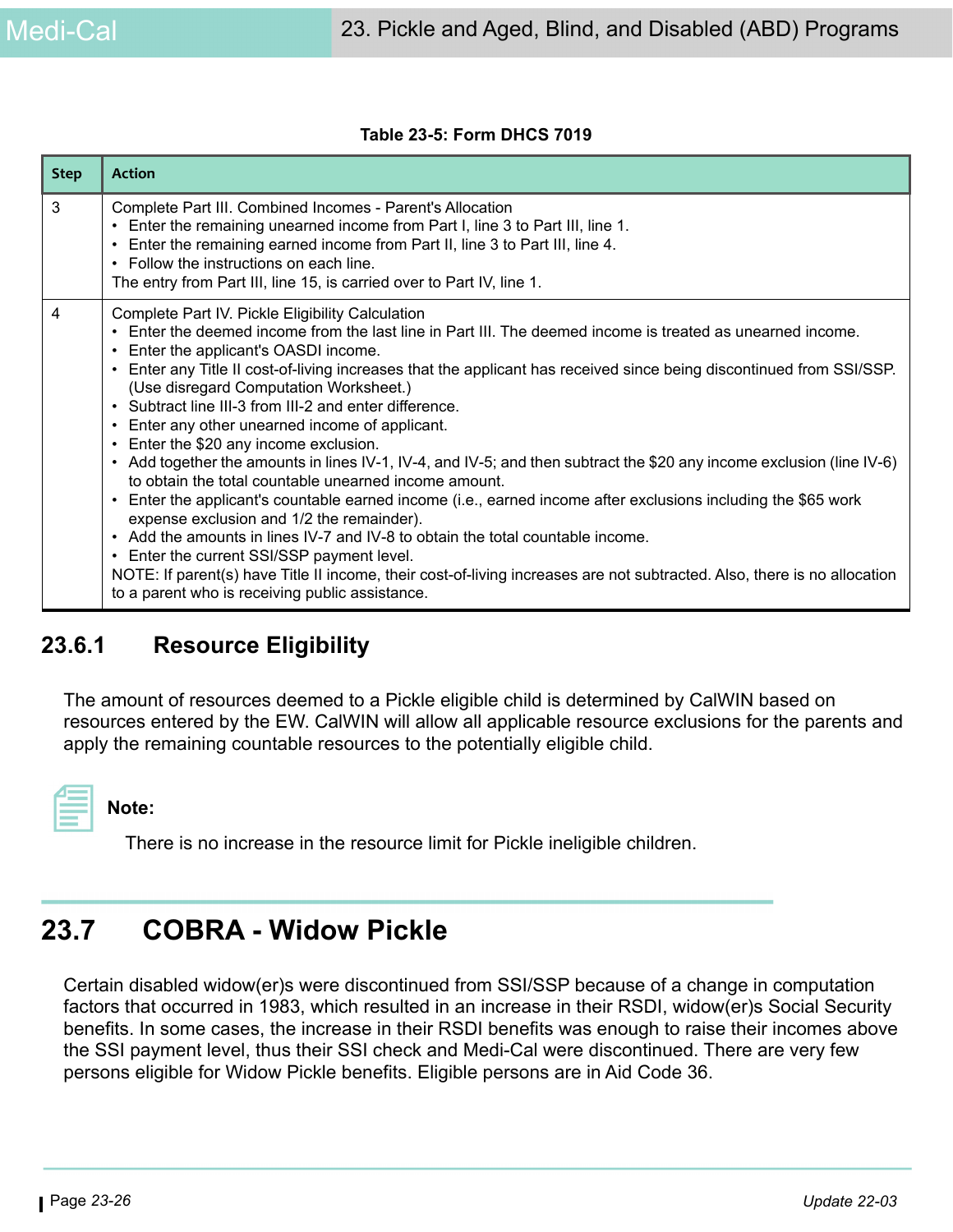#### **Important:**

Widow Pickle applications must have been filed between July 1, 1986 and July 1, 1988. Applications filed after July 1, 1988 are not eligible for consideration.

### **23.7.1 Widow Pickle Screening Test**

To be eligible for Widow(er) Pickle benefits, a person must meet all of the following criteria:

- Was under age 60 when he/she first began receiving RSDI, Social Security benefits; and
- Is now receiving RSDI and has received it continuously since December, 1983; and
- Received Social Security Disabled Widow(er)s benefits in January, 1984; and
- At any time, received both SSI/SSP and RSDI in the same month; and
- No longer receives SSI/SSP due to the 1983 increases in Widow(er)s benefits.

Once the initial screening test (above) is passed, compute Pickle eligibility:

- Title II Disregard Computation
- Needs Test
- Financial Eligibility Test
- Pickle Resource Determination.

## **23.8 Disabled Widow(er)s**

### **23.8.1 Background**

Certain widow(er)s, age 50 through 64, whose SSI payments have been discontinued due to entitlement to, or an increase in, RSDI widow(er)s benefits are potentially eligible for Pickle MC. Eligibility continues under these provisions until they become eligible for Part A of Medicare.

The term "widows" collectively refers to widows, widowers and surviving divorced spouses.

The term "disabled widows" collectively refers to disabled widows, disabled widowers and disabled divorced surviving spouses who are eligible for the Disabled Widow(er)s (DW) program.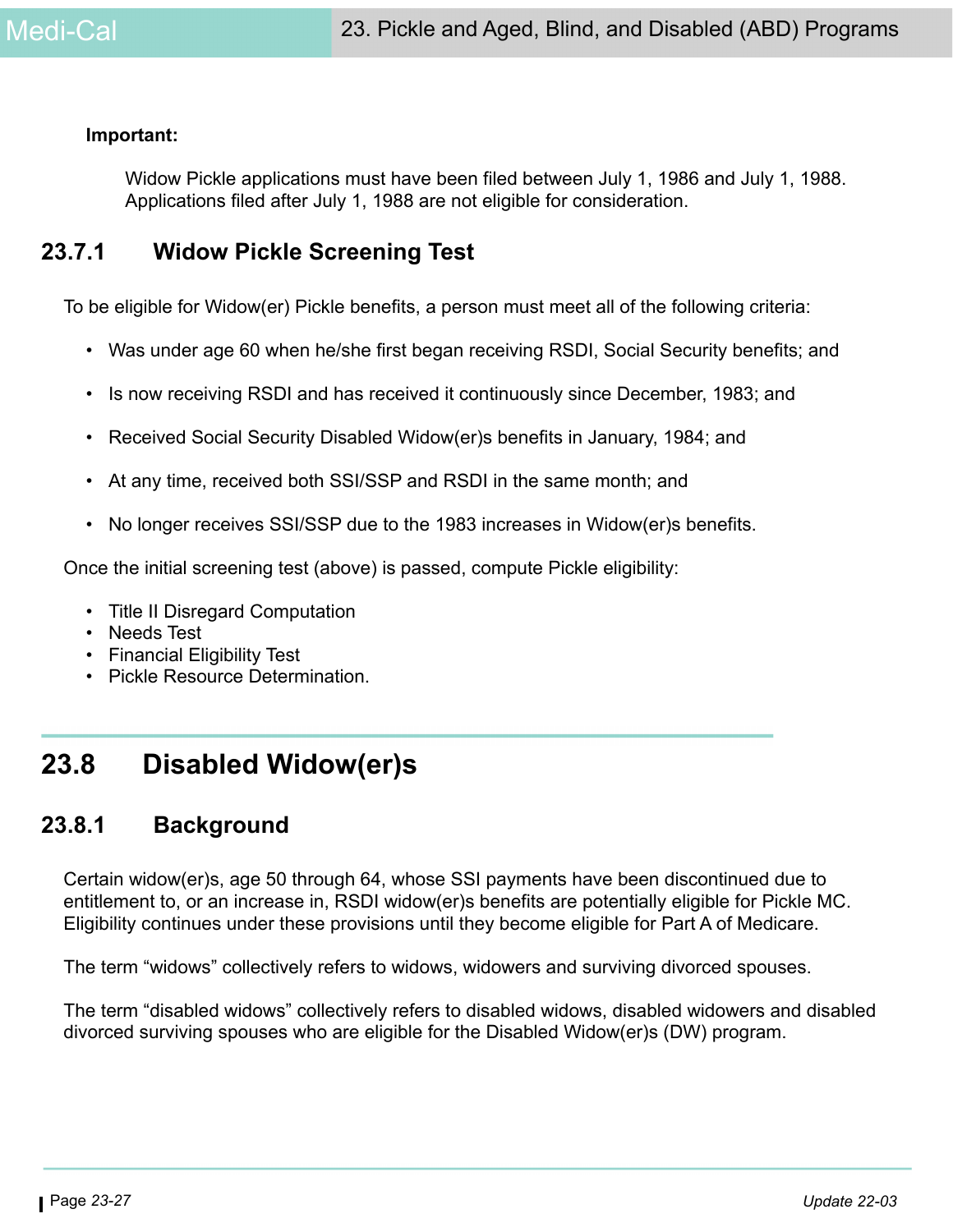### **23.8.2 DHCS Actions**

Disabled Widow(er)s are listed on the monthly Exception Eligibles report as one of the SB 87 categories under the *Craig v. Bontá* court order.

### **23.8.3 DHCS 7089, Screening Worksheet**

EWs must use the "Screening Worksheet - Disabled Widow(er) Checklist" (DHCS 7089) to screen for Disabled Widow(er) program benefits.

### **23.8.4 Criteria**

To be eligible for Disabled Widow(er) Pickle benefits, an individual must meet all of the following criteria:

- Is between age 50 and 64, and
- Is eligible for and currently receiving any of the following widow(er)s benefits under Title II (RSDI) Section 202:
	- Old-age/retirement insurance benefits
	- Wife's insurance benefits
	- Husband's insurance benefits
	- Child's insurance benefits
	- Widow's insurance benefits
	- Widower's insurance benefits
	- Mother's and father's insurance benefits
- Is not entitled to Medicare Part A (hospital insurance), and
- Has become ineligible for SSI/SSP benefits because of the receipt of the above Title II benefits.

### **23.8.5 Verification Requirements**

Individuals who apply under Disabled Widow(er)s provision must have evidence of their current Title II (RSDI) benefit amount.

The EW must:

1. Determine if the widow(er) is currently receiving Title II (RSDI) for disability.

**Note:**

Use an SCD 169 or SCD 1955 to request the information from SSA, if necessary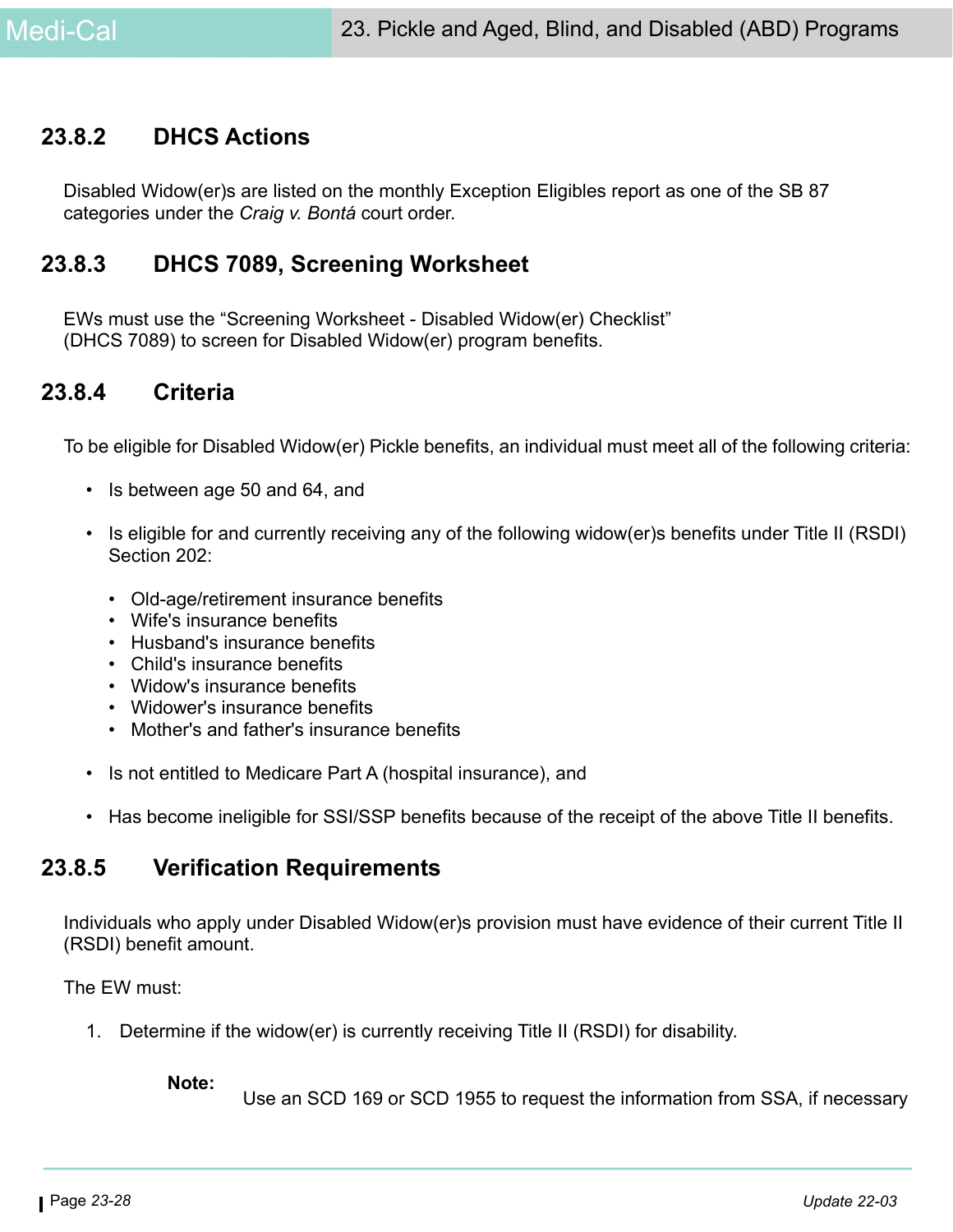- 2. Verify current Title II benefits being received by the individual for reasons other than disability (for example, widow[er]s benefit amount), or
- 3. Obtain an award letter which clearly distinguishes the reason that the Title II benefit is being paid.

### **23.8.6 Budgeting**

Once the screening test (above) is passed, CalWIN will compute Pickle eligibility as follows:

- Amount to be disregarded:
	- If the widow(er) is receiving Title II benefits for any reason other than disability, disregard the entire Title II amount and the widow(er)s benefit.
	- When the individual currently receives Title II as a disabled person, disregard only the widow(er)s portion of the benefit award.
- Use the SSI/SSP payment standard which is in effect for the month eligibility is being determined.
- Send an approval or denial NOA if the person passed the screening test.

## **Note:**

Individuals who are eligible under these provisions are identified with Aid Code 36.

### **23.8.7 Annual Redetermination (RD)**

At annual redetermination (RD), EWs must:

- Verify receipt of Title II widows insurance benefits,
- Verify any other income, and
- Determine that the individual would be SSI/SSP eligible if all Title II Section 202 benefits are disregarded.

### **23.8.8 Ineligibility**

Once Medicare begins, the recipient is no longer eligible as a disabled widow.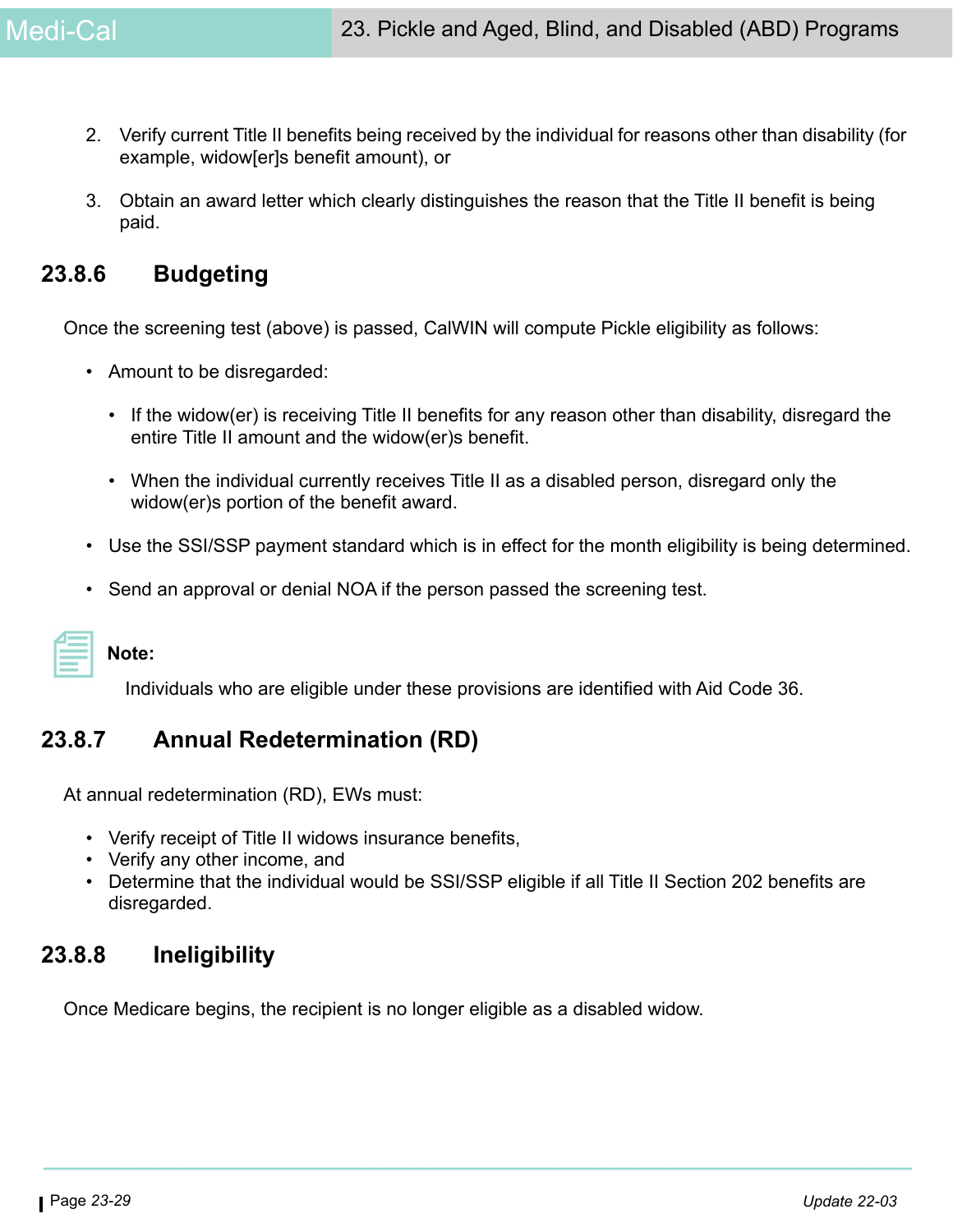## <span id="page-29-0"></span>**23.9 Pickle Tickler System**

The *Lynch v Rank* court order requires that all potential Pickle eligible persons be recorded in the Pickle Tickler system in order to allow for future notification and review of Pickle eligibility. The state-wide automated MEDS system was implemented in order to:

- Establish a permanent means of identifying and tracking the status of potential Pickle eligibles via a Pickle Tickler code on the MEDS database.
- Provide EWs with an annual listing of individuals whose cases must be reviewed for Pickle eligibility at the time of the RSDI COLA.
- Enable EWs to update or correct potential Pickle status in the Pickle Tickler system on an ongoing basis.
- EWs must ensure potential Pickle eligibility is recorded on MEDS. A manual online transaction may be required to record or change potential Pickle status on MEDS if necessary. [\[Refer to](#page-29-1)  ["MEDS Coding Requirements," page 23-30\]](#page-29-1).

### <span id="page-29-1"></span>**23.9.1 MEDS Coding Requirements**

#### **Individuals Discontinued from SSI/SSP after 1/1/87**

Individuals whose SSI/SSP was discontinued after 1/1/87 will automatically be coded as potentially Pickle eligible (Code P1) on MEDS by DHCS.

#### **Individuals Discontinued from SSI/SSP after 7/1/03**

Individuals whose SSI/SSP was discontinued after 7/1/03 will automatically be transferred to one of the Craig Aid Codes 1E, 2E or 6E. A code of "C" will be placed in the Pickle Type on the MEDS record to identify this population.

### **23.9.2 Recording Potential Pickle Eligibles on MEDS**

If an SCD 1296 is necessary to record potential Pickle status, the EW must:

- 1. Complete case identifying information.
- 2. Check the "Other" box and write in the comments section, "Record potential Pickle eligibility code "P" and Pickle status code "1.""
- 3. Enter the effective date that potential Pickle eligibility was discovered.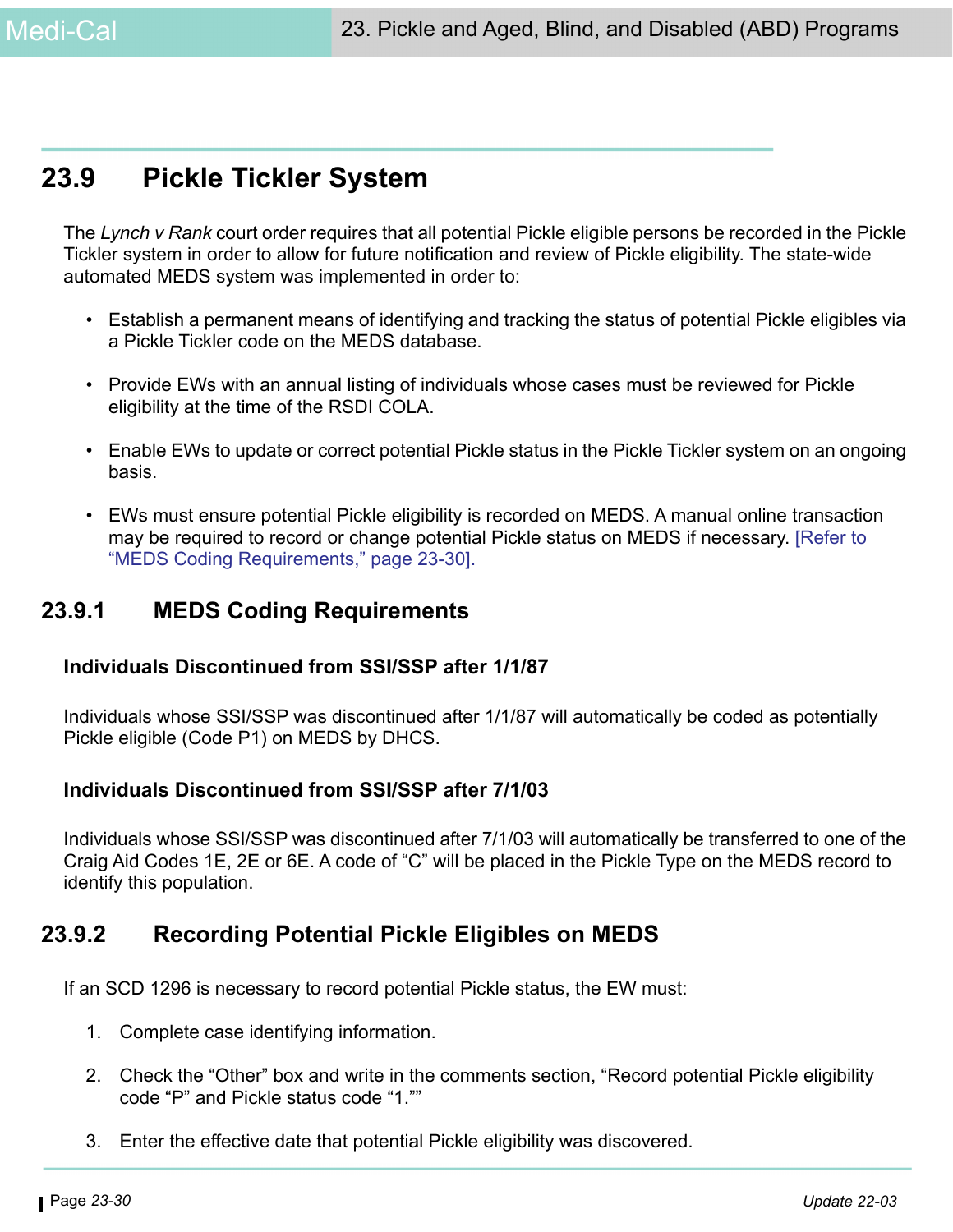- 4. Attach a screen print of the CalWIN **Inquire on Case Information** window [Case Members] tab.
- 5. Once the MTO completes the transaction and returns the SCD 1296, it must be scanned into IDM.
- 6. Document on the **Maintain Case Comments** window, that potential Pickle eligibility has been recorded on-line.

#### **Correcting Potential Pickle Eligibility on MEDS**

Complete the SCD 1296 as stated above to update the Pickle status code in the following situations:

- Individual has requested no further contact. (Code 2)
- Loss of contact, whereabouts unknown. (Code 3)
- Not Pickle eligible, or, previous information was incorrect or erroneous. (Code 7)
- Deceased. (Code 9)

#### **Note:**

This change does not need to be recorded on MEDS when the entire case is discontinued due to death, using discontinuance code 001.

### **23.9.3 Pickle Tickler Process**

Each January, at the time of the RSDI COLA, DHCS sends a Pickle Tickler notice to potential Pickle eligibles who:

- Currently receive RSDI benefits,
- Have been discontinued from SSI/SSP in the last 3 years (for any reason), and
- Were determined ineligible during the Pickle screening process.

Any individual who has a Pickle Tickler Code "1," on MEDS, "Recipient is a potential Pickle eligible," will receive a "*Lynch v Rank* Tickler Notice" (Notice Type 52) from DHCS for three consecutive years.

The notice advises clients to contact their local county welfare department if they wish to apply for zero SOC MC benefits under the Pickle amendment.

#### **Pickle Tickler Report**

In January of each year EWs will receive a listing of individuals who received the notice and who must be reviewed for Pickle eligibility.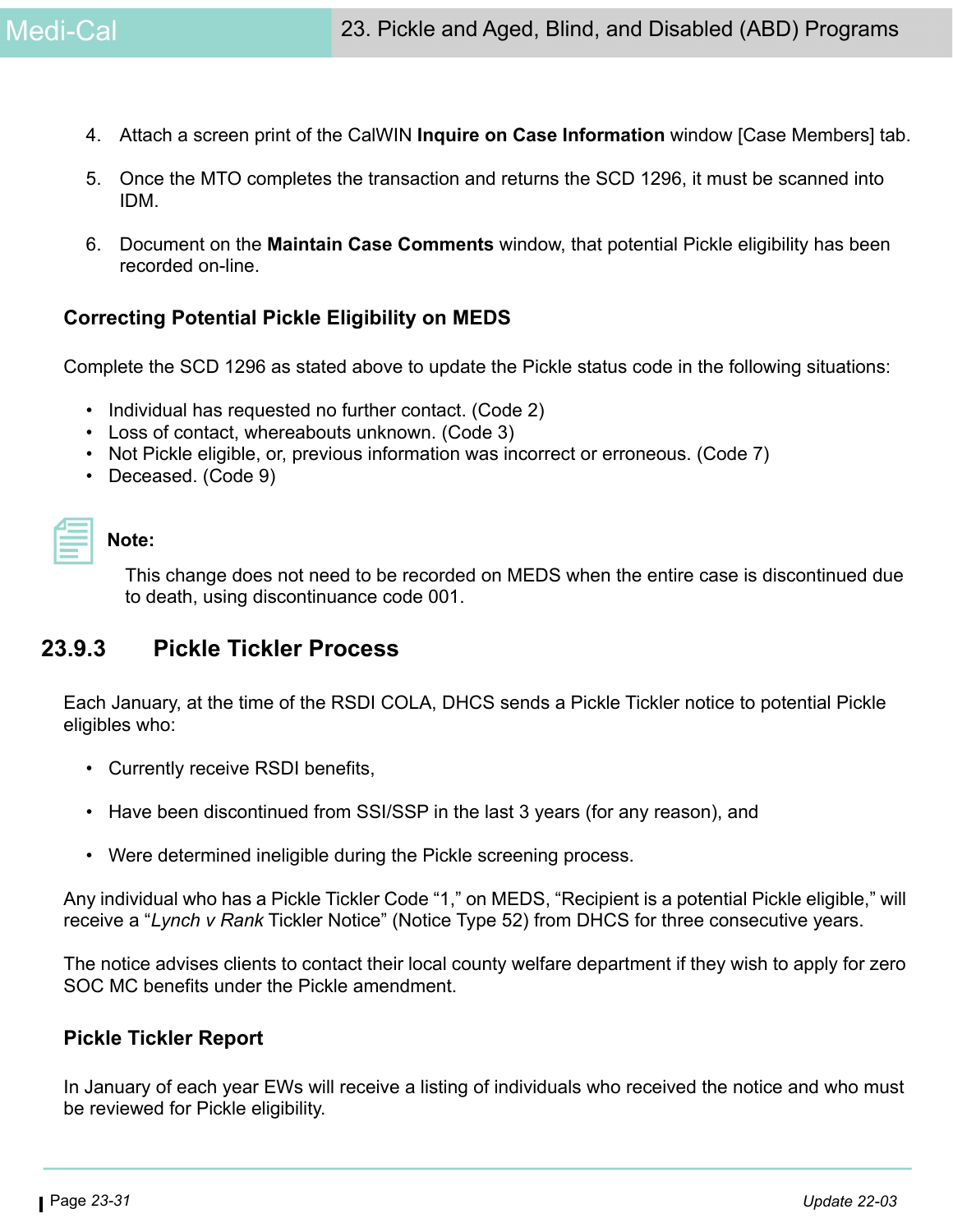- The listing contains potential Pickle eligibles for the last 3 years.
- EWs are required to determine if individuals included on the Pickle Tickler reports are Pickle eligible by the month following the COLA, and send a NOA, whether the person is Pickle eligible or ineligible.

EWs must change the Pickle Tickler Code on MEDS if it is determined that an individual should not be included on the listing (i.e., deceased, client requests no further contact, not potential Pickle, erroneous information). [\[Refer to "Pickle Tickler System," page 23-30\]](#page-29-0)

#### **Approvals**

When the client is determined to be Pickle eligible, send an approval notice by the end of the month following the COLA.

#### **Ineligibility**

Should the client be determined ineligible for Pickle at this time, evaluate for Non-MAGI MC.



A denial NOA is required for individuals on the Pickle listing that are found ineligible.

## **23.10 Disabled Adult Child (DAC)**

Disabled Adult children (DAC) are potentially eligible for zero SOC MC if their SSI/SSP was denied or discontinued due to an increase in their RSDI. Craig v Bontá EWs at the Medi-Cal Benefits Assistance (MBA) office receive a monthly referral listing of DAC individuals from Social Security. There is no need for EWs to send DAC cases to MBA.



**Note:** 

For cases with DAC and non-DAC household members, the assigned EW will exclude the DAC individual and approve/deny the rest of the household members as usual. The DAC individual will be set up on their own case when they show up on the monthly listing as mentioned above.

### **23.10.1 DAC Screening Test**

To be Pickle eligible, a DAC must meet all of the following criteria:

• Be at least 18 years old,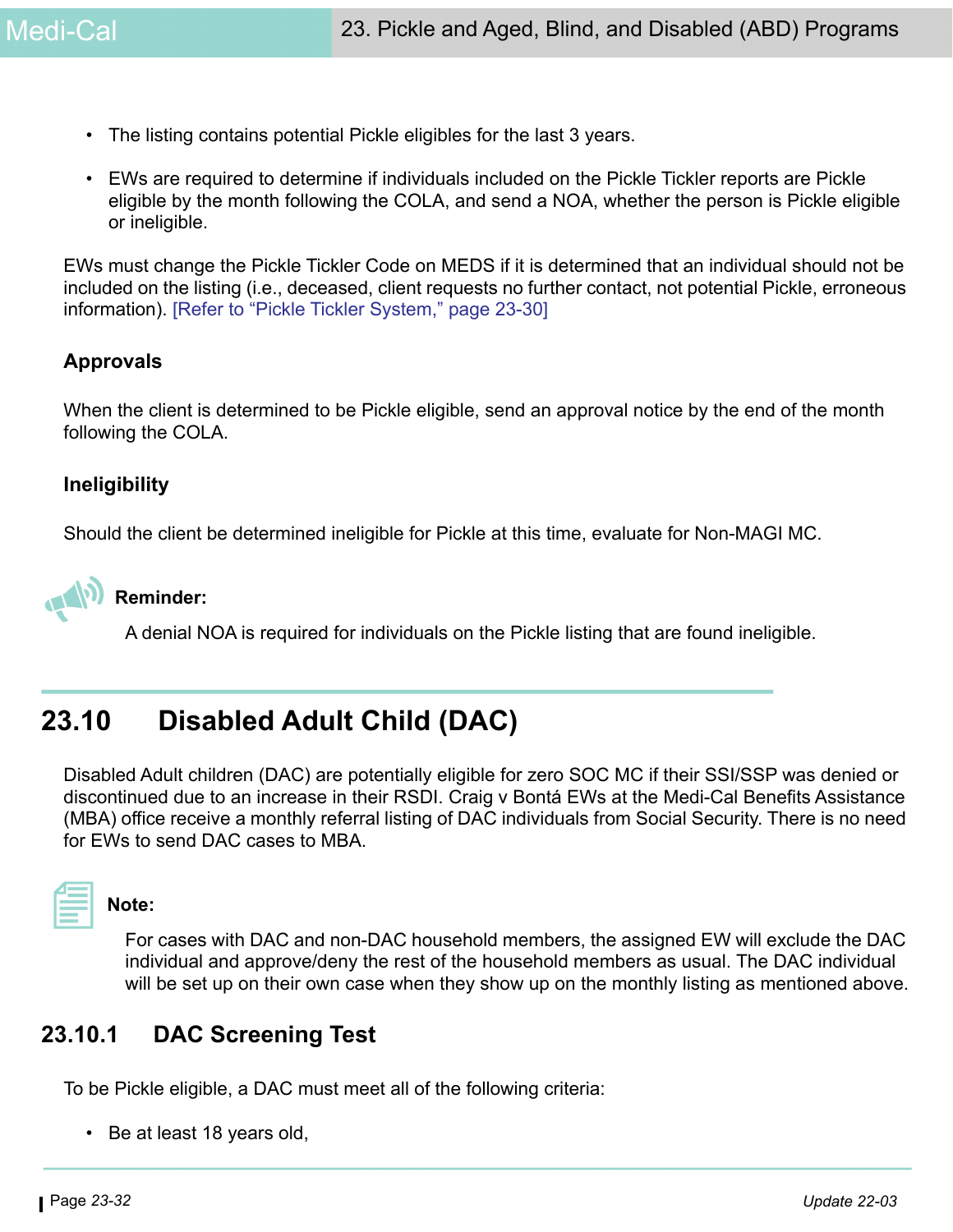- Have previously received SSI/SSP on the basis of blindness or a disability which began before reaching 22 years old, and
- Currently be receiving RSDI benefits based on blindness or disability, and
- Have been discontinued from SSI/SSP as a result of becoming entitled on or after July 1, 1987 to RSDI child's benefits (paid on the basis of a disability which began before 22 years old) or because of an increase in those child disability benefits.

### **Note:**

Individuals who are discontinued from SSI/SSP due to admission to a LTC facility are not eligible under these DAC provision. A regular MC determination is required in these cases. DACs are listed in the monthly Craig v Bontá Exception Eligibles Report, reviewed by MBA.

If the initial screening test is passed, determine Pickle eligibility as described below.

The amount of RSDI benefits to be budgeted must never be greater than the amount that the person was receiving at the time his/her SSI/SSP was discontinued.

| ________ |  |
|----------|--|

#### **Note:**

For anyone discontinued after January 1987, the Disregard Computation is not necessary since the actual RSDI amount at the time of the SSI/SSP discontinuance should be the current amount received. If the person was discontinued prior to January 1987, a disregard computation is needed.

### **23.10.2 Budgeting**

A Pickle Screening (SCD 1363) is not required for DACs.

When determining a Pickle financial eligibility computation for DACs, CalWIN will:

- Disregard the entire RSDI amount received as child's benefits.
- Disregard any subsequent cost-of-living increases
- Include all income from any other sources



#### **Note:**

In most cases, none of the DAC's current RSDI benefits will be budgeted. This is a special limited category of Pickle MC.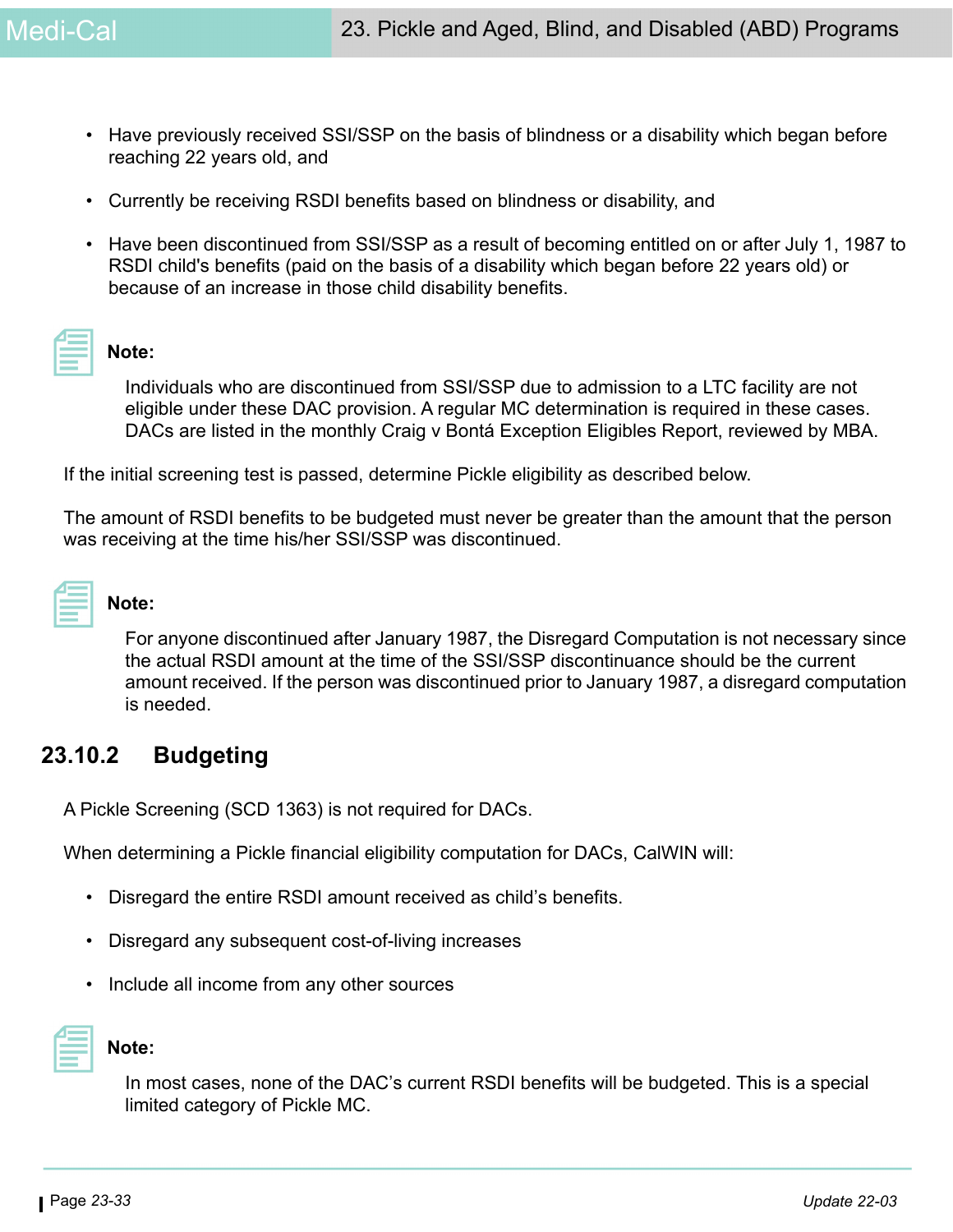### **23.10.3 Aid Codes**

Individuals who are found eligible under these provisions are identified as follows:

- Blind- Aid Code 6A
- Disabled Aid Code 6C

## **23.11 Aged and Disabled Federal Poverty Level (A&D FPL) Program**

The Aged and Disabled Federal Poverty Level (A&D FPL) program provides zero SOC MC benefits to aged and disabled individuals who have a SOC under regular Non-MAGI MC budgeting rules. To qualify under this program, the net non-exempt income must be at or below 138% of the FPL after all applicable income deductions and disregards are applied. Eligibility is determined using Medically Needy income and property rules. The A&D FPL Program does not require a separate application. The notice of action advises that eligibility under the A&D FPL Program was evaluated and they do not qualify.



### **Important**:

Applicants must be screened for the *Pickle* program prior to the A&D FPL program.

### **23.11.1 Eligibility Criteria**

- Qualified individuals and couples must be 65 and over or determined disabled/ presumptively disabled and not in LTC.
- Disabled individuals are not subject to an age limitation. Disabled children must also be evaluated for this program.
- Individuals who receive RSDI disability benefits, DO NOT need an additional disability referral to Disability Determination Service Division (DDSD).

### **23.11.2 Referral of Blind Applicants**

Individuals who are blind as determined by SSI/SSP or DDSD may not be considered disabled by Title II regulations. As a result, individuals who were determined blind by SSI/SSP or DDSD and are applying for the A&D FPL program must be referred to DDSD to be evaluated for disability BEFORE benefits under the A&D FPL program can be approved.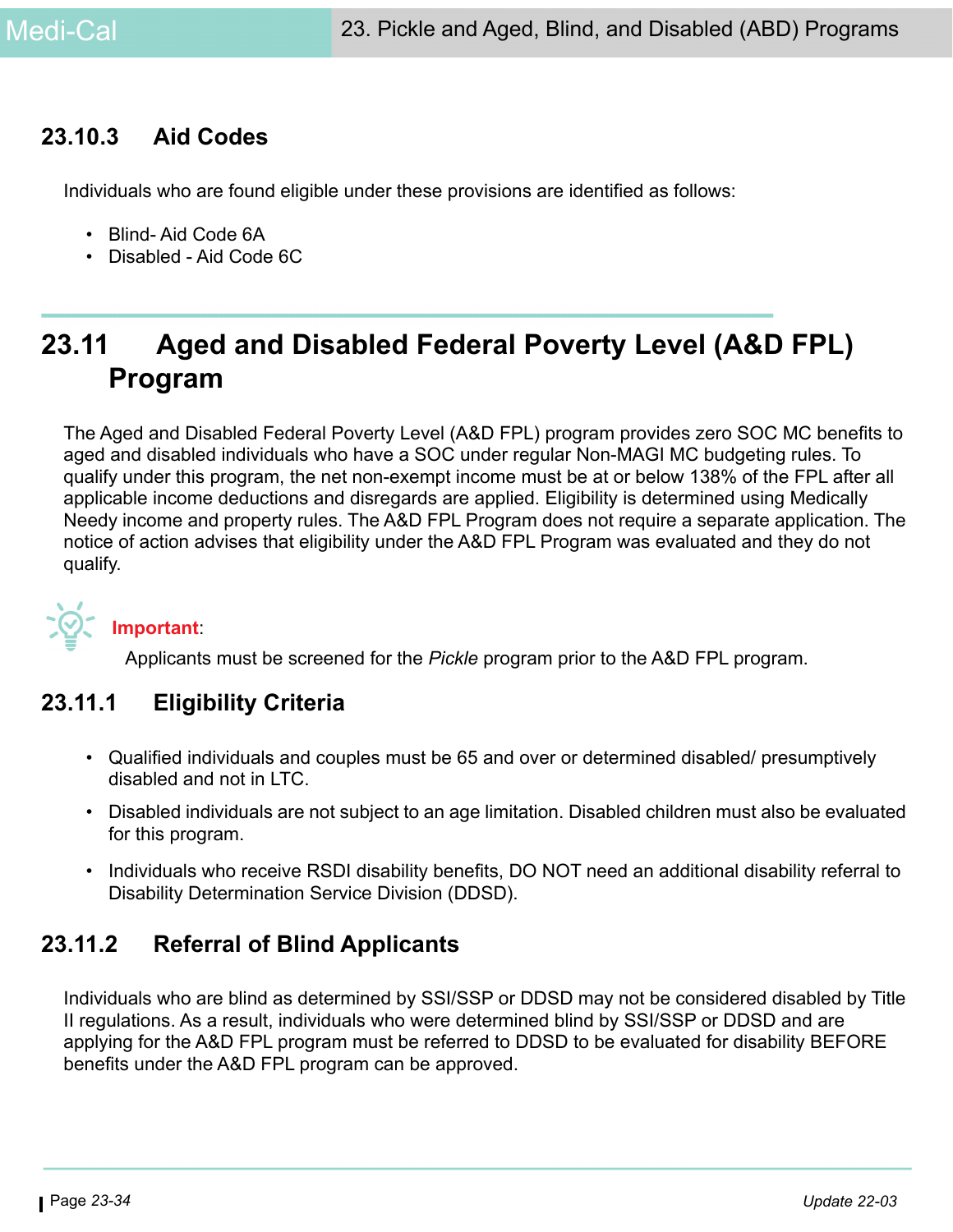#### **DDSD Referral**

When making a disability referral to DDSD on a blind individual, a FULL disability packet must be submitted. In item 10 on the "Disability Determination and Transmittal" (MC 221), the EW must note: "Referral is for the A&D FPL program. Applicant is currently blind and needs to be evaluated for disability".

If no comment is provided in Item 10, DDSD may return the referral without an evaluation.

[Refer to DDSD Chapter 27]

### **23.11.3 Scope of Benefits and Aid Codes**

A&D FPL program Aid Codes are determined according to an individual's immigration status.

| <b>Aid Code</b> | <b>Description</b>                                                                                                                   |
|-----------------|--------------------------------------------------------------------------------------------------------------------------------------|
| 1H              | Full-scope FPL Aged Individuals; eligible U.S. Citizens, U.S. Nationals<br>or immigrants with Satisfactory Immigration Status (SIS). |
| 6H              | Full-scope FPL Disabled Individuals. Eligible U.S. Citizens, U.S.<br>Nationals or immigrants with SIS.                               |
| 1U              | Restricted FPL Aged Individuals. Eligible immigrants without SIS.                                                                    |
| 6U              | Restricted FPL Disabled Individuals. Eligible immigrants without SIS.                                                                |

### **23.11.4 Eligibility Determination for Individuals and Couples**

CalWIN evaluates the individual's or couple's eligibility for the A&D FPL program. If a manual determination is necessary, complete the "Aged & Disabled Federal Poverty Level Program Financial Eligibility Worksheet" (\*\*Awaiting DHCS form number for 12/1/20 A&D FPL expansion).

- IHSS deductions are not allowed as a medical expense deductions.
- The maintenance need level for the number of ineligible family members (i.e., children and/or spouse who are ineligible for the A&D FPL) is allowed as a deduction.

The following rules apply when only one spouse qualifies for the A&D FPL (i.e., the other spouse is neither aged nor disabled, OR the other spouse does not want MC, OR does not want A&D FPL so the spouse who has greater medical needs can qualify for program):

- Count both of their income
- Allow a Maintenance Need for the ineligible family member (i.e., children and/or spouse who are ineligible for the A&D FPL) as a deduction, and
- Use 138% FPL for one.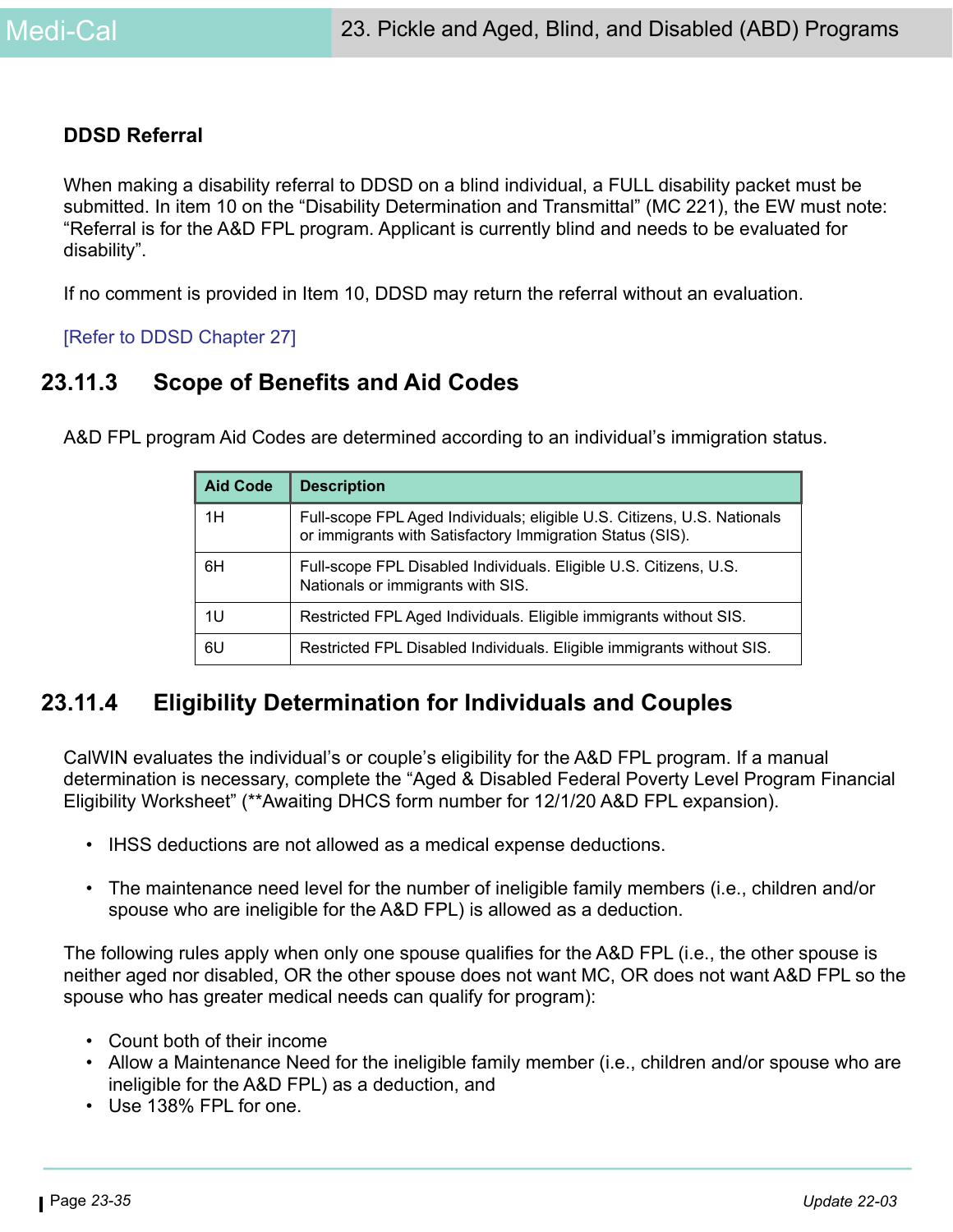

#### **Example:**

A case consists of a married couple with no children. The wife is disabled and receives \$900 of RSDI and her husband has unearned income of \$685. Her husband is neither disabled nor aged.

| Couple's Income                                          | Computation |
|----------------------------------------------------------|-------------|
| Wife's Income (RSDI)                                     | \$900       |
| Husband's Unearned Income                                | \$685       |
| Total Income                                             | \$1,585     |
| Less Income Deduction                                    | -\$20       |
| Subtotal                                                 | \$1,565     |
| Medicare Part B premium disregard (Effective<br>12/1/20) | \$144.60    |
| Subtotal                                                 | \$1420.4    |
| Less MN Deduction for the IE A&D FPL Spouse              | -\$600      |
| Subtotal                                                 | \$820.4     |
| 138% FPL for an Individual (FPL effective 1/1/20)        | \$1468      |

#### **Table 23-6: A&D FPL Example**

Results: The total countable income is less than the 138 percent FPL for 2020 and the wife is eligible for the A&D FPL program.



#### **Example:**

An aged, single individual applies for Medi-Cal on December 1st, 2020. The individual receives \$1500 a month in unearned income and pays a monthly premium of \$144.60 for Medicare Part B. The individual's income is counted as follows for the A&D FPL program.

| Individuals Income                                      | Computation  |
|---------------------------------------------------------|--------------|
| Unearned Income                                         | \$1,500      |
| Less Income Deduction                                   | $-$ \$20     |
| Medicare Part B premium disregard (Effective<br>12/1/20 | $-$ \$144.60 |
| Subtotal                                                | \$1,335.40   |
| 138% FPL for an Individual (FPL effective 1/1/20)       | \$1468       |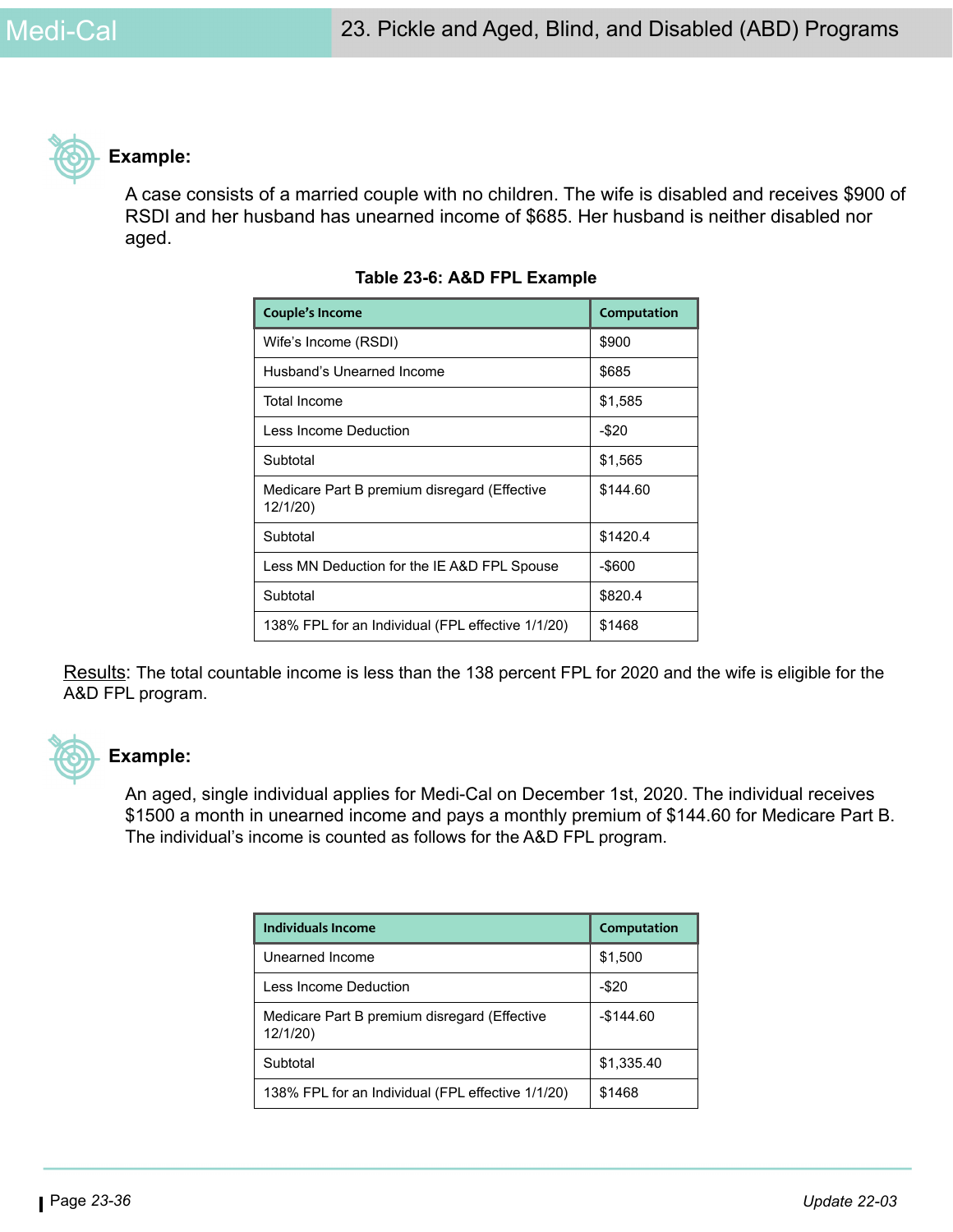Results: The total countable income is below the 138 percent FPL for 2020 and the individual qualifies for the A&D FPL program. Two months later, the state begins payment of the individual's Medicare Part B premium. While the individual is no longer paying for their Medicare Part B premium, they have still incurred the expense and thus retain the incurred Medicare Part B premium disregard. The disregard remains active during their eligibility for the A&D FPL program.



#### **Example:**

An aged, single individual in the A&D FPL program reports an increase of income. The change in circumstances results in a redetermination of eligibility. The individual was receiving \$1500 a month in unearned income but now receives \$1700. The individual's income is counted as follows for the A&D FPL program.

| Individuals Income                                      | Computation |  |
|---------------------------------------------------------|-------------|--|
| Unearned Income                                         | \$1,700     |  |
| Less Income Deduction                                   | $-$ \$20    |  |
| Medicare Part B premium disregard (Effective<br>12/1/20 | $-$144.60$  |  |
| Subtotal                                                | \$1,535.40  |  |
| 138% FPL for an Individual (FPL effective 1/1/20)       | \$1468      |  |

Results: The individual no longer qualifies for the A&D FPL program due to an increase in income. The individual will be evaluated for the Medically Needy program and may have a share of cost. The incurred Medicare Part B premium disregard no longer applies, as it is only applicable to the A&D FPL program. The individual will be able to deduct the Medicare Part B premium from the Medically Needy budget once the individual resumes paying for their Medicare Part B premium.



#### **Example:**

A disabled, single individual is approved for the 250 percent Working Disabled Program in December 2019. The individual receives \$1500 a month in unearned income and the state pays for the individual's Medicare Part B premium. During the December 2020 MC redetermination, the county evaluates eligibility pursuant to the MC hierarchy. The individual will be assessed for all MC programs until found eligible. The individual's income is counted as follows for the A&D FPL program.

| Individuals Income           | Computation |
|------------------------------|-------------|
| Unearned                     | \$1,500     |
| Less Income Deduction        | $-$ \$20    |
| <b>Total Unearned Income</b> | \$1,480     |
| Earned Income                | \$35        |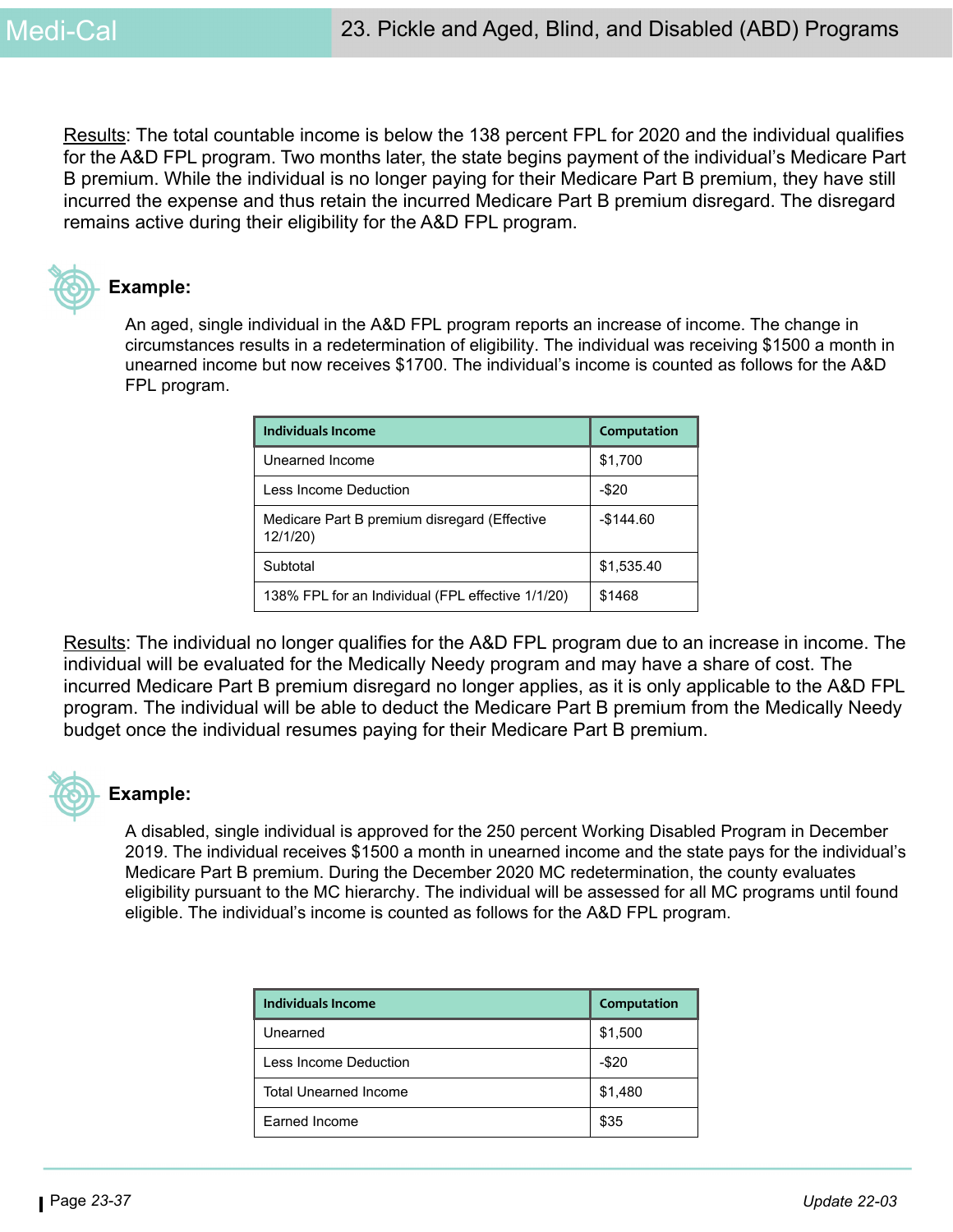| Individuals Income                                      | Computation  |
|---------------------------------------------------------|--------------|
| \$65 Earned Income Deduction                            | $-$ \$65     |
| 1/2 Earned Income Deduction                             | -\$0         |
| Medicare Part B premium disregard (effective<br>12/1/20 | $-$ \$144.60 |
| Subtotal                                                | \$1,335.4    |
| 138% FPL for an Individual (FPL effective 1/1/20)       | \$1468       |

Results: The total countable income is less than the 138 percent FPL for 2020 and individual now qualifies for the ABD FPL program.

### **23.11.5 Eligibility For Couples that Fail the First Income Test**

Couples whose income exceeds the A&D FPL program limit must be screened and a second budget completed. In this second computation, each spouse is screened individually.

### **Second Budget**

On the second budget, one spouse is screened for the A&D FPL program and the other spouse is considered an ineligible (IE) A&D FPL spouse.The couple can decide which spouse will benefit the most (the spouse who has greater medical needs). A Maintenance Need allocation of \$600 is allowed for the needs of the IE A&D FPL spouse. However, only one individual from the couple can be eligible for the program following these instructions.

The EW must enter a *Y* value in the *Chooses not to be Evaluated for A&D FPL* field for the spouse (who does not want or prefers that the other spouse with higher medical needs be on A&D FPL) in order for CalWIN to determine eligibility for the selected spouse.

- Both Spouse's income will be counted
- The A&D FPL income disregard for an individual is used
- The 138%FPL for one individual is used.

#### **Switching Status**

Couples where both spouses are aged/disabled have the option of switching status between either spouse when both do not qualify together as a couple. There must be a lapse of at least one month of eligibility before an eligible spouse can switch status with the other spouse. The couple must notify the EW prior to MEDS cutoff for eligibility to take effect on the first of the following month. If not, eligibility would occur in the future-future month.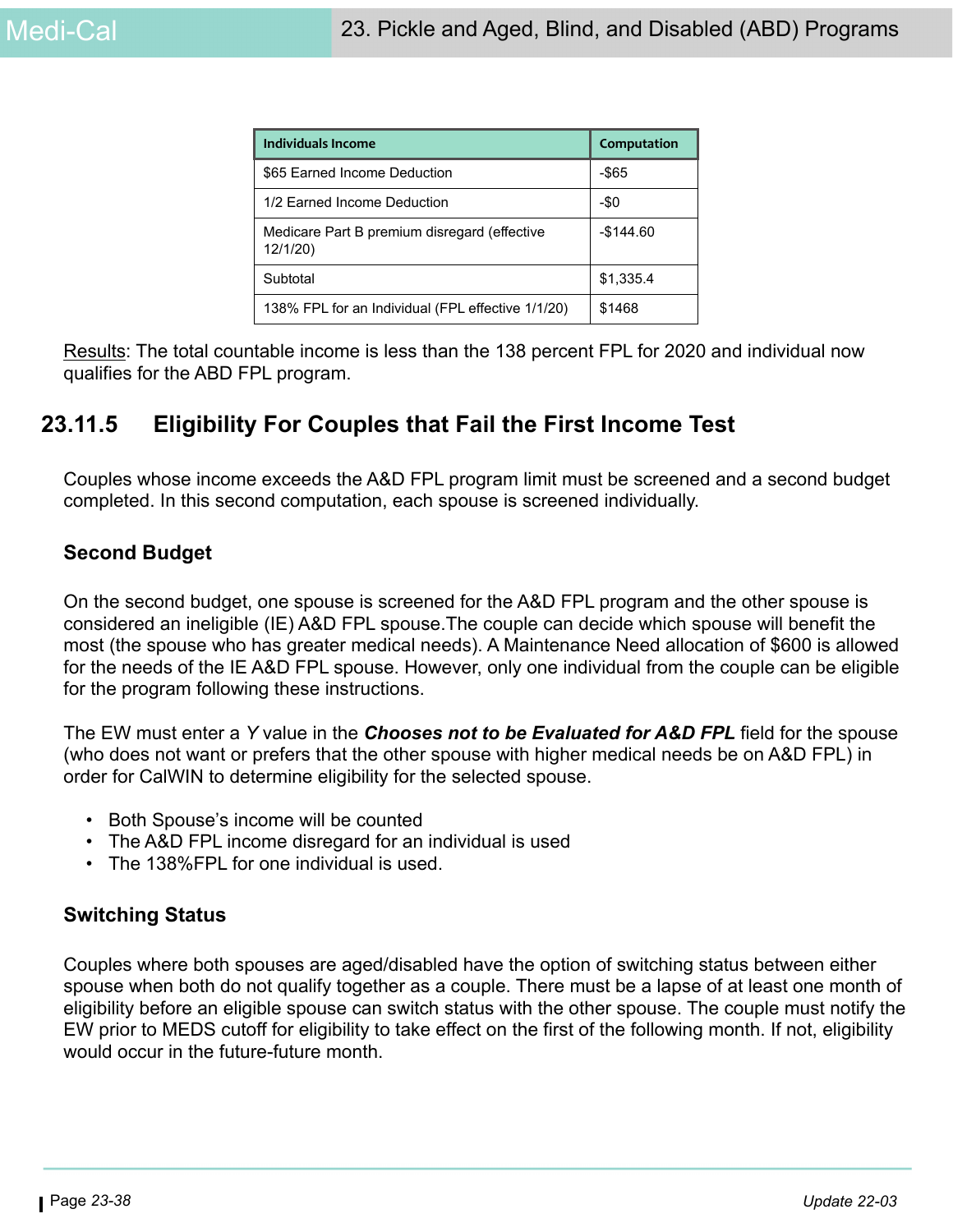

#### **Example:**

The following is an example of an aged couple. Both are applying for the A&D FPL program but did not pass the first income test; however, one of them passed the second test (still applying as a couple). The husband receives \$1,160 from his pension and his wife \$1,150 from Social Security Retirement.

A&D FPL First Income Test:

| <b>Aged Couple's Income</b>              | Computation |  |
|------------------------------------------|-------------|--|
| Husband's Income (Pension)               | \$1,160     |  |
| Wife's Income (SSA)                      | \$1,150     |  |
| Total Income                             | \$2,310     |  |
| Less Income Deduction                    | $-$ \$20    |  |
| Subtotal                                 | \$2,290     |  |
| Less Medicare Part B premium disregards  | $-$ \$289.2 |  |
| Subtotal                                 | \$2,000.8   |  |
| 138% FPL for a Couple (effective 1/1/20) | \$1,983     |  |
| Not eligible for A&D FPL as a couple     |             |  |

#### **Table 23-7: A&D FPL Examples**

#### A&D FPL Second Income Test:

#### **Table 23-8: A&D FPL Examples**

| <b>Aged Couple's Income (Second Test)</b>         | Computation |
|---------------------------------------------------|-------------|
| Husband's Income (SSA)                            | \$1,160     |
| Wife's Income (SSA)                               | \$1,150     |
| <b>Total Income</b>                               | \$2,310     |
| Less Income Deduction                             | $-$ \$20    |
| Subtotal                                          | \$2,290     |
| Less Medicare Part B premium disregards           | -\$289.20   |
| Subtotal                                          | \$2,000.80  |
| Less MN Deduction for IE A&D FPL Spouse           | -\$600      |
| Subtotal                                          | \$1,400.8   |
| 138% FPL for an Individual (FPL effective 1/1/20) | \$1468      |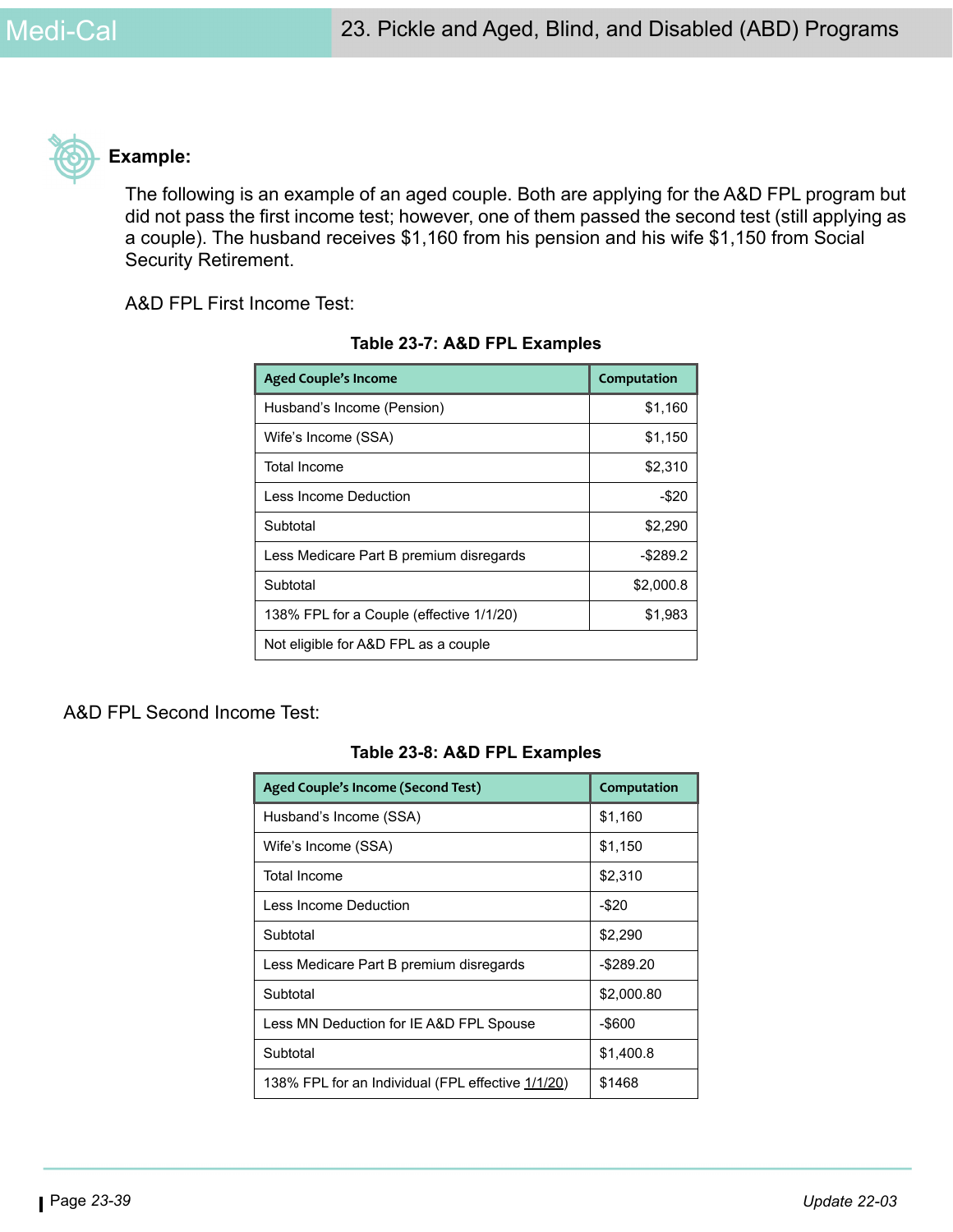Results: The total countable income is less than the 138 percent FPL for 2020 and 1 Spouse is eligible for the A&D FPL program. MC eligibility for the ineligible A&D FPL spouse must be explored under another MC program.

### **January COLA**

The Social Security Cost-of-Living Allowance (COLA) increase in January must be disregarded each year until the effective FPL increases are issued in April.

| <b>Contract Contract Contract Contract Contract Contract Contract Contract Contract Contract Contract Contract Co</b> |  |
|-----------------------------------------------------------------------------------------------------------------------|--|
|                                                                                                                       |  |

### **Note:**

The COLA increase in Social Security benefits which is received in January is to be disregarded for ALL FEDERAL POVERTY LEVEL PROGRAMS from January through March, if applying the increase will make the individual/couple ineligible for those programs.

### **23.11.6 MFBU Requirements**

If A&D FPL qualified individuals have other family members applying for MC, ALL of the income of the ineligible A&D FPL family member is used. The A&D FPL family member is considered a part of the MFBU for purposes of determing the maintenance need level.

### **23.11.7 Notices of Action (NOA) Requirements**

#### **Approval of Benefits**

An approval must be issued when an aged or disabled individual is eligible for A&D FPL.

#### **Discontinuance of Benefits**

A proper 10-day NOA is required when discontinuing individuals from the A&D FPL program due either of the following reasons:

- Increased income
- An individual is no longer disabled.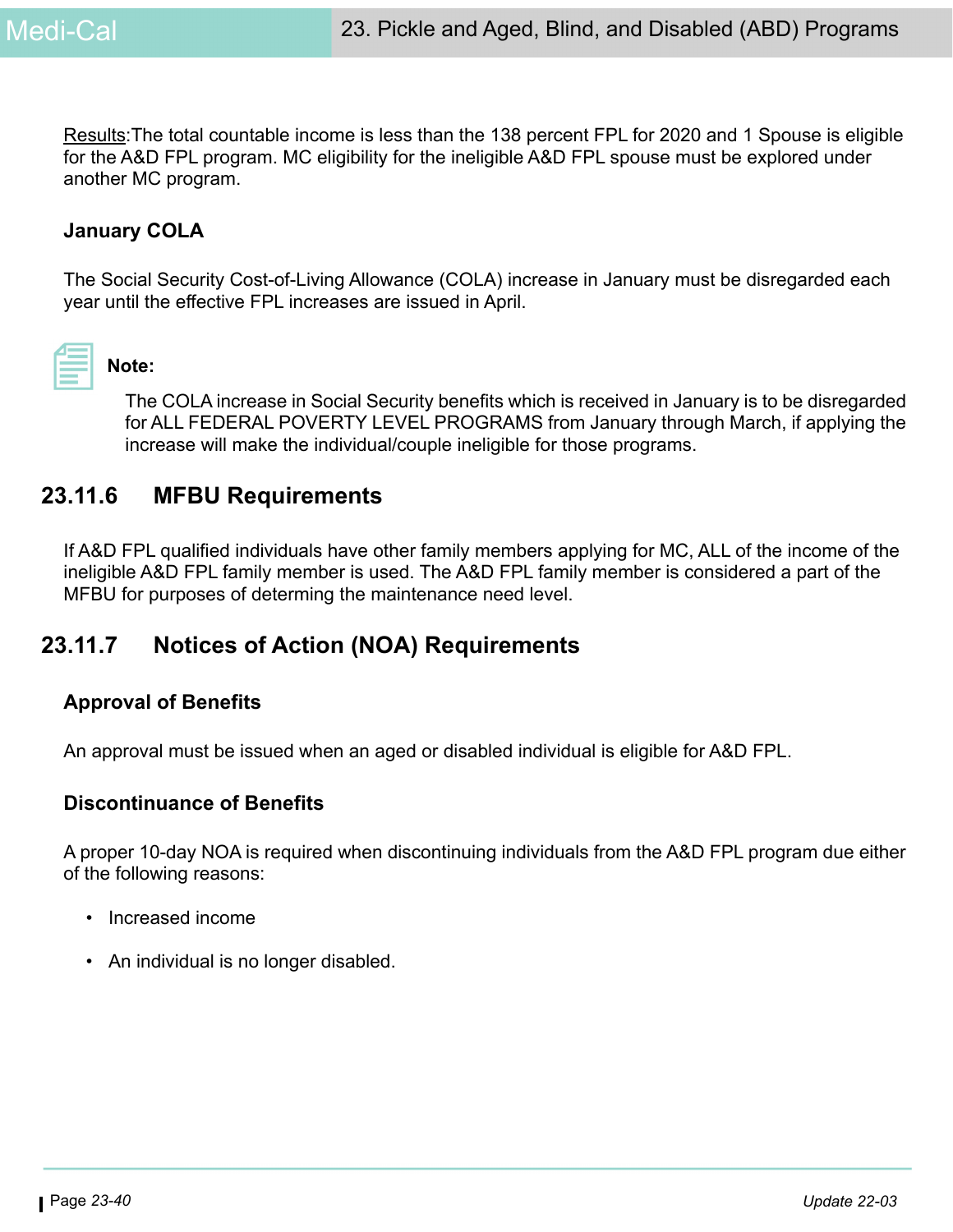## **23.12 Federal Poverty Level for the Blind (FPLB) Program**

As a result of the 2.3 percent reduction of the payment standards for SSI/SSP effective July 1, 2009, the State created a new Federal Poverty Level for the Blind (FPLB) Program. This new program is effective July 1, 2009.

## **23.12.1 Eligibility Criteria**

The FPLB Program follows the eligibility criteria for the A&D FPL program, except that linkage is based on blindness.

The FPLB Program is available for the following individuals:

- Individuals who meet the Title XVI (SSI determination) criteria for blindness, or
- Individuals who meet the definition of blindness:
	- Central visual acuity of no more than 20/200 with best possible correction, or
	- Tunnel vision with a limited visual field of 20 degrees or less, or
- Individuals who allege blindness as a disability and who are waiting for a disability evaluation.

|                                                                                               | ____<br>and the state of the state of the state of the state of the state of the state of the state of the state of th |  |
|-----------------------------------------------------------------------------------------------|------------------------------------------------------------------------------------------------------------------------|--|
|                                                                                               |                                                                                                                        |  |
|                                                                                               |                                                                                                                        |  |
| and the control of the control of the control of the control of the control of the control of |                                                                                                                        |  |
|                                                                                               |                                                                                                                        |  |
|                                                                                               |                                                                                                                        |  |
|                                                                                               |                                                                                                                        |  |

#### **Note:**

Individuals who are determined not to be disabled, must remain in this Program. Individuals who are determined to be disabled, must be evaluated for the A&D FPL Program instead.

### **23.12.2 Verification**

Verification of blindness must be obtained prior to approving FPLB.

- The individual does not need to allege total blindness.
- A DDSD referral is not needed.
- If a person alleges total blindness, process as presumptive blindness and send a DDSD referral.

### **23.12.3 Manual Eligibility**

CalWIN is not programmed to evaluate for the FPLB Program. EWs must complet the "Aged & Disabled Federal Poverty Level Program Financial Eligibility Worksheet" (\*\*Awaiting DHCS form number for